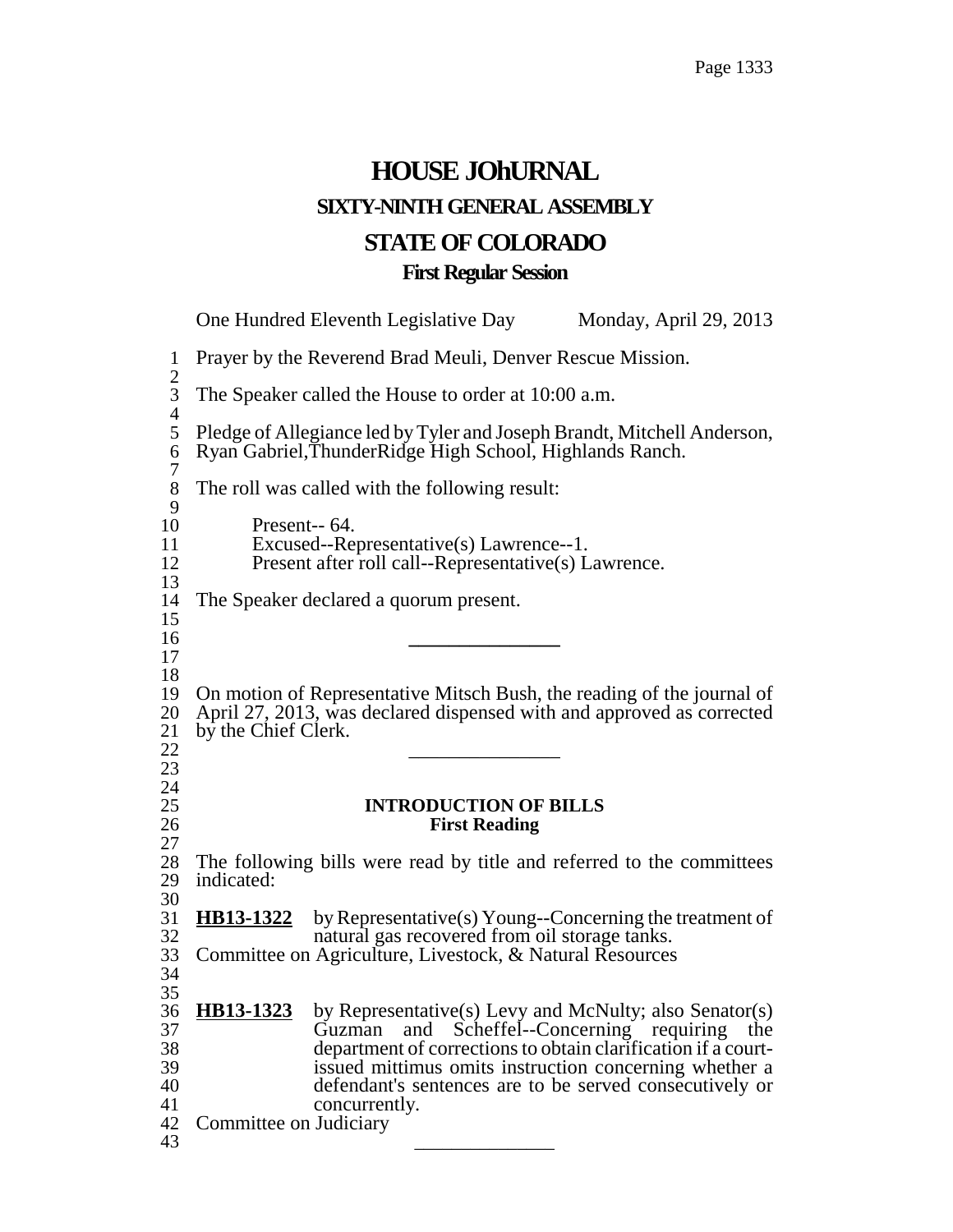$\frac{1}{2}$ 3

# 2 **THIRD READING OF BILL(S)--FINAL PASSAGE**

4 The following bill(s) were considered on Third Reading. The title(s) were publicly read. Reading of the bill at length was dispensed with by were publicly read. Reading of the bill at length was dispensed with by 6 unanimous consent.

 $\begin{array}{c} 7 \\ 8 \end{array}$ 8 **SB13-248** by Senator(s) Aguilar; also Representative(s) Priola--<br>9 Concerning the authority of the attorney general or a  $\frac{6222222}{6}$  Concerning the authority of the attorney general or a district attorney to enforce subpoenas for consumer 10 district attorney to enforce subpoenas for consumer<br>11 brotection violations against persons located outside 11 protection violations against persons located outside<br>12 Colorado. Colorado. 13

14 The question being "Shall the bill pass?".

15 A roll call vote was taken. As shown by the following recorded vote, a 16 majority of those elected to the House voted in the affirmative and the bill 17 was declared **passed**.

17 was declared **passed**.<br>18<br>19 **YES** 65 **19 YES** 65 NO 0 EXCUSED 0 ABSENT 0<br>
19 Y Ginal Y McLachlan Y Saine Y 20 Buck Y Ginal Y McLachlan Y Saine Y<br>21 Buckner Y Hamner Y McNulty Y Salazar Y 21 Buckner Y Hamner Y McNulty Y Salazar Y 22 Conti Y Holbert Y Melton Y Schafer Y 23 Coram Y Hullinghorst Y Mitsch Bush Y Scott Y<br>24 Court Y Humphrey Y Moreno Y Singer Y 24 Court Y Humphrey Y Moreno Y Singer Y<br>25 DelGrosso Y Joshi Y Murray Y Sonnenberg Y 25 DelGrosso Y Joshi Y Murray Y Sonnenberg Y<br>26 Dore Y Kagan Y Navarro Y Stephens Y Dore Y Kagan Y Navarro Y Stephens 27 Y Kraft-Tharp Y Nordberg Y Swalm Y Duran 28 Everett Y Labuda Y Pabon Y Szabo Y 29 Exum Y Landgraf Y Peniston Y Tyler Y<br>30 Fields Y Lawrence Y Pettersen Y Vigil Y 30 Fields Y Lawrence Y Pettersen Y Vigil Y<br>31 Fischer Y Lebsock Y Primavera Y Waller Y 31 Fischer Y Lebsock Y Primavera Y Waller Y<br>32 Foote Y Lee Y Priola Y Williams Y 32 | Foote Y Lee Y Priola Y Williams Y 33 Garcia Y Levy Y Rankin Y Wilson Y 34 Gardner Y May Y Rosenthal Y Wright Y 35 Gerou Y McCann Y Ryden Y Young Y<br>36 Speaker Y 36 Speaker Y

<sup>37</sup> Co-sponsor(s) added: Representative(s) Salazar, Singer. <sup>38</sup>

39 **SB13-249** by Senator(s) Tochtrop; also Representative(s) Williams--<br>40 Concerning procedures regarding independent medical 40 Concerning procedures regarding independent medical<br>41 examiners' reports in workers' compensation cases. examiners' reports in workers' compensation cases.

42

43 The question being "Shall the bill pass?".

44 A roll call vote was taken. As shown by the following recorded vote, a 45 majority of those elected to the House voted in the affirmative and the bill <sup>46</sup> was declared **passed**. <sup>47</sup>

| — L |            |    |                            |          |                |              |                 |              |
|-----|------------|----|----------------------------|----------|----------------|--------------|-----------------|--------------|
| 48  | <b>YES</b> | 65 | N <sub>O</sub>             | $\bf{0}$ | <b>EXCUSED</b> | $\mathbf{0}$ | <b>ABSENT</b>   | $\mathbf{0}$ |
| 49  | Buck       |    | Ginal                      | Y        | McLachlan      | Y            | Saine           | Y            |
| 50  | Buckner    | Y  | Hamner                     | Y        | McNulty        | Y            | Salazar         | Y            |
| 51  | Conti      | Y  | Holbert                    | Y        | Melton         | Y            | Schafer         | Y            |
| 52  | Coram      | Y  | Hullinghorst Y Mitsch Bush |          |                | Y            | Scott           | Y            |
| 53  | Court      | Y  | Humphrey                   |          | Y Moreno       | Y            | Singer          | Y            |
| 54  | DelGrosso  | Y  | Joshi                      | Y        | Murray         | Y            | Sonnenberg      | Y            |
| 55  | Dore       |    | Kagan                      | Y        | Navarro        | Y            | <b>Stephens</b> | Y            |
| 56  | Duran      | Y  | Kraft-Tharp                |          | Nordberg       |              | Swalm           | Y            |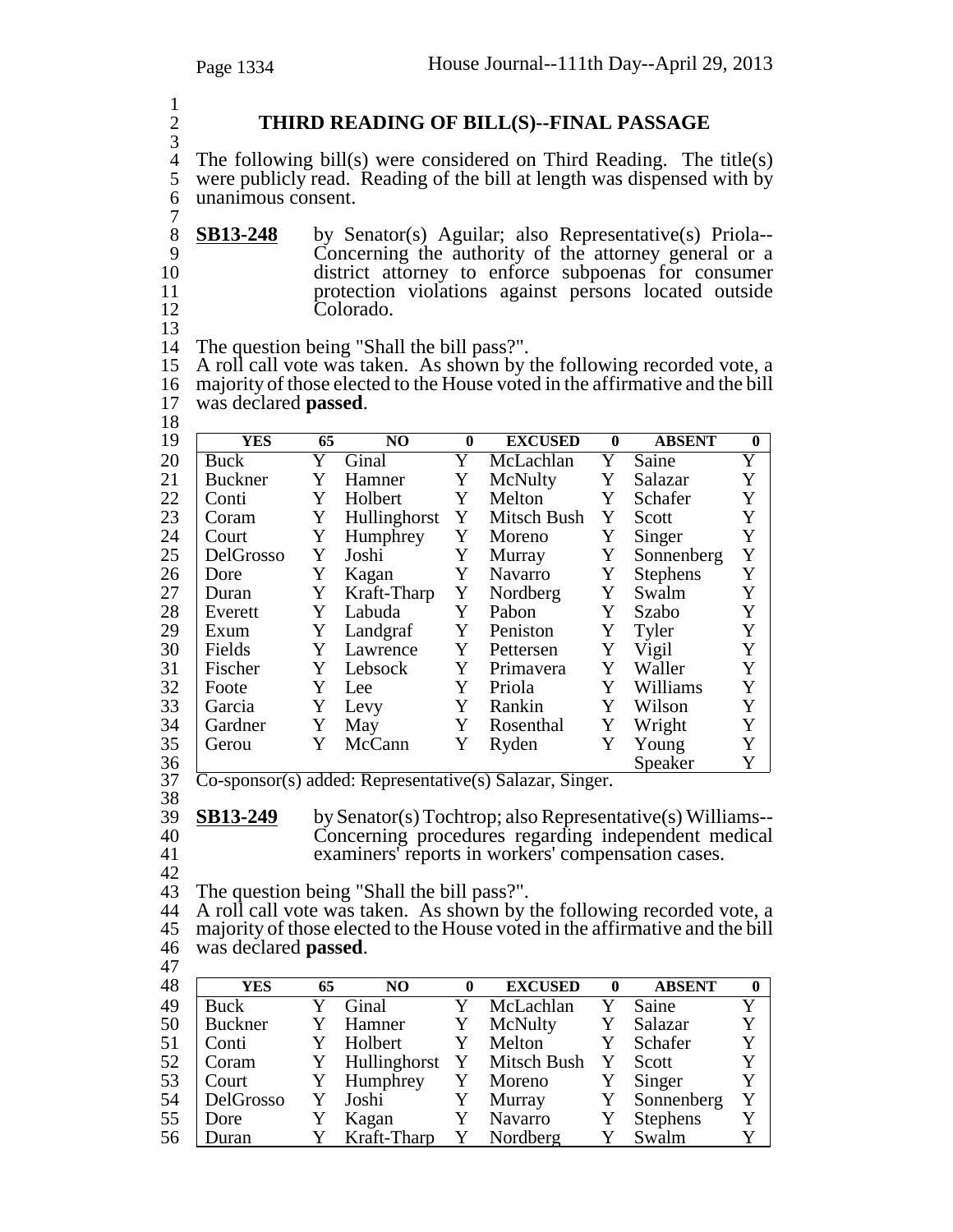House Journal--111th Day--April 29, 2013 Page 1335

|                |                              |             |                                                                                |             |                |          |                 | Y              |
|----------------|------------------------------|-------------|--------------------------------------------------------------------------------|-------------|----------------|----------|-----------------|----------------|
| $\mathbf{1}$   | Everett                      | Y<br>Y      | Labuda                                                                         | Y           | Pabon          | Y        | Szabo           | Y              |
| $\overline{2}$ | Exum                         |             | Landgraf                                                                       | Y           | Peniston       | Y        | Tyler           |                |
| 3              | Fields                       | Y           | Lawrence                                                                       | Y           | Pettersen      | Y        | Vigil           | Y              |
| $\overline{4}$ | Fischer                      | Y           | Lebsock                                                                        | Y           | Primavera      | Y        | Waller          | $\mathbf Y$    |
| 5              | Foote                        | Y           | Lee                                                                            | Y           | Priola         | Y        | Williams        | Y              |
| 6              | Garcia                       | Y           | Levy                                                                           | Y           | Rankin         | Y        | Wilson          | Y              |
| $\tau$         | Gardner                      | Y           | May                                                                            | Y           | Rosenthal      | Y        | Wright          | Y              |
| 8              | Gerou                        | Y           | McCann                                                                         | Y           | Ryden          | Y        | Young           | Y              |
| 9              |                              |             |                                                                                |             |                |          | Speaker         | Y              |
| 10             |                              |             | $\overline{\text{Co-sponsor}}(s)$ added: Representative $(s)$ Labuda, Salazar. |             |                |          |                 |                |
| 11             |                              |             |                                                                                |             |                |          |                 |                |
| 12             | <b>SB13-208</b>              |             | by Senator(s) Steadman, Aguilar, Guzman, Hudak,                                |             |                |          |                 |                |
| 13             |                              |             | Nicholson, Ulibarri; also Representative(s)                                    |             |                |          |                 | $\text{May--}$ |
| 14             |                              |             | Concerning limitations on drug paraphernalia laws.                             |             |                |          |                 |                |
| 15             |                              |             |                                                                                |             |                |          |                 |                |
| 16             |                              |             | The question being "Shall the bill pass?".                                     |             |                |          |                 |                |
| 17             |                              |             | A roll call vote was taken. As shown by the following recorded vote, a         |             |                |          |                 |                |
| 18             |                              |             | majority of those elected to the House voted in the affirmative and the bill   |             |                |          |                 |                |
| 19             | was declared <b>passed</b> . |             |                                                                                |             |                |          |                 |                |
| 20             |                              |             |                                                                                |             |                |          |                 |                |
| 21             | <b>YES</b>                   | 37          | NO                                                                             | 28          | <b>EXCUSED</b> | $\bf{0}$ | <b>ABSENT</b>   | $\bf{0}$       |
| 22             | <b>Buck</b>                  | $\mathbf N$ | Ginal                                                                          | Y           | McLachlan      | Y        | Saine           | $\mathbf N$    |
| 23             | <b>Buckner</b>               | Y           | Hamner                                                                         | Y           | McNulty        | N        | Salazar         | Y              |
| 24             | Conti                        | ${\bf N}$   | Holbert                                                                        | ${\bf N}$   | Melton         | Y        | Schafer         | Y              |
| 25             | Coram                        | ${\bf N}$   | Hullinghorst                                                                   | Y           | Mitsch Bush    | Y        | Scott           | ${\bf N}$      |
| 26             | Court                        | Y           | Humphrey                                                                       | N           | Moreno         | Y        | Singer          | Y              |
| 27             | DelGrosso                    | ${\bf N}$   | Joshi                                                                          | N           | Murray         | N        | Sonnenberg      | ${\bf N}$      |
| 28             | Dore                         | N           | Kagan                                                                          | N           | Navarro        | N        | <b>Stephens</b> | $\mathbf N$    |
| 29             | Duran                        | Y           | Kraft-Tharp                                                                    | Y           | Nordberg       | N        | Swalm           | $\mathbf N$    |
| 30             | Everett                      | ${\bf N}$   | Labuda                                                                         | Y           | Pabon          | Y        | Szabo           | ${\bf N}$      |
|                |                              |             |                                                                                |             |                |          |                 |                |
| 31             | Exum                         | Y           | Landgraf                                                                       | $\mathbf N$ | Peniston       | Y        | Tyler           | Y              |
| 32             | Fields                       | Y           | Lawrence                                                                       | N           | Pettersen      | Y        | Vigil           | Y              |
| 33             | Fischer                      | Y           | Lebsock                                                                        | Y           | Primavera      | Y        | Waller          | $\mathbf N$    |
| 34             | Foote                        | Y           | Lee                                                                            | Y           | Priola         | N        | Williams        | Y              |
| 35             | Garcia                       | Y           | Levy                                                                           | Y           | Rankin         | N        | Wilson          | $\mathbf N$    |
| 36             | Gardner                      | $\mathbf N$ | May                                                                            | Y           | Rosenthal      | Y        | Wright          | ${\bf N}$      |
| 37             | Gerou                        | Y           | McCann                                                                         | Y           | Ryden          | Y        | Young           | Y              |
| 38             |                              |             |                                                                                |             |                |          | Speaker         | Y              |
| 39             |                              |             | Co-sponsor(s) added: Representative(s) Hullinghorst, Rosenthal, Ryden,         |             |                |          |                 |                |
| 40             | Schafer, Singer, Young.      |             |                                                                                |             |                |          |                 |                |
| 41             |                              |             |                                                                                |             |                |          |                 |                |
| 42             | <u>SB13-169</u>              |             | by Senator(s) Crowder, Schwartz; also Representative(s)                        |             |                |          |                 |                |
| 43             |                              |             | Dore--Concerning reintroduction of black-footed ferrets                        |             |                |          |                 |                |
| 44             |                              |             | without further legislative approval where a landowner                         |             |                |          |                 |                |
| 45             |                              |             | consents pursuant to a programmatic safe harbor                                |             |                |          |                 |                |
| 46             |                              |             | agreement.                                                                     |             |                |          |                 |                |
| 47             |                              |             |                                                                                |             |                |          |                 |                |
| 48             |                              |             | The question being "Shall the bill pass?".                                     |             |                |          |                 |                |
| 49             |                              |             | A roll call vote was taken. As shown by the following recorded vote, a         |             |                |          |                 |                |
| 50             |                              |             | majority of those elected to the House voted in the affirmative and the bill   |             |                |          |                 |                |
| 51             | was declared <b>passed</b> . |             |                                                                                |             |                |          |                 |                |
| 52             |                              |             |                                                                                |             |                |          |                 |                |
| 53             | <b>YES</b>                   | 53          | N <sub>O</sub>                                                                 | 12          | <b>EXCUSED</b> | $\bf{0}$ | <b>ABSENT</b>   | $\bf{0}$       |
| 54             | Buck                         | $\mathbf N$ | Ginal                                                                          | Y           | McLachlan      | Y        | Saine           | $\mathbf N$    |
| 55             | <b>Buckner</b>               | Y           | Hamner                                                                         | Y           | McNulty        | Y        | Salazar         | Y              |
| 56             | Conti                        | Y           | Holbert                                                                        | N           | Melton         | Y        | Schafer         | Y              |
|                |                              |             |                                                                                |             |                |          |                 |                |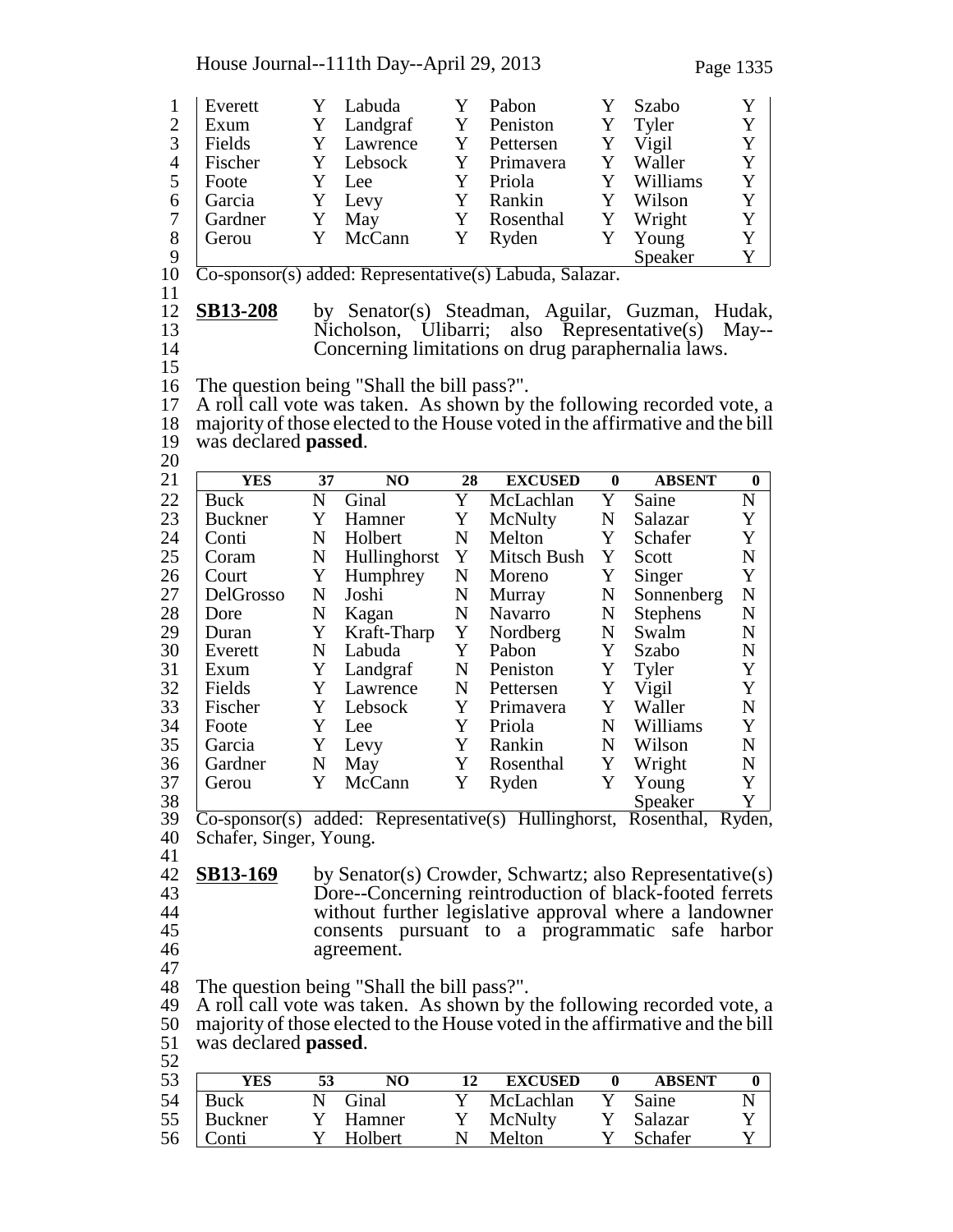| Page 1336 |  |
|-----------|--|
|           |  |

| 1              | Coram     | N | Hullinghorst                                        | Y | Mitsch Bush | Y | Scott                             | N |
|----------------|-----------|---|-----------------------------------------------------|---|-------------|---|-----------------------------------|---|
| $\overline{2}$ | Court     | Y | Humphrey                                            | N | Moreno      | Y | Singer                            | Y |
| 3              | DelGrosso | N | Joshi                                               | N | Murray      | Y | Sonnenberg                        | N |
| 4              | Dore      | Y | Kagan                                               | Y | Navarro     | Y | <b>Stephens</b>                   | Y |
| 5              | Duran     | Y | Kraft-Tharp                                         | Y | Nordberg    | Y | Swalm                             |   |
| 6              | Everett   | N | Labuda                                              | Y | Pabon       | Y | Szabo                             | Y |
| 7              | Exum      | Y | Landgraf                                            | Y | Peniston    | Y | Tyler                             | Y |
| 8              | Fields    | Y | Lawrence                                            | Y | Pettersen   | Y | Vigil                             | N |
| 9              | Fischer   | Y | Lebsock                                             | Y | Primavera   | Y | Waller                            | Y |
| 10             | Foote     |   | Lee.                                                | Y | Priola      | Y | Williams                          | Y |
| 11             | Garcia    | Y | Levy                                                | Y | Rankin      | Y | Wilson                            | Y |
| 12             | Gardner   | Y | May                                                 | Y | Rosenthal   | Y | Wright                            | N |
| 13             | Gerou     | Y | McCann                                              | Y | Ryden       | Y | Young                             | Y |
| 14             |           |   |                                                     |   |             |   | Speaker                           |   |
| 15             |           |   | $\Gamma$ spansor(s) added: Depresentative(s) Fields |   | Eichor      |   | $\text{Lullin}$<br>$C_{\rm inel}$ |   |

15 Co-sponsor(s) added: Representative(s) Fields, Fischer, Ginal, Hullinghorst, <sup>16</sup> Labuda, Lebsock, Mitsch Bush, Rosenthal, Salazar, Schafer. <sup>17</sup>

18 **HB13-1288** by Representative(s) Conti and Kagan; also Senator(s) 19 Steadman, Hill--Concerning the development of recommendations to the general assembly to establish a 20 recommendations to the general assembly to establish a<br>21 uniform sales and use tax base throughout the state, and, 21 uniform sales and use tax base throughout the state, and,<br>22 in connection therewith, making an appropriation. in connection therewith, making an appropriation.

23

24 The question being "Shall the bill pass?".

25 A roll call vote was taken. As shown by the following recorded vote, a 26 majority of those elected to the House voted in the affirmative and the bill 27 was declared **passed**. <sup>27</sup> was declared **passed**. <sup>28</sup>

| 29             | <b>YES</b>     | 50 | NO.                      | 15 | <b>EXCUSED</b>            | $\mathbf{0}$            | <b>ABSENT</b>   | $\bf{0}$    |
|----------------|----------------|----|--------------------------|----|---------------------------|-------------------------|-----------------|-------------|
| 30             | <b>Buck</b>    | N  | Ginal                    | Y  | McLachlan                 | Y                       | Saine           | $\mathbf N$ |
| 31             | <b>Buckner</b> | Y  | Hamner                   | Y  | McNulty                   | Y                       | Salazar         | Y           |
| 32             | Conti          | Y  | Holbert                  | N  | Melton                    | Y                       | Schafer         | Y           |
| 33             | Coram          | N  | Hullinghorst             | Y  | Mitsch Bush               | Y                       | Scott           | Y           |
| 34             | Court          | Y  | Humphrey                 | N  | Moreno                    | Y                       | Singer          | Y           |
| 35             | DelGrosso      | Y  | Joshi                    | N  | Murray                    | Y                       | Sonnenberg      | Y           |
| 36             | Dore           | N  | Kagan                    | Y  | Navarro                   | Y                       | <b>Stephens</b> | Y           |
| 37             | Duran          | Y  | Kraft-Tharp              | Y  | Nordberg                  | N                       | Swalm           | Y           |
| 38             | Everett        | N  | Labuda                   | Y  | Pabon                     | Y                       | Szabo           | N           |
| 39             | Exum           | Y  | Landgraf                 | N  | Peniston                  | Y                       | Tyler           | Y           |
| 40             | Fields         | Y  | Lawrence                 | N  | Pettersen                 | Y                       | Vigil           | Y           |
| 41             | Fischer        | Y  | Lebsock                  | Y  | Primavera                 | Y                       | Waller          | N           |
| 42             | Foote          | Y  | Lee                      | Y  | Priola                    | Y                       | Williams        | Y           |
| 43             | Garcia         | Y  | Levy                     | Y  | Rankin                    | Y                       | Wilson          | Y           |
| 44             | Gardner        | N  | May                      | Y  | Rosenthal                 | Y                       | Wright          | N           |
| 45             | Gerou          | Y  | McCann                   | Y  | Ryden                     | Y                       | Young           | Y           |
| 46             |                |    |                          |    |                           |                         | Speaker         |             |
| $\overline{A}$ | $\sim$         |    | $\sqrt{111}$ $\sqrt{11}$ |    | $TT-11'$<br>$\sim$ $\sim$ | $\overline{\mathbf{1}}$ | $\Omega$ 1      |             |

47 Co-sponsor(s) added: Representative(s) Foote, Hullinghorst, Labuda, Schafer, 48 Singer, Young, Speaker.<br>49<br>50 **HB13-1274** by Repre

50 **HB13-1274** by Representative(s) Hullinghorst; also Senator(s) Kerr-- 51 Concerning the state board of land commissioners' 52 investment in commercial real property, and, in connection<br>53 therewith, granting the state board of land commissioners 53 therewith, granting the state board of land commissioners<br>54 the authority to enter into lease-purchase agreements. the authority to enter into lease-purchase agreements.

55

56 The question being "Shall the bill pass?".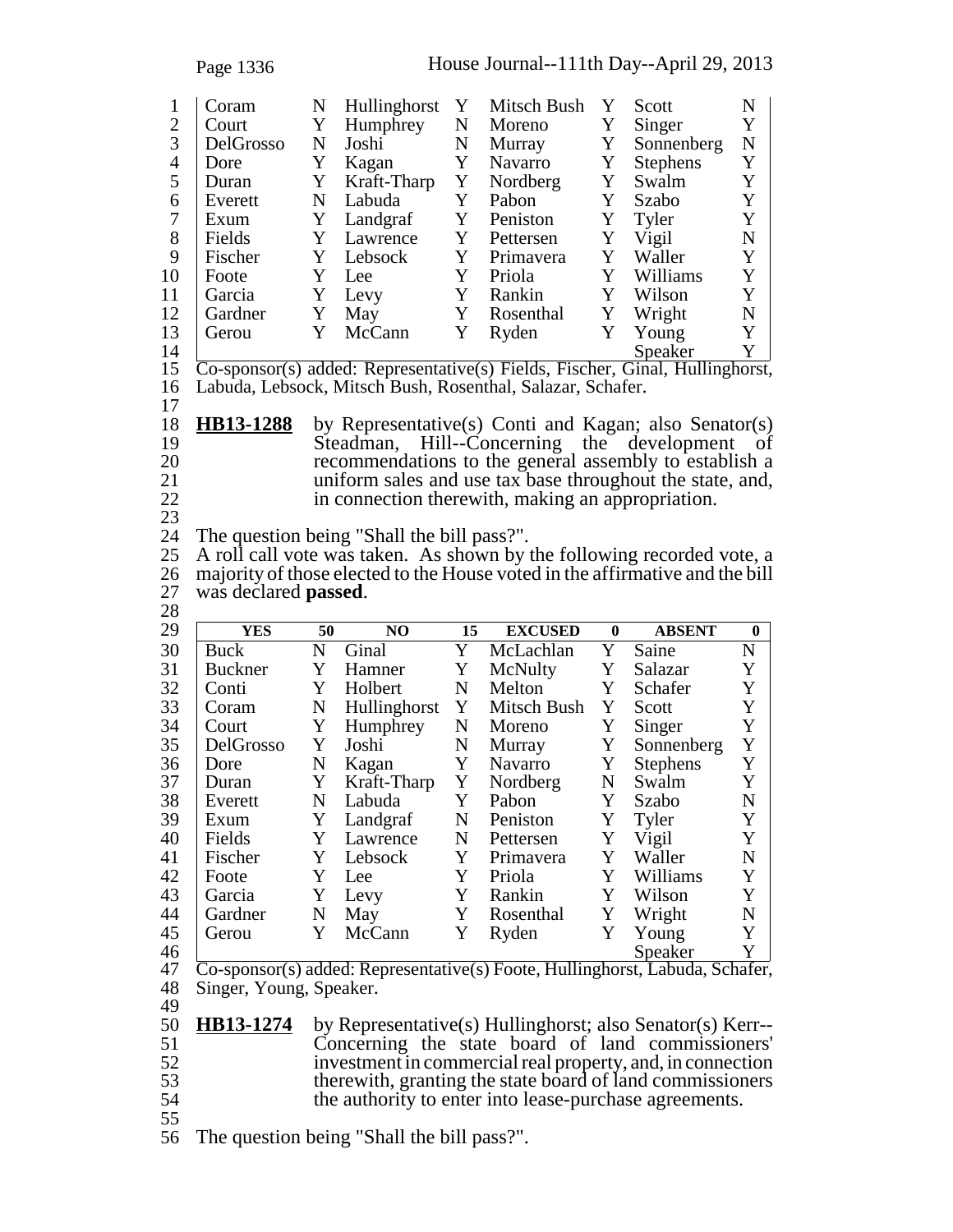1 A roll call vote was taken. As shown by the following recorded vote, a<br>2 maiority of those elected to the House voted in the affirmative and the bill 2 majority of those elected to the House voted in the affirmative and the bill<br>3 was declared **passed**. 3 was declared **passed**.<br>4<br>5 <u>YES</u> 38 5 **YES 38 NO 27 EXCUSED 0 ABSENT 0** Buck N Ginal Y McLachlan Y Saine N<br>Buckner Y Hamner Y McNulty N Salazar Y 7 Buckner Y Hamner Y McNulty N Salazar Y<br>8 Conti N Holbert N Melton Y Schafer Y 8 Conti N Holbert N Melton Y Schafer Y 9 Coram N Hullinghorst Y Mitsch Bush Y Scott N<br>10 Court Y Humphrey N Moreno Y Singer Y 10 Court Y Humphrey N Moreno Y Singer Y<br>11 DelGrosso N Joshi N Murray N Sonnenberg N N Murray N Sonnenberg 12 Dore N Kagan Y Navarro N Stephens N<br>13 Duran Y Kraft-Tharp Y Nordberg N Swalm N 13 Duran Y Kraft-Tharp Y Nordberg N Swalm N 14 Everett N Labuda Y Pabon Y Szabo N<br>15 Exum Y Landgraf N Peniston Y Tyler Y 15 Exum Y Landgraf N Peniston Y Tyler Y<br>16 Fields Y Lawrence N Pettersen Y Vigil Y Lawrence 17 Fischer Y Lebsock Y Primavera Y Waller N<br>18 Foote Y Lee Y Priola N Williams Y 18 | Foote Y Lee Y Priola N Williams Y 19 Garcia Y Levy Y Rankin N Wilson N 20 Gardner N May Y Rosenthal Y Wright N 21 Gerou Y McCann Y Ryden Y Young Y<br>22 Speaker Y 22 Speaker<br>23 Co-sponsor(s) added: Representative(s) Court, Fields, Ginal, added: Representative(s) Court, Fields, Ginal, Labuda, 24 Rosenthal, Young 25 26 **SB13-213** by Senator(s) Johnston, Heath; also Representative(s) <br>27 Hamner-Concerning the financing of public schools, and. 27 Hamner--Concerning the financing of public schools, and,<br>28 in connection therewith, creating the "Public School" 28 in connection therewith, creating the "Public School<br>29 Finance Act". Finance Act". 30 31 As shown by the following roll call vote, a majority of all members elected to the House voted in the affirmative. and Representative Hamner 32 elected to the House voted in the affirmative, and Representative Hamner 33 was given permission to offer a Third Reading amendment: 34 35 **YES 65 NO 0 EXCUSED 0 ABSENT 0** 36 Buck Y Ginal Y McLachlan Y Saine Y 37 Buckner Y Hamner Y McNulty Y Salazar Y 38 Conti Y Holbert Y Melton Y Schafer Y  $39$  Coram Y Hullinghorst Y Mitsch Bush Y Scott Y 40 Court Y Humphrey Y Moreno Y Singer Y<br>41 DelGrosso Y Joshi Y Murray Y Sonnenberg Y 41 DelGrosso Y Joshi Y Murray Y Sonnenberg Y<br>42 Dore Y Kagan Y Navarro Y Stephens Y 42 Dore Y Kagan Y Navarro Y Stephens Y<br>43 Duran Y Kraft-Tharp Y Nordberg Y Swalm Y Duran Y Kraft-Tharp Y Nordberg 44 Everett Y Labuda Y Pabon Y Szabo Y 45 Exum Y Landgraf Y Peniston Y Tyler Y<br>46 Fields Y Lawrence Y Pettersen Y Vigil Y 46 Fields Y Lawrence Y Pettersen Y Vigil Y<br>47 Fischer Y Lebsock Y Primavera Y Waller Y 47 Fischer Y Lebsock Y Primavera Y Waller Y<br>48 Foote Y Lee Y Priola Y Williams Y 48 Foote Y Lee Y Priola Y Williams Y 49 Garcia Y Levy Y Rankin Y Wilson Y 50 Gardner Y May Y Rosenthal Y Wright Y 51 Gerou Y McCann Y Ryden Y Young Y 52 Speaker Y

- 53
- 54 **Third Reading amendment No. 18**, by Representative Hamner.
- 55

56 Amend revised bill, page 15, line 15, after "A" insert "CITIZEN-INITIATED".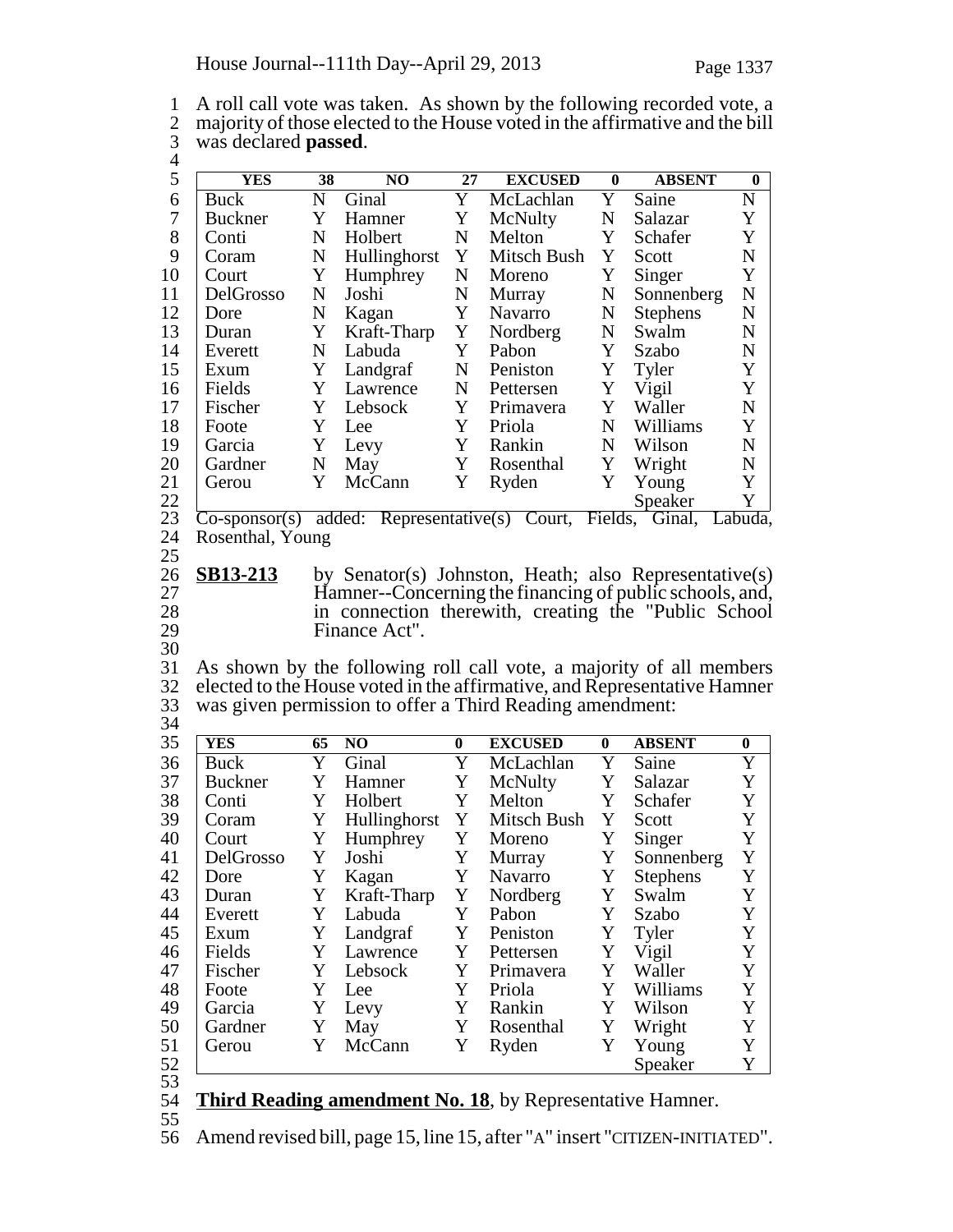1 Page 15, line 16, after "FUNDING" insert "PRESCHOOL THROUGH TWELFTH<br>2 GRADE". GRADE". Page 17, line 6, after "IMPLEMENTING" insert "EDUCATION REFORMS AND". Page 135, line 19, strike "SEVENTY-FOUR" and substitute "SEVENTY-THREE".  $\begin{array}{c} 8 \\ 9 \end{array}$ 9 Page 143, after line 6 insert:<br>10 22-54.5-412. Prese "**22-54.5-412. Preschool through twelfth grade education reserve fund - created.** (1) THERE IS CREATED IN THE STATE TREASURY THE PRESCHOOL THROUGH TWELFTH GRADE EDUCATION RESERVE FUND, <sup>13</sup> REFERRED TO IN THIS SECTION AS THE "RESERVE FUND". THE GENERAL ASSEMBLY SHALL APPROPRIATE TO THE RESERVE FUND AN AMOUNT EQUAL TO UP TO FORTY PERCENT OF THE REVENUES RECEIVED BY THE STATE BEFORE JULY 1, 2015, AS A RESULT OF A CITIZEN-INITIATED INCREASE IN STATE TAX REVENUES FOR THE PURPOSE OF FUNDING PRESCHOOL THROUGH TWELFTH GRADE PUBLIC EDUCATION, WHICH INCREASE IS APPROVED BY A MAJORITY OF THE VOTES CAST IN THE STATEWIDE ELECTION HELD IN NOVEMBER 2013. THE MONEYS IN THE RESERVE FUND ARE SUBJECT TO ANNUAL APPROPRIATION BY THE GENERAL ASSEMBLY FOR 22 THE PURPOSES SPECIFIED IN SECTION 22-54.5-102 (3).<br>23 (2) THE STATE TREASURER MAY INVEST AN (2) THE STATE TREASURER MAY INVEST ANY MONEYS IN THE RESERVE FUND NOT EXPENDED FOR THE PURPOSE OF THIS SECTION AS PROVIDED BY LAW. THE STATE TREASURER SHALL CREDIT ALL INTEREST AND INCOME DERIVED FROM THE INVESTMENT AND DEPOSIT OF MONEYS IN THE RESERVE FUND TO THE RESERVE FUND. ANY UNEXPENDED AND UNENCUMBERED MONEYS REMAINING IN THE RESERVE FUND AT THE END OF A FISCAL YEAR MUST REMAIN IN THE RESERVE FUND AND SHALL NOT BE CREDITED OR TRANSFERRED TO THE GENERAL FUND OR ANOTHER FUND. <sup>31</sup> **22-54.5-413. Educator effectiveness reserve fund - created.** THERE IS CREATED IN THE STATE TREASURY THE EDUCATOR EFFECTIVENESS RESERVE FUND. THE GENERAL ASSEMBLY SHALL APPROPRIATE TO THE EDUCATOR EFFECTIVENESS RESERVE FUND AN AMOUNT EQUAL TO UP TO FIFTEEN PERCENT OF THE REVENUES RECEIVED BY THE STATE BEFORE JULY 1, 2015, AS A RESULT OF A CITIZEN-INITIATED INCREASE IN STATE TAX REVENUES FOR THE PURPOSE OF FUNDING PRESCHOOL THROUGH TWELFTH GRADE PUBLIC EDUCATION, WHICH INCREASE IS APPROVED BY A MAJORITY OF THE VOTES CAST IN THE STATEWIDE ELECTION HELD IN NOVEMBER 2013. THE MONEYS IN THE EDUCATOR EFFECTIVENESS RESERVE FUND ARE SUBJECT TO ANNUAL APPROPRIATION BY THE GENERAL ASSEMBLY FOR INITIATIVES TO RECRUIT, <sup>43</sup> PREPARE, AND RETAIN EFFECTIVE EDUCATORS, GIVING FIRST PRIORITY TO 44 SUPPORTING INITIATIVES THAT EXIST AS OF THE EFFECTIVE DATE OF THIS SECTION. 45 SECTION.<br>46 (2) THE STATE TREASURER MAY INVEST ANY MONEYS IN THE EDUCATOR EFFECTIVENESS RESERVE FUND NOT EXPENDED FOR THE PURPOSE OF THIS SECTION AS PROVIDED BY LAW. THE STATE TREASURER SHALL CREDIT ALL INTEREST AND INCOME DERIVED FROM THE INVESTMENT AND DEPOSIT OF MONEYS IN THE EDUCATOR EFFECTIVENESS RESERVE FUND TO THE EDUCATOR EFFECTIVENESS RESERVE FUND. ANY UNEXPENDED AND UNENCUMBERED MONEYS REMAINING IN THE EDUCATOR EFFECTIVENESS RESERVE FUND AT THE END OF A FISCAL YEAR MUST REMAIN IN THE EDUCATOR EFFECTIVENESS RESERVE FUND AND SHALL NOT BE CREDITED OR TRANSFERRED TO THE GENERAL FUND OR ANOTHER FUND.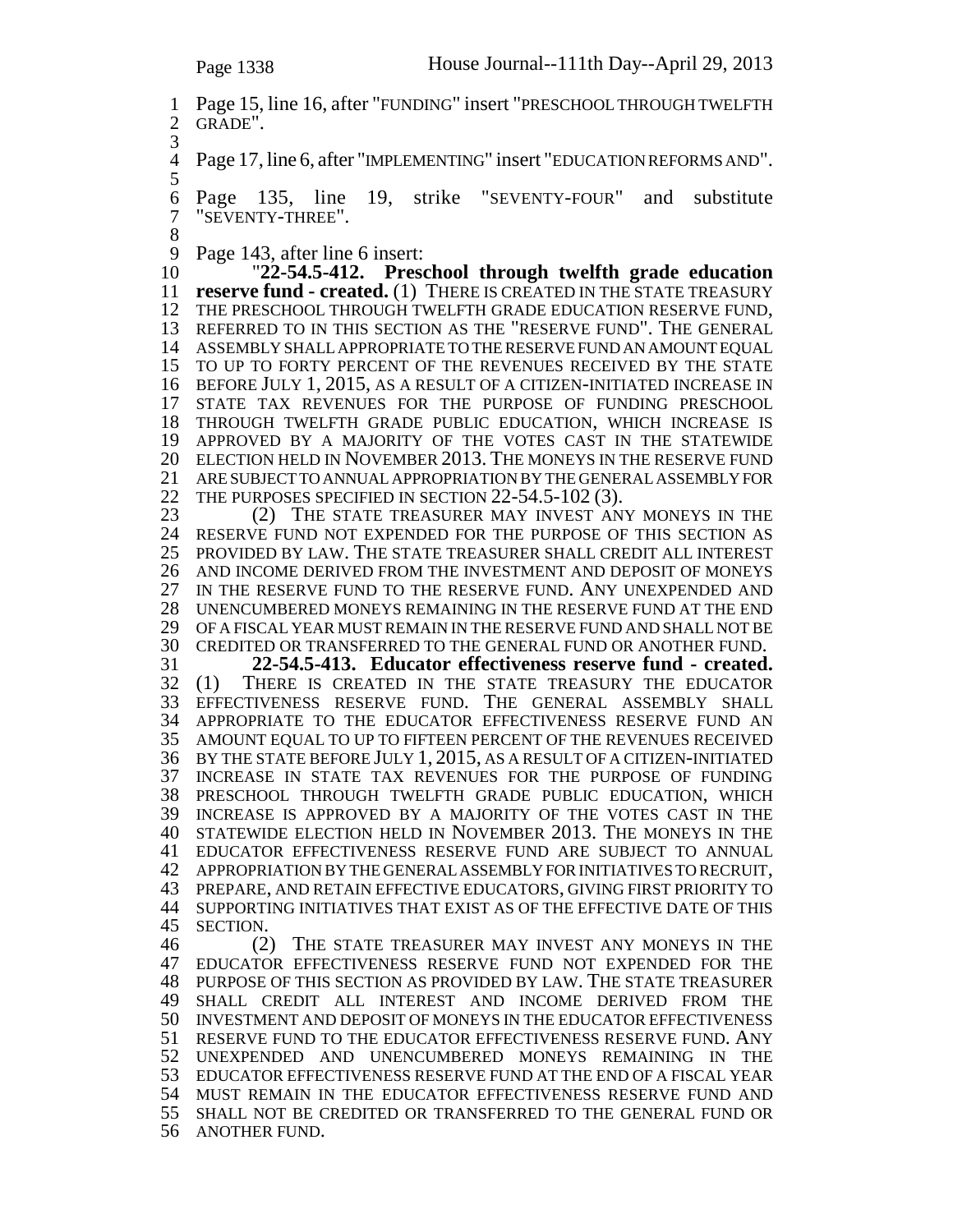**22-54.5-414. Education technology fund - created.** (1) THERE IS CREATED IN THE STATE TREASURY THE EDUCATION TECHNOLOGY FUND. <sup>3</sup> THE GENERAL ASSEMBLY SHALL APPROPRIATE TO THE EDUCATION TECHNOLOGY FUND AN AMOUNT EQUAL TO UP TO FIVE PERCENT OF THE 5 REVENUES RECEIVED BY THE STATE BEFORE JULY 1, 2015, AS A RESULT OF A CITIZEN-INITIATED INCREASE IN STATE TAX REVENUES FOR THE PURPOSE OF FUNDING PRESCHOOL THROUGH TWELFTH GRADE PUBLIC EDUCATION, <sup>8</sup> WHICH INCREASE IS APPROVED BY A MAJORITY OF THE VOTES CAST IN THE STATEWIDE ELECTION HELD IN NOVEMBER 2013. THE MONEYS IN THE EDUCATION TECHNOLOGY FUND ARE SUBJECT TO ANNUAL APPROPRIATION BY THE GENERAL ASSEMBLY TO ASSIST SCHOOL DISTRICTS AND PUBLIC SCHOOLS IN PURCHASING AND MAINTAINING TECHNOLOGY, INCLUDING HARDWARE AND SOFTWARE, THAT IS NEEDED TO SUPPORT EDUCATIONAL 14 REFORMS AND PROGRAMMATIC ENHANCEMENTS.<br>15 (2) THE STATE TREASURER MAY INVEST ANY MONEYS IN THE EDUCATION TECHNOLOGY FUND NOT EXPENDED FOR THE PURPOSE OF THIS SECTION AS PROVIDED BY LAW.THE STATE TREASURER SHALL CREDIT ALL INTEREST AND INCOME DERIVED FROM THE INVESTMENT AND DEPOSIT OF MONEYS IN THE EDUCATION TECHNOLOGY FUND TO THE EDUCATION TECHNOLOGY FUND. ANY UNEXPENDED AND UNENCUMBERED MONEYS REMAINING IN THE EDUCATION TECHNOLOGY FUND AT THE END OF A FISCAL YEAR MUST REMAIN IN THE EDUCATION TECHNOLOGY FUND AND SHALL NOT BE CREDITED OR TRANSFERRED TO THE GENERAL FUND OR ANOTHER FUND.". Page 187, line 24, after "A" insert "CITIZEN-INITIATED". Page 187, line 25, after "FUND" insert "PRESCHOOL THROUGH TWELFTH GRADE". Page 187, after line 27 insert:  $\frac{32}{33}$  "**SECTION 13.** In Colorado Revised Statutes, 22-43.7-104, **add** (2) (c) as follows: **22-43.7-104. Public school capital construction assistance fund - creation - crediting of moneys to fund - use of fund - emergency reserve - creation.** (2) (c) (I) FOR THE 2014-15 BUDGET YEAR, THE GENERAL ASSEMBLY SHALL APPROPRIATE TO THE ASSISTANCE FUND AN AMOUNT EQUAL TO UP TO FORTY PERCENT OF THE REVENUES RECEIVED BY THE STATE BEFORE JULY 1, 2015, AS A RESULT OF A CITIZEN-INITIATED INCREASE IN STATE TAX REVENUES FOR THE PURPOSE OF FUNDING PRESCHOOL THROUGH TWELFTH GRADE PUBLIC EDUCATION, WHICH INCREASE IS APPROVED BY A MAJORITY OF THE VOTES CAST IN THE STATEWIDE ELECTION HELD IN NOVEMBER 2013. (II) THE BOARD MUST AWARD THE AMOUNT APPROPRIATED TO THE ASSISTANCE FUND PURSUANT TO SUBPARAGRAPH (I) OF THIS PARAGRAPH (c) FOR FINANCIAL ASSISTANCE FOR PUBLIC SCHOOL FACILITY CAPITAL CONSTRUCTION PROJECTS THAT ARE NEEDED TO SUPPORT EDUCATIONAL REFORMS AND PROGRAMMATIC ENHANCEMENTS, INCLUDING UP TO FIFTY PERCENT FOR FACILITIES FOR FULL-DAY KINDERGARTEN AND PRESCHOOL 51 PROGRAMS.<br>52 (III) IF THE BOARD AWARDS ANY PORTION OF THE AMOUNT APPROPRIATED TO THE ASSISTANCE FUND PURSUANT TO SUBPARAGRAPH (I) OF THIS PARAGRAPH (c) TO PROVIDE FINANCIAL ASSISTANCE BY FINANCING PUBLIC SCHOOL FACILITY CAPITAL CONSTRUCTION PROJECTS THROUGH LEASE-PURCHASE AGREEMENTS, THE AMOUNT OF ANNUAL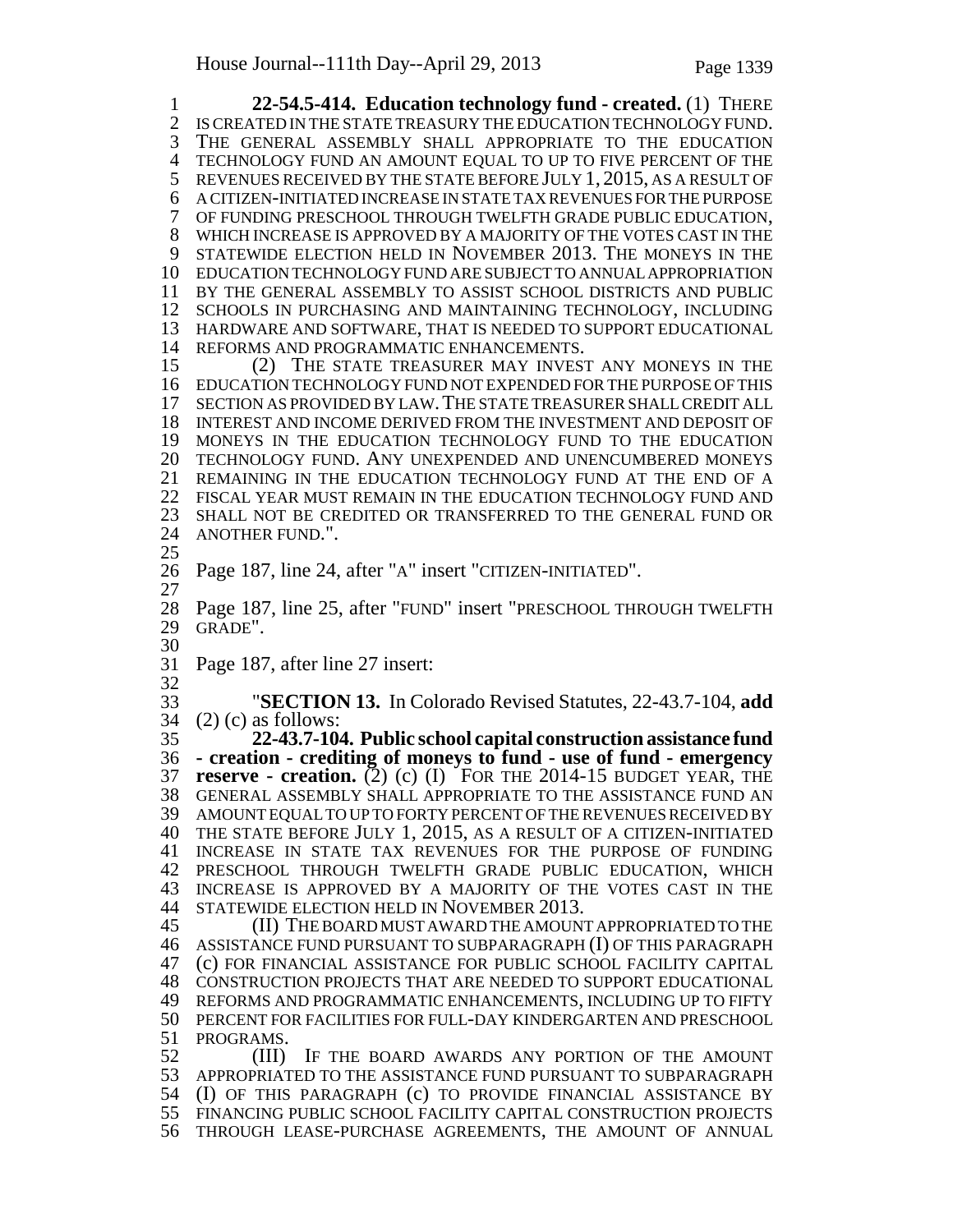LEASE PAYMENTS PAYABLE BY THE STATE FOR THOSE LEASE-PURCHASE 2 AGREEMENTS SHALL NOT EXCEED THE AMOUNT APPROPRIATED TO THE 3 ASSISTANCE FUND PURSUANT TO SUBPARAGRAPH (I) OF THIS PARAGRAPH ASSISTANCE FUND PURSUANT TO SUBPARAGRAPH (I) OF THIS PARAGRAPH 4 (c) PLUS ANY INTEREST ATTRIBUTABLE TO THE AMOUNT APPROPRIATED.<br>5 (IV) THE GENERAL ASSEMBLY FINDS THAT APPROPRIATING THE REVENUES DESCRIBED IN SUBPARAGRAPH (I) OF THIS PARAGRAPH (c) TO THE ASSISTANCE FUND WILL BENEFIT THE EDUCATION OF KINDERGARTEN THROUGH TWELFTH GRADE STUDENTS AND PARTICIPANTS IN PRESCHOOL PROGRAMS BY ENSURING THAT PUBLIC SCHOOLS AND SCHOOL DISTRICTS HAVE THE FACILITIES NECESSARY TO SUPPORT IMPLEMENTATION OF THE EDUCATION REFORMS AND PROGRAMMATIC ENHANCEMENTS REQUIRED BY 12 LAW.".

13

14 Renumber succeeding sections accordingly.

15

16 The amendment was declared **passed** by the following roll call vote: 17

| 18 | <b>YES</b>     | 52 | N <sub>O</sub> | 13 | <b>EXCUSED</b> | $\mathbf{0}$ | <b>ABSENT</b>   | $\mathbf{0}$ |
|----|----------------|----|----------------|----|----------------|--------------|-----------------|--------------|
| 19 | Buck           | N  | Ginal          | Y  | McLachlan      | Y            | Saine           | N            |
| 20 | <b>Buckner</b> | Y  | Hamner         | Y  | McNulty        | N            | Salazar         | Y            |
| 21 | Conti          | Y  | Holbert        | Y  | Melton         | Y            | Schafer         | Y            |
| 22 | Coram          | Y  | Hullinghorst   | Y  | Mitsch Bush    | Y            | Scott           | Y            |
| 23 | Court          | Y  | Humphrey       | N  | Moreno         | Y            | Singer          | Y            |
| 24 | DelGrosso      | Y  | Joshi          | N  | Murray         | N            | Sonnenberg      | $\mathbf N$  |
| 25 | Dore           | N  | Kagan          | Y  | Navarro        | Y            | <b>Stephens</b> | ${\bf N}$    |
| 26 | Duran          | Y  | Kraft-Tharp    | Y  | Nordberg       | Y            | Swalm           | Y            |
| 27 | Everett        | N  | Labuda         | Y  | Pabon          | Y            | Szabo           | $\mathbf N$  |
| 28 | Exum           | Y  | Landgraf       | N  | Peniston       | Y            | Tyler           | Y            |
| 29 | Fields         | Y  | Lawrence       | N  | Pettersen      | Y            | Vigil           | Y            |
| 30 | Fischer        | Y  | Lebsock        | Y  | Primavera      | Y            | Waller          | Y            |
| 31 | Foote          | Y  | Lee            | Y  | Priola         | Y            | Williams        | Y            |
| 32 | Garcia         | Y  | Levy           | Y  | Rankin         | Y            | Wilson          | Y            |
| 33 | Gardner        | Y  | May            | Y  | Rosenthal      | Y            | Wright          | Y            |
| 34 | Gerou          | Y  | McCann         | Y  | Ryden          | Y            | Young           | Y            |
| 35 |                |    |                |    |                |              | Speaker         | Y            |

36 37

38 The question being "Shall the bill pass?".

39 A roll call vote was taken. As shown by the following recorded vote, a 40 majority of those elected to the House voted in the affirmative and the bill was declared **passed**. <sup>41</sup> was declared **passed**. <sup>42</sup>

| 43 | YES            | 37 | NO.          | 28 | <b>EXCUSED</b> | $\mathbf{0}$ | <b>ABSENT</b>   | $\mathbf{0}$ |
|----|----------------|----|--------------|----|----------------|--------------|-----------------|--------------|
| 44 | Buck           | N  | Ginal        | Y  | McLachlan      | Y            | Saine           | N            |
| 45 | <b>Buckner</b> | Y  | Hamner       | Y  | McNulty        | N            | Salazar         | Y            |
| 46 | Conti          | N  | Holbert      | N  | Melton         | Y            | Schafer         | Y            |
| 47 | Coram          | N  | Hullinghorst | Y  | Mitsch Bush    | Y            | Scott           | N            |
| 48 | Court          | Y  | Humphrey     | N  | Moreno         | Y            | Singer          | Y            |
| 49 | DelGrosso      | N  | Joshi        | N  | Murray         | N            | Sonnenberg      | N            |
| 50 | Dore           | N  | Kagan        | Y  | Navarro        | N            | <b>Stephens</b> | N            |
| 51 | Duran          | Y  | Kraft-Tharp  | Y  | Nordberg       | N            | Swalm           | N            |
| 52 | Everett        | N  | Labuda       | Y  | Pabon          | Y            | Szabo           | N            |
| 53 | Exum           | Y  | Landgraf     | N  | Peniston       | Y            | Tyler           | Y            |
| 54 | Fields         |    | Lawrence     | N  | Pettersen      | Y            | Vigil           | Y            |
| 55 | Fischer        | Y  | Lebsock      | Y  | Primavera      | Y            | Waller          | N            |
| 56 | Foote          |    | Lee          |    | Priola         | N            | Williams        | Y            |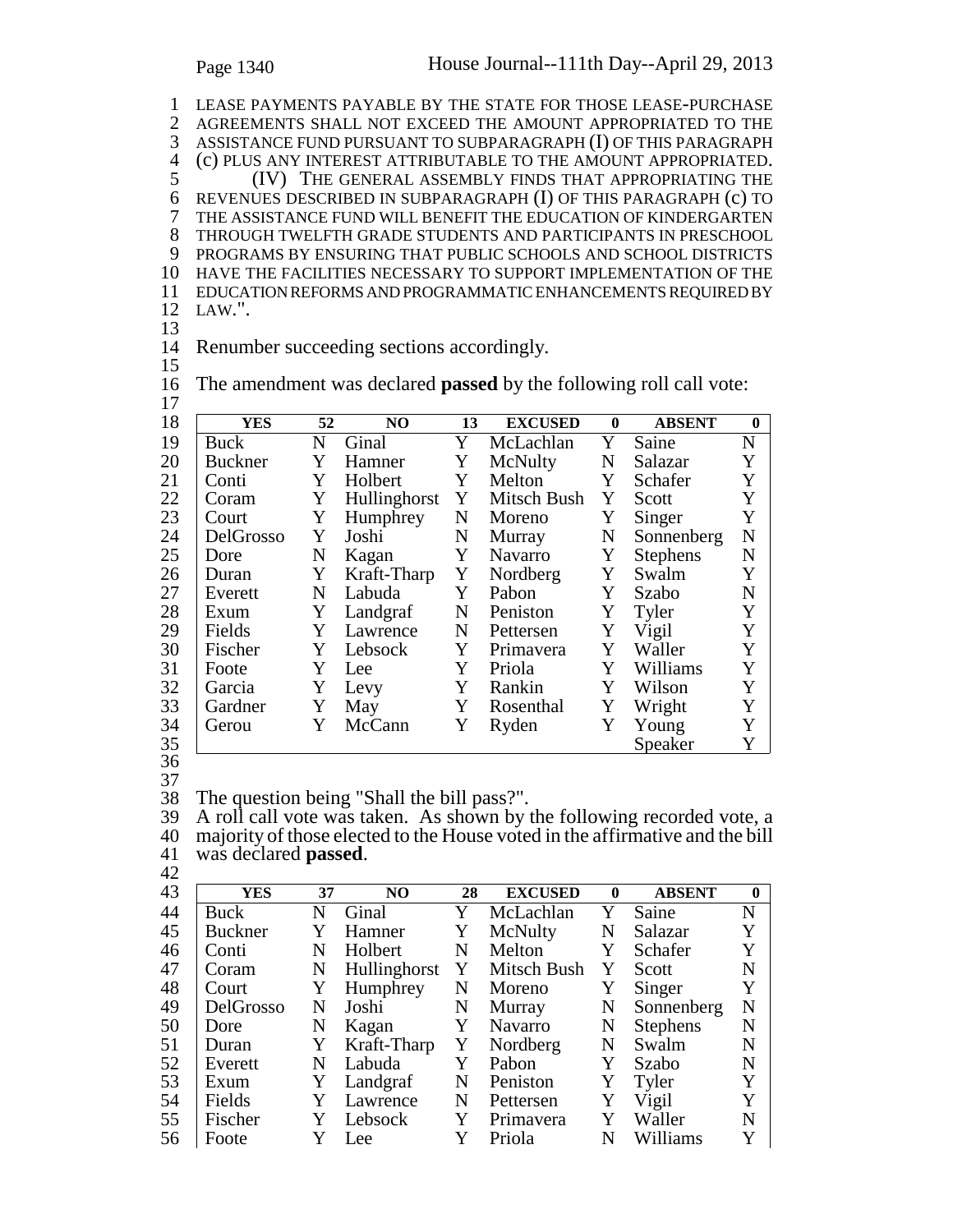House Journal--111th Day--April 29, 2013 Page 1341

| $\mathbf{1}$<br>$\overline{c}$<br>3<br>$\overline{4}$ | Garcia<br>Gardner<br>Gerou                                                                                                                        | Y<br>$\mathbf N$<br>$\mathbf N$ | Levy<br>May<br>McCann                               | Y<br>Y<br>Y             | Rankin<br>Rosenthal<br>Ryden                                                                                                                                                                                                                                                                                | N<br>Y<br>Y  | Wilson<br>Wright<br>Young<br>Speaker | $\mathbf N$<br>$\mathbf N$<br>Y<br>Y |  |  |  |  |
|-------------------------------------------------------|---------------------------------------------------------------------------------------------------------------------------------------------------|---------------------------------|-----------------------------------------------------|-------------------------|-------------------------------------------------------------------------------------------------------------------------------------------------------------------------------------------------------------------------------------------------------------------------------------------------------------|--------------|--------------------------------------|--------------------------------------|--|--|--|--|
| 5<br>6<br>$\overline{7}$<br>8<br>9<br>10<br>11        |                                                                                                                                                   |                                 |                                                     |                         | Co-sponsor(s) added: Representative(s) Buckner, Court, Duran, Exum, Fields,<br>Fischer, Foote, Ginal, Hullinghorst, Kagan, Labuda, Lebsock, Lee, Levy, May,<br>McCann, McLachlan, Melton, Mitsch Bush, Moreno, Peniston, Pettersen,<br>Rosenthal, Ryden, Salazar, Schafer, Tyler, Williams, Young, Speaker. |              |                                      |                                      |  |  |  |  |
| 12<br>13<br>14                                        |                                                                                                                                                   |                                 |                                                     |                         | <b>CONSIDERATION OF CONFERENCE COMMITTEE REPORT(S)</b>                                                                                                                                                                                                                                                      |              |                                      |                                      |  |  |  |  |
| 15<br>16<br>17<br>18                                  | <b>HB13-1058</b><br>by Representative(s) McCann; also Senator(s) Kerr--<br>Concerning guidelines for the determination of spousal<br>maintenance. |                                 |                                                     |                         |                                                                                                                                                                                                                                                                                                             |              |                                      |                                      |  |  |  |  |
| 19<br>20                                              | page(s) 902-903.)                                                                                                                                 |                                 |                                                     |                         | (Conference committee report printed in House Journal, April 10, 2013,                                                                                                                                                                                                                                      |              |                                      |                                      |  |  |  |  |
| 21<br>22<br>$\frac{23}{24}$                           |                                                                                                                                                   |                                 | was <b>adopted</b> by the following roll call vote: |                         | On motion of Representative McCann, the Conference Committee Report                                                                                                                                                                                                                                         |              |                                      |                                      |  |  |  |  |
| 25                                                    | <b>YES</b>                                                                                                                                        | 40                              | NO                                                  | 24                      | <b>EXCUSED</b>                                                                                                                                                                                                                                                                                              | $\mathbf{1}$ | <b>ABSENT</b>                        | $\bf{0}$                             |  |  |  |  |
| 26                                                    | <b>Buck</b>                                                                                                                                       | $\mathbf N$                     | $\overline{\text{Ginal}}$                           | $\overline{\mathrm{Y}}$ | McLachlan                                                                                                                                                                                                                                                                                                   | Y            | Saine                                | $\mathbf N$                          |  |  |  |  |
| 27                                                    | <b>Buckner</b>                                                                                                                                    | Y                               | Hamner                                              | Y                       | McNulty                                                                                                                                                                                                                                                                                                     | N            | Salazar                              | Y                                    |  |  |  |  |
| 28                                                    | Conti                                                                                                                                             | Y                               | Holbert                                             | $\mathbf N$             | Melton                                                                                                                                                                                                                                                                                                      | Y            | Schafer                              | $\mathbf Y$                          |  |  |  |  |
| 29                                                    | Coram                                                                                                                                             | ${\bf N}$                       | Hullinghorst                                        | Y                       | Mitsch Bush                                                                                                                                                                                                                                                                                                 | Y            | Scott                                | ${\bf N}$                            |  |  |  |  |
| 30                                                    | Court                                                                                                                                             | Y                               | Humphrey                                            | N                       | Moreno                                                                                                                                                                                                                                                                                                      | Y            | Singer                               | Y                                    |  |  |  |  |
| 31                                                    | DelGrosso                                                                                                                                         | ${\bf N}$                       | Joshi                                               | N                       | Murray                                                                                                                                                                                                                                                                                                      | N            | Sonnenberg                           | ${\bf N}$                            |  |  |  |  |
| 32                                                    | Dore                                                                                                                                              | $\mathbf N$                     | Kagan                                               | Y                       | Navarro                                                                                                                                                                                                                                                                                                     | Y            | <b>Stephens</b>                      | $\mathbf N$                          |  |  |  |  |
| 33                                                    | Duran                                                                                                                                             | E                               | Kraft-Tharp                                         | Y                       | Nordberg                                                                                                                                                                                                                                                                                                    | N            | Swalm                                | $\mathbf N$                          |  |  |  |  |
| 34                                                    | Everett                                                                                                                                           | ${\bf N}$                       | Labuda                                              | Y                       | Pabon                                                                                                                                                                                                                                                                                                       | Y            | Szabo                                | $\mathbf N$                          |  |  |  |  |
| 35                                                    | Exum                                                                                                                                              | Y                               | Landgraf                                            | ${\bf N}$               | Peniston                                                                                                                                                                                                                                                                                                    | Y            | Tyler                                | Y                                    |  |  |  |  |
| 36                                                    | Fields                                                                                                                                            | Y                               | Lawrence                                            | $\mathbf N$             | Pettersen                                                                                                                                                                                                                                                                                                   | $\mathbf Y$  | Vigil                                | Y                                    |  |  |  |  |
| 37                                                    | Fischer                                                                                                                                           | Y                               | Lebsock                                             | Y                       | Primavera                                                                                                                                                                                                                                                                                                   | $\mathbf Y$  | Waller                               | ${\bf N}$                            |  |  |  |  |
| 38                                                    | Foote                                                                                                                                             | Y                               | Lee                                                 | Y                       | Priola                                                                                                                                                                                                                                                                                                      | N            | Williams                             | Y                                    |  |  |  |  |
| 39                                                    | Garcia                                                                                                                                            | Y                               | Levy                                                | Y                       | Rankin                                                                                                                                                                                                                                                                                                      | Y            | Wilson                               | Y                                    |  |  |  |  |
| 40                                                    | Gardner                                                                                                                                           | N                               | May                                                 | Y                       | Rosenthal                                                                                                                                                                                                                                                                                                   | Y            | Wright                               | $\mathbf N$                          |  |  |  |  |
| 41                                                    | Gerou                                                                                                                                             | $\mathbf N$                     | McCann                                              | Y                       | Ryden                                                                                                                                                                                                                                                                                                       | Y            | Young                                | Y                                    |  |  |  |  |
| 42                                                    |                                                                                                                                                   |                                 |                                                     |                         |                                                                                                                                                                                                                                                                                                             |              | Speaker                              | Y                                    |  |  |  |  |
| 43<br>44<br>45<br>46<br>47                            |                                                                                                                                                   |                                 | bill, as amended, was declared <b>repassed</b> .    |                         | The question being "Shall the bill, as amended, pass?".<br>A roll call vote was taken. As shown by the following recorded vote, a<br>majority of those elected to the House voted in the affirmative and the                                                                                                |              |                                      |                                      |  |  |  |  |
| 48                                                    |                                                                                                                                                   |                                 |                                                     |                         |                                                                                                                                                                                                                                                                                                             |              |                                      |                                      |  |  |  |  |
| 49                                                    | <b>YES</b>                                                                                                                                        | 36                              | NO                                                  | 28                      | <b>EXCUSED</b>                                                                                                                                                                                                                                                                                              | $\mathbf{1}$ | <b>ABSENT</b>                        | $\boldsymbol{0}$                     |  |  |  |  |
| 50                                                    | <b>Buck</b>                                                                                                                                       | ${\bf N}$                       | Ginal                                               | Y                       | McLachlan                                                                                                                                                                                                                                                                                                   | Y            | Saine                                | ${\bf N}$                            |  |  |  |  |
| 51                                                    | <b>Buckner</b>                                                                                                                                    | Y                               | Hamner                                              | Y                       | McNulty                                                                                                                                                                                                                                                                                                     | N            | Salazar                              | Y                                    |  |  |  |  |
| 52                                                    | Conti                                                                                                                                             | $\mathbf N$                     | Holbert                                             | N                       | Melton                                                                                                                                                                                                                                                                                                      | Y            | Schafer                              | $\mathbf Y$                          |  |  |  |  |
| 53                                                    | Coram                                                                                                                                             | $\mathbf N$                     | Hullinghorst                                        | Y                       | Mitsch Bush                                                                                                                                                                                                                                                                                                 | Y            | Scott                                | ${\bf N}$                            |  |  |  |  |
| 54                                                    | Court                                                                                                                                             | Y                               | Humphrey                                            | $\mathbf N$             | Moreno                                                                                                                                                                                                                                                                                                      | Y            | Singer                               | Y                                    |  |  |  |  |
| 55                                                    | DelGrosso                                                                                                                                         | ${\bf N}$                       | Joshi                                               | $\mathbf N$             | Murray                                                                                                                                                                                                                                                                                                      | N            | Sonnenberg                           | ${\bf N}$                            |  |  |  |  |

56 Dore N Kagan Y Navarro N Stephens N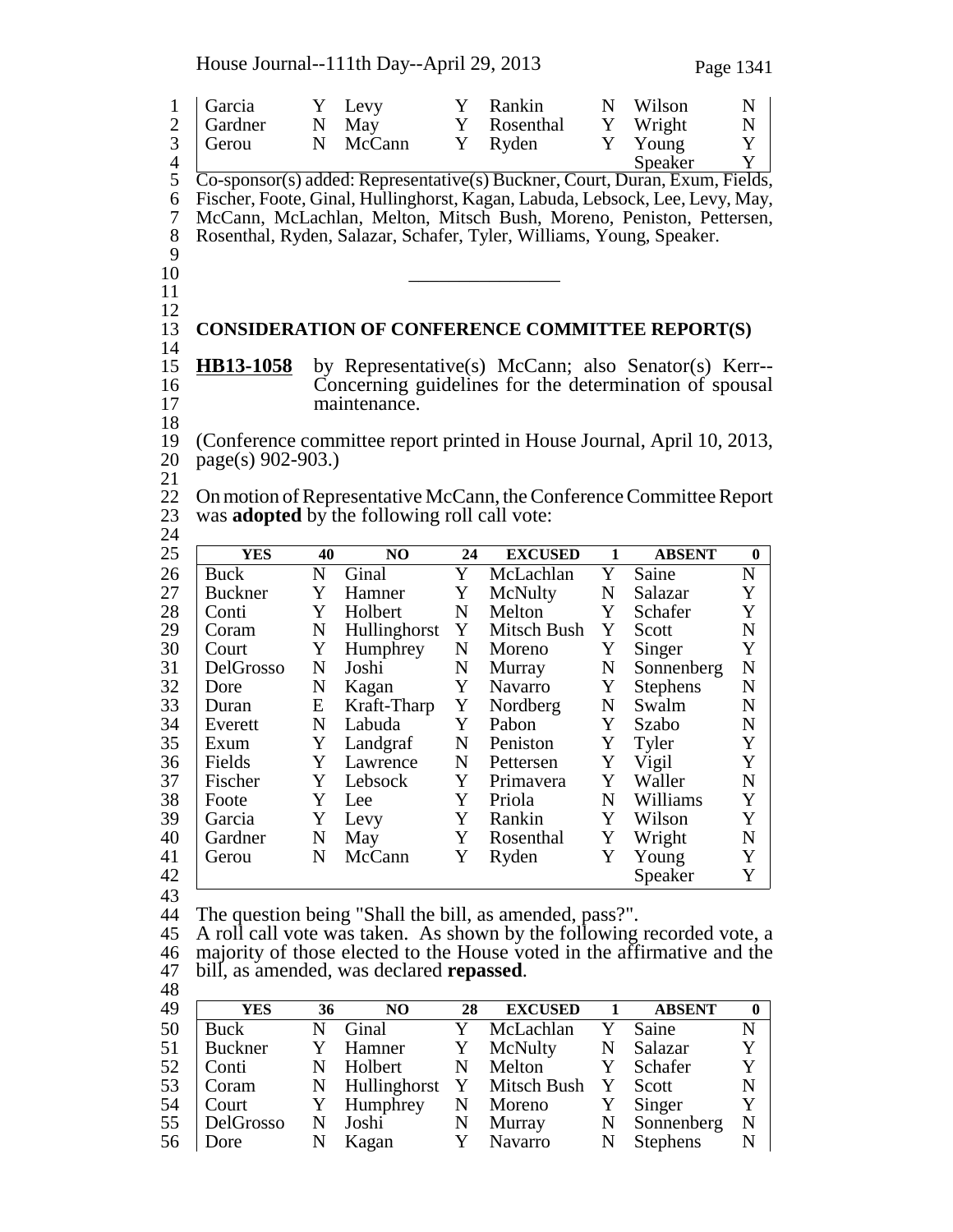Page 1342 House Journal--111th Day--April 29, 2013 1 E Kraft-Tharp Y Nordberg N Swalm N Duran 2 Everett N Labuda Y Pabon Y Szabo N 3 Exum Y Landgraf N Peniston Y Tyler Y<br>4 Fields Y Lawrence N Pettersen Y Vigil Y 4 Fields Y Lawrence N Pettersen Y Vigil<br>5 Fischer Y Lebsock Y Primavera Y Walle 5 Fischer Y Lebsock Y Primavera Y Waller N<br>6 Foote Y Lee Y Priola N Williams Y 6 Foote Y Lee Y Priola N Williams Y 7 Garcia Y Levy Y Rankin N Wilson N 8 Gardner N May Y Rosenthal Y Wright N<br>9 Gerou N McCann Y Ryden Y Young Y 9 Gerou N McCann Y Ryden Y Young Y 10 Speaker Y 11 Co-sponsor(s) added: Representative(s) Fields, Ryden. 12 13 **HB13-1204** by Representative(s) Gardner; also Senator(s) Ulibarri-- 14 Concerning the "Uniform Premarital and Marital 15 Agreements Act".  $\frac{16}{17}$ 17 (Conference committee report printed in House Journal, April 19, 2013, 18 page(s) 1116-1117.)  $\frac{19}{20}$ 20 On motion of Representative Gardner, the Conference Committee Report<br>21 was **adopted** by the following roll call vote: was **adopted** by the following roll call vote:  $\frac{22}{23}$ 23 **YES 64 NO 0 EXCUSED 1 ABSENT 0** 24 Buck Y Ginal Y McLachlan Y Saine Y<br>25 Buckner Y Hamner Y McNulty Y Salazar Y 25 Buckner Y Hamner Y McNulty Y Salazar Y<br>26 Conti Y Holbert Y Melton Y Schafer Y 26 Conti Y Holbert Y Melton Y Schafer Y  $27$  Coram Y Hullinghorst Y Mitsch Bush Y Scott Y 28 Court Y Humphrey Y Moreno Y Singer Y<br>29 DelGrosso Y Joshi Y Murray Y Sonnenberg Y 29 DelGrosso Y Joshi Y Murray Y Sonnenberg Y<br>30 Dore Y Kagan Y Navarro Y Stephens Y 30 Y Kagan Y Navarro Y Stephens Y Dore 31 Duran E Kraft-Tharp Y Nordberg Y Swalm Y<br>32 Everett Y Labuda Y Pabon Y Szabo Y 32 Everett Y Labuda Y Pabon Y Szabo Y 33 Exum Y Landgraf Y Peniston Y Tyler Y 34 Fields Y Lawrence Y Pettersen Y Vigil Y 35 Fischer Y Lebsock Y Primavera Y Waller Y<br>36 Foote Y Lee Y Priola Y Williams Y 36 | Foote Y Lee Y Priola Y Williams Y 37 Garcia Y Levy Y Rankin Y Wilson Y 38 Gardner Y May Y Rosenthal Y Wright Y<br>39 Gerou Y McCann Y Ryden Y Young Y 39 Gerou Y McCann Y Ryden Y Young Y<br>40 Speaker Y 40 Speaker Y 41 42<br>43 The question being "Shall the bill, as amended, pass?". 44 A roll call vote was taken. As shown by the following recorded vote, a 45 majority of those elected to the House voted in the affirmative and the 46 bill, as amended, was declared **repassed**.<br>47<br>48 **PES** 63 NO 1 EX 48 **YES 63 NO 1 EXCUSED 1 ABSENT 0** 49 Buck Y Ginal Y McLachlan Y Saine Y<br>50 Buckner Y Hamner Y McNulty Y Salazar Y 50 Buckner Y Hamner Y McNulty Y Salazar Y 51 Conti N Holbert Y Melton Y Schafer Y 52 Coram Y Hullinghorst Y Mitsch Bush Y Scott Y

53 Court Y Humphrey Y Moreno Y Singer Y 54 DelGrosso Y Joshi Y Murray Y Sonnenberg Y 55 Dore Y Kagan Y Navarro Y Stephens Y<br>56 Duran E Kraft-Tharp Y Nordberg Y Swalm Y 56 Duran E Kraft-Tharp Y Nordberg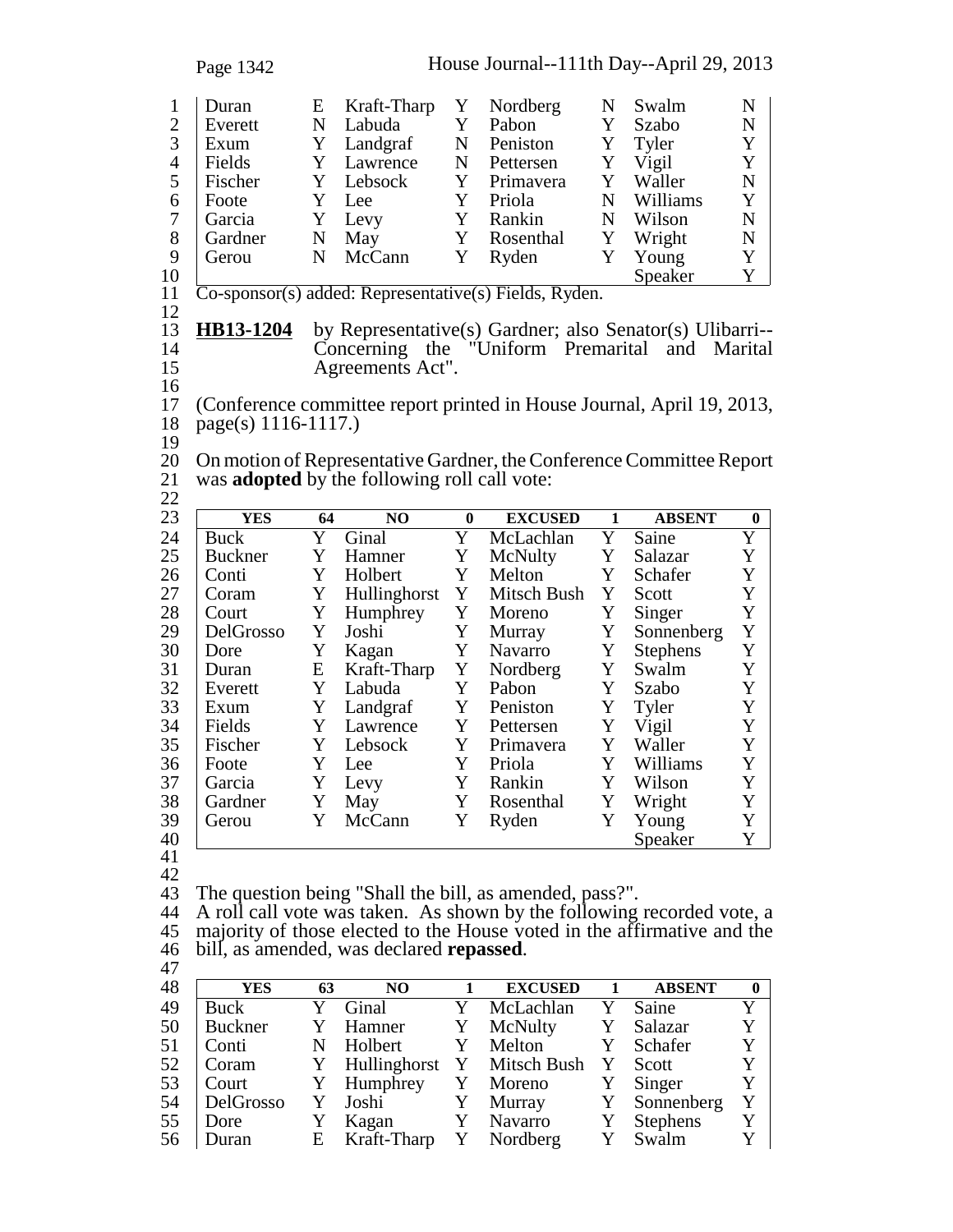House Journal--111th Day--April 29, 2013 Page 1343

1 Everett Y Labuda Y Pabon Y Szabo Y 2 Exum Y Landgraf Y Peniston Y Tyler Y 3 Fields Y Lawrence Y Pettersen Y Vigil Y<br>4 Fischer Y Lebsock Y Primavera Y Waller Y 4 Fischer Y Lebsock Y Primavera Y Waller<br>5 Foote Y Lee Y Priola Y William 5 Y Lee Y Priola Y Williams Y Foote 6 Garcia Y Levy Y Rankin Y Wilson Y 7 Gardner Y May Y Rosenthal Y Wright Y<br>8 Gerou Y McCann Y Ryden Y Young Y 8 Gerou Y McCann Y Ryden Y Young Y 9 Speaker Y <sup>10</sup> Co-sponsor(s) added: Representative(s) Schafer. <sup>11</sup> \_\_\_\_\_\_\_\_\_\_\_\_\_\_\_ <sup>12</sup> 13 14 **CONSIDERATION OF SENATE AMENDMENTS TO HOUSE BILLS** 15 16 **HB13-1191** by Representative(s) Fischer, Vigil; also Senator(s) Schwartz, Giron--Concerning grants for domestic Schwartz, Giron--Concerning grants for domestic 18 wastewater treatment plants to comply with the water<br>19 quality control commission's nutrients management control 19 quality control commission's nutrients management control<br>20 commission connection therewith, making an 20 regulation, and, in connection therewith, making an appropriation. appropriation.  $\frac{22}{23}$ 23 (Amended as printed in Senate Journal, March 11, pages 537.)  $\frac{24}{25}$ 25 Representative Fischer moved that the House **not concur** in Senate 26 amendments and that a Conference Committee be appointed. The motion was declared **passed** by the following roll call vote was declared **passed** by the following roll call vote 28 29 **YES 64 NO 0 EXCUSED 1 ABSENT 0** 30 Buck Y Ginal Y McLachlan Y Saine Y<br>31 Buckner Y Hamner Y McNulty Y Salazar Y 31 Buckner Y Hamner Y McNulty Y Salazar Y<br>32 Conti Y Holbert Y Melton Y Schafer Y 32 Conti Y Holbert Y Melton Y Schafer Y 33 Coram Y Hullinghorst Y Mitsch Bush Y Scott Y 34 Court Y Humphrey Y Moreno Y Singer Y 35 DelGrosso Y Joshi Y Murray Y Sonnenberg Y<br>36 Dore Y Kagan Y Navarro Y Stephens Y 36 Dore Y Kagan Y Navarro Y Stephens Y<br>37 Duran E Kraft-Tharp Y Nordberg Y Swalm Y Duran E Kraft-Tharp Y Nordberg Y Swalm Y<br>27 Everett Y Labuda Y Pabon Y Szabo Y 38 Everett Y Labuda Y Pabon Y Szabo Y 39 Exum Y Landgraf Y Peniston Y Tyler Y 40 Fields Y Lawrence Y Pettersen Y Vigil Y 41 Fischer Y Lebsock Y Primavera Y Waller Y<br>42 Foote Y Lee Y Priola Y Williams Y 42 Foote Y Lee Y Priola Y Williams Y<br>43 Garcia Y Levy Y Rankin Y Wilson Y 43 Garcia Y Levy Y Rankin Y Wilson Y 44 Gardner Y May Y Rosenthal Y Wright Y<br>45 Gerou Y McCann Y Ryden Y Young Y 45 Gerou Y McCann Y Ryden Y Young Y 46 Speaker Y 47 The Speaker appointed Representatives Fischer, Chairman, Vigil and Szabo as 48 House Conferees to the bill. 49 50 **HB13-1225** by Representative(s) Levy, Fischer; also Senator(s) <br>51 **Kefalas**, Nicholson--Concerning additional protections for 51 Kefalas, Nicholson--Concerning additional protections for<br>52 homeowner's insurance policyholders in Colorado, and, in 52 homeowner's insurance policyholders in Colorado, and, in<br>53 connection therewith, enacting the "Homeowner's 53 connection therewith, enacting the "Homeowner's<br>54 Insurance Reform Act of 2013". Insurance Reform Act of 2013". 55

56 (Amended as printed in Senate Journal, April 19, page(s) 965.)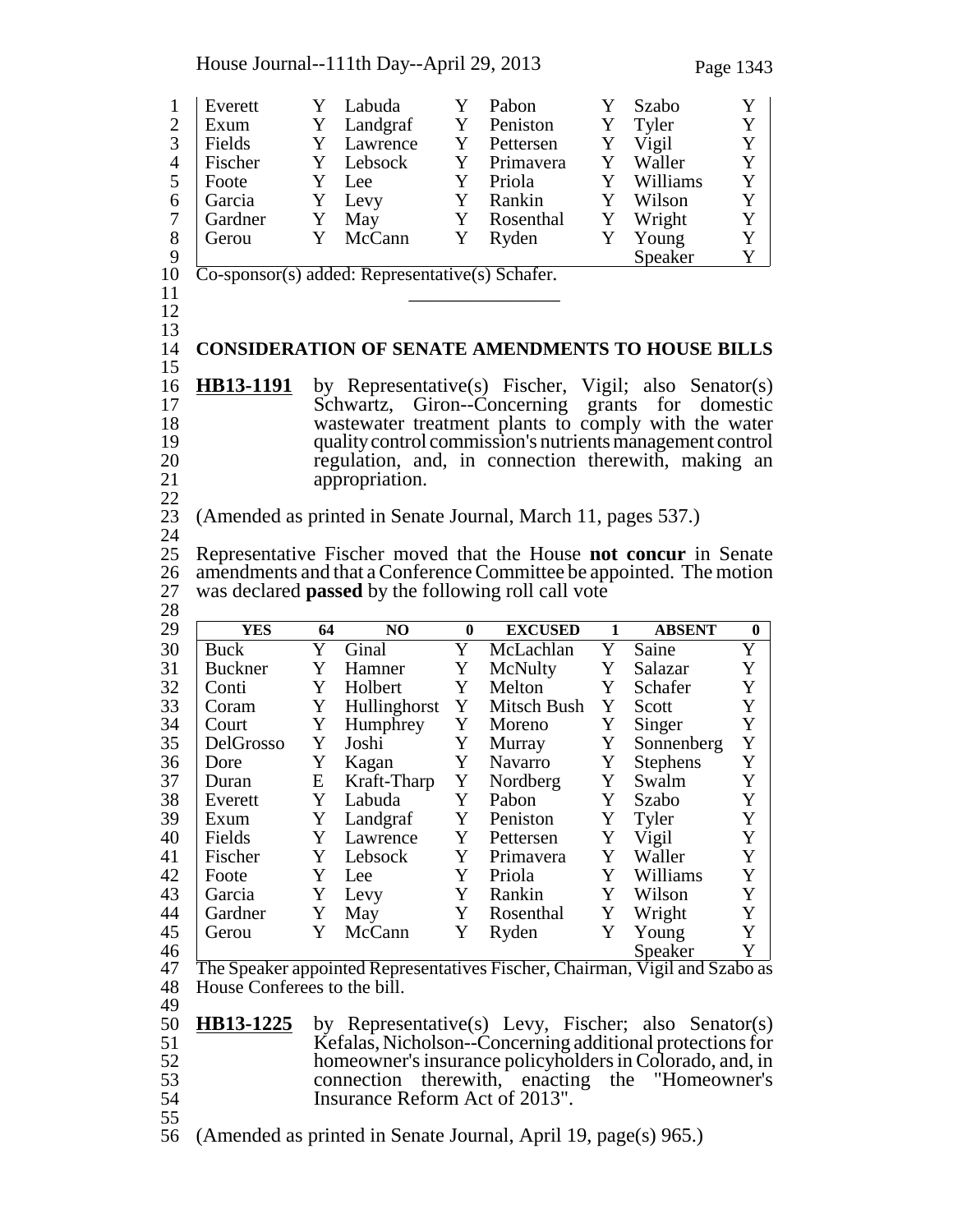| 1 Representative Levy moved that the House concur in Senate                    |  |  |  |  |
|--------------------------------------------------------------------------------|--|--|--|--|
| 2 amendments. The motion was declared <b>passed</b> by the following roll call |  |  |  |  |
| 3 vote:                                                                        |  |  |  |  |

| ۰.<br>×<br>۰. |  |
|---------------|--|
|               |  |

| 5  | YES       | 64 | NO           | $\bf{0}$ | <b>EXCUSED</b> | 1 | <b>ABSENT</b>   | $\mathbf{0}$ |
|----|-----------|----|--------------|----------|----------------|---|-----------------|--------------|
| 6  | Buck      | Y  | Ginal        | Y        | McLachlan      | Y | Saine           | Y            |
| 7  | Buckner   | Y  | Hamner       | Y        | McNulty        | Y | Salazar         | Y            |
| 8  | Conti     | Y  | Holbert      | Y        | Melton         | Y | Schafer         | Y            |
| 9  | Coram     | Y  | Hullinghorst | Y        | Mitsch Bush    | Y | Scott           | Y            |
| 10 | Court     | Y  | Humphrey     | Y        | Moreno         | Y | Singer          | Y            |
| 11 | DelGrosso | Y  | Joshi        | Y        | Murray         | Y | Sonnenberg      | Y            |
| 12 | Dore      | Y  | Kagan        | Y        | Navarro        | Y | <b>Stephens</b> | Y            |
| 13 | Duran     | E  | Kraft-Tharp  | Y        | Nordberg       | Y | Swalm           | Y            |
| 14 | Everett   | Y  | Labuda       | Y        | Pabon          | Y | Szabo           | Y            |
| 15 | Exum      | Y  | Landgraf     | Y        | Peniston       | Y | Tyler           | Y            |
| 16 | Fields    | Y  | Lawrence     | Y        | Pettersen      | Y | Vigil           | Y            |
| 17 | Fischer   | Y  | Lebsock      | Y        | Primavera      | Y | Waller          | Y            |
| 18 | Foote     | Y  | Lee          | Y        | Priola         | Y | Williams        | Y            |
| 19 | Garcia    | Y  | Levy         | Y        | Rankin         | Y | Wilson          | Y            |
| 20 | Gardner   | Y  | May          | Y        | Rosenthal      | Y | Wright          | Y            |
| 21 | Gerou     | Y  | McCann       | Y        | Ryden          | Y | Young           | Y            |
| 22 |           |    |              |          |                |   | Speaker         | Y            |
| 23 |           |    |              |          |                |   |                 |              |

24 The question being, "Shall the bill, as amended, pass?".<br>25 A roll call vote was taken. As shown by the following i

25 A roll call vote was taken. As shown by the following recorded vote, a 26 majority of those elected to the House voted in the affirmative, and the 26 majority of those elected to the House voted in the affirmative, and the 27 bill, as amended, was declared **repassed**. <sup>27</sup> bill, as amended, was declared **repassed**. <sup>28</sup>

| ້          |                |    |                |    |                                                       |   |                 |              |
|------------|----------------|----|----------------|----|-------------------------------------------------------|---|-----------------|--------------|
| 29         | <b>YES</b>     | 52 | N <sub>O</sub> | 12 | <b>EXCUSED</b>                                        | 1 | <b>ABSENT</b>   | $\mathbf{0}$ |
| 30         | <b>Buck</b>    | N  | Ginal          | Y  | McLachlan                                             | Y | Saine           | $\mathbf N$  |
| 31         | <b>Buckner</b> | Y  | Hamner         | Y  | McNulty                                               | Y | Salazar         | Y            |
| 32         | Conti          | Y  | Holbert        | Y  | Melton                                                | Y | Schafer         | Y            |
| 33         | Coram          | N  | Hullinghorst   | Y  | Mitsch Bush                                           | Y | Scott           | $\mathbf N$  |
| 34         | Court          | Y  | Humphrey       | N  | Moreno                                                | Y | Singer          | Y            |
| 35         | DelGrosso      | Y  | Joshi          | N  | Murray                                                | N | Sonnenberg      | N            |
| 36         | Dore           | N  | Kagan          | Y  | Navarro                                               | Y | <b>Stephens</b> | Y            |
| 37         | Duran          | E  | Kraft-Tharp    | Y  | Nordberg                                              | Y | Swalm           | Y            |
| 38         | Everett        | N  | Labuda         | Y  | Pabon                                                 | Y | Szabo           | Y            |
| 39         | Exum           | Y  | Landgraf       | Y  | Peniston                                              | Y | Tyler           | Y            |
| 40         | Fields         | Y  | Lawrence       | N  | Pettersen                                             | Y | Vigil           | Y            |
| 41         | Fischer        | Y  | Lebsock        | Y  | Primavera                                             | Y | Waller          | Y            |
| 42         | Foote          | Y  | Lee            | Y  | Priola                                                | Y | Williams        | Y            |
| 43         | Garcia         | Y  | Levy           | Y  | Rankin                                                | Y | Wilson          | Y            |
| 44         | Gardner        | Y  | May            | Y  | Rosenthal                                             | Y | Wright          | $\mathbf N$  |
| 45         | Gerou          | Y  | McCann         | Y  | Ryden                                                 | Y | Young           | Y            |
| 46         |                |    |                |    |                                                       |   | Speaker         | Y            |
| $\Delta$ 7 |                |    |                |    | Co-sponsor(s) added: Representative(s) Fields Lebsock |   | Primayera       |              |

<sup>47</sup> Co-sponsor(s) added: Representative(s) Fields, Lebsock, Primavera. <sup>48</sup>

49<br>50 **HB13-1272** by Representative(s) Hullinghorst; also Senator(s) Steadman--Concerning the modification of a special district's sales and use tax base to make it the same as the state's sales and use tax base.

54

55 (Amended as printed in Senate Journal, April 19, page(s) 964.)

56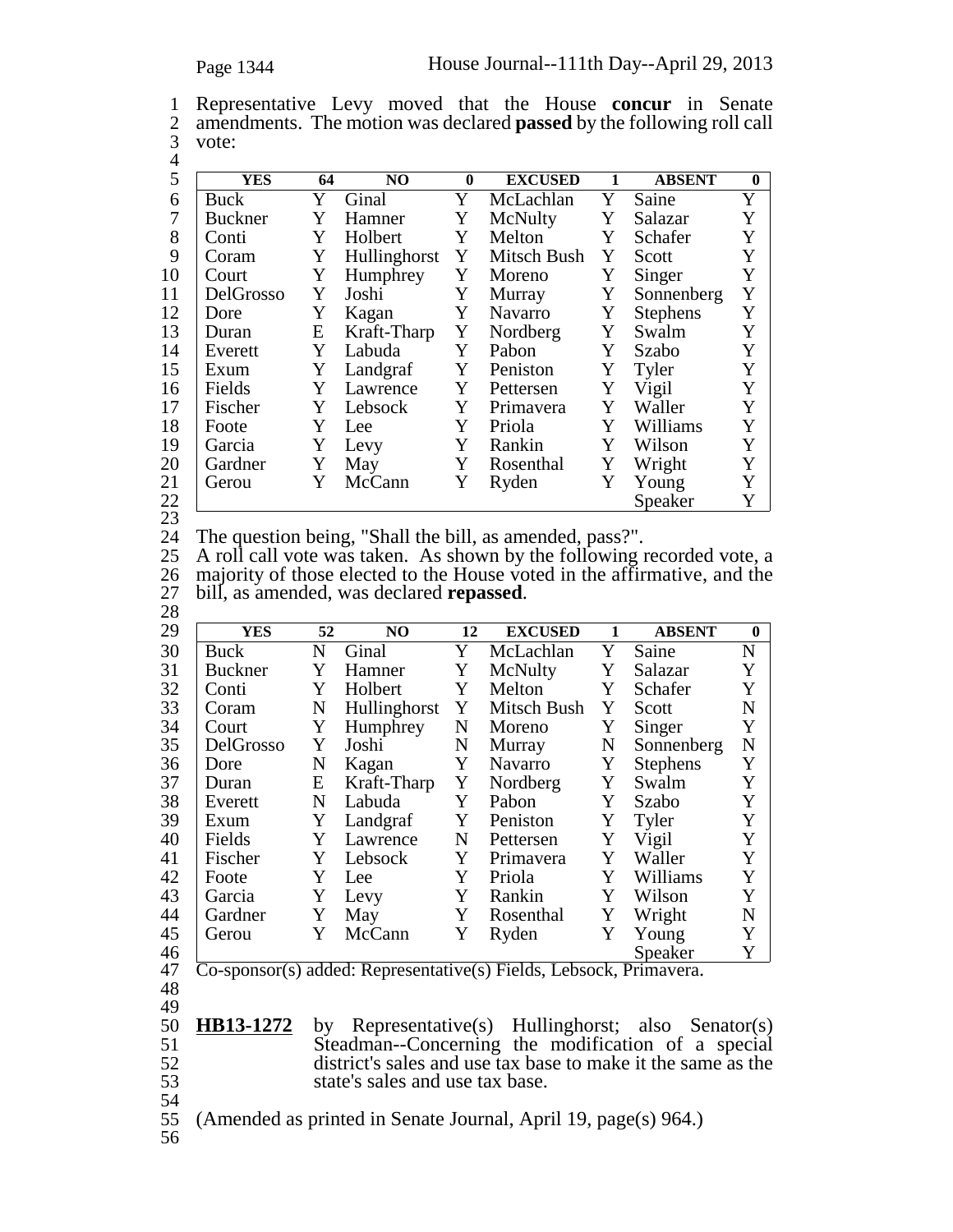1 Representative Hullinghorst moved that the House **concur** in Senate<br>2 amendments. The motion was declared **passed** by the following roll call 2 amendments. The motion was declared **passed** by the following roll call vote: vote: 4

| 5  | <b>YES</b>     | 64 | NO.          | $\mathbf{0}$ | <b>EXCUSED</b> | 1 | <b>ABSENT</b>   | $\bf{0}$ |
|----|----------------|----|--------------|--------------|----------------|---|-----------------|----------|
| 6  | Buck           | Y  | Ginal        | Y            | McLachlan      | Y | Saine           | Y        |
| 7  | <b>Buckner</b> | Y  | Hamner       | Y            | McNulty        | Y | Salazar         | Y        |
| 8  | Conti          | Y  | Holbert      | Y            | Melton         | Y | Schafer         | Y        |
| 9  | Coram          | Y  | Hullinghorst | Y            | Mitsch Bush    | Y | Scott           | Y        |
| 10 | Court          | Y  | Humphrey     | Y            | Moreno         | Y | Singer          | Y        |
| 11 | DelGrosso      | Y  | Joshi        | Y            | Murray         | Y | Sonnenberg      | Y        |
| 12 | Dore           | Y  | Kagan        | Y            | <b>Navarro</b> | Y | <b>Stephens</b> | Y        |
| 13 | Duran          | Ε  | Kraft-Tharp  | Y            | Nordberg       | Y | Swalm           | Y        |
| 14 | Everett        | Y  | Labuda       | Y            | Pabon          | Y | Szabo           | Y        |
| 15 | Exum           | Y  | Landgraf     | Y            | Peniston       | Y | Tyler           | Y        |
| 16 | Fields         | Y  | Lawrence     | Y            | Pettersen      | Y | Vigil           | Y        |
| 17 | Fischer        | Y  | Lebsock      | Y            | Primavera      | Y | Waller          | Y        |
| 18 | Foote          | Y  | Lee          | Y            | Priola         | Y | Williams        | Y        |
| 19 | Garcia         | Y  | Levy         | Y            | Rankin         | Y | Wilson          | Y        |
| 20 | Gardner        | Y  | May          | Y            | Rosenthal      | Y | Wright          | Y        |
| 21 | Gerou          | Y  | McCann       | Y            | Ryden          | Y | Young           | Y        |
| 22 |                |    |              |              |                |   | Speaker         | Y        |
|    |                |    |              |              |                |   |                 |          |

23 24

25 The question being, "Shall the bill, as amended, pass?".

26 A roll call vote was taken. As shown by the following recorded vote, a 26 A roll call vote was taken. As shown by the following recorded vote, a 27 majority of those elected to the House voted in the affirmative, and the <sup>28</sup> bill, as amended, was declared **repassed**. <sup>29</sup>

| $\overline{\phantom{a}}$ |                |                         |                          |                                                      |                |                     |                 |             |
|--------------------------|----------------|-------------------------|--------------------------|------------------------------------------------------|----------------|---------------------|-----------------|-------------|
| 30                       | <b>YES</b>     | 37                      | NO.                      | 27                                                   | <b>EXCUSED</b> | 1                   | <b>ABSENT</b>   | $\bf{0}$    |
| 31                       | Buck           | N                       | Ginal                    | Y                                                    | McLachlan      | Y                   | Saine           | $\mathbf N$ |
| 32                       | <b>Buckner</b> | Y                       | Hamner                   | Y                                                    | McNulty        | N                   | Salazar         | Y           |
| 33                       | Conti          | N                       | Holbert                  | N                                                    | Melton         | Y                   | Schafer         | Y           |
| 34                       | Coram          | N                       | Hullinghorst             | Y                                                    | Mitsch Bush    | Y                   | Scott           | N           |
| 35                       | Court          | Y                       | Humphrey                 | N                                                    | Moreno         | Y                   | Singer          | Y           |
| 36                       | DelGrosso      | N                       | Joshi                    | N                                                    | Murray         | N                   | Sonnenberg      | N           |
| 37                       | Dore           | N                       | Kagan                    | Y                                                    | Navarro        | N                   | <b>Stephens</b> | N           |
| 38                       | Duran          | E                       | Kraft-Tharp              | Y                                                    | Nordberg       | N                   | Swalm           | N           |
| 39                       | Everett        | N                       | Labuda                   | Y                                                    | Pabon          | Y                   | Szabo           | N           |
| 40                       | Exum           | Y                       | Landgraf                 | N                                                    | Peniston       | Y                   | Tyler           | Y           |
| 41                       | Fields         | Y                       | Lawrence                 | N                                                    | Pettersen      | Y                   | Vigil           | Y           |
| 42                       | Fischer        | Y                       | Lebsock                  | Y                                                    | Primavera      | Y                   | Waller          | N           |
| 43                       | Foote          | Y                       | Lee                      | Y                                                    | Priola         | Y                   | Williams        | Y           |
| 44                       | Garcia         | Y                       | Levy                     | Y                                                    | Rankin         | N                   | Wilson          | N           |
| 45                       | Gardner        | N                       | May                      | Y                                                    | Rosenthal      | Y                   | Wright          | N           |
| 46                       | Gerou          | N                       | McCann                   | Y                                                    | Ryden          | Y                   | Young           | Y           |
| 47                       |                |                         |                          |                                                      |                |                     | Speaker         | Y           |
| $\sim$                   | ı              | $\overline{\mathbf{1}}$ | $\overline{\phantom{a}}$ | $\overline{\phantom{a}}$<br>$\overline{\phantom{a}}$ | Z<br>Ŧ         | $\overline{\cdots}$ |                 |             |

48 Co-sponsor(s) added: Representative(s) Court, Levy, Melton, Moreno, Schafer, <sup>49</sup> Singer, Tyler. <sup>50</sup>

51 **HB13-1130** by Representative(s) Sonnenberg and Fischer; also Senator(s) Todd, Baumgardner--Concerning extended 52 Senator(s) Todd, Baumgardner--Concerning extended<br>53 operation of interruptible water supply agreements. operation of interruptible water supply agreements.

54

55 (Amended as printed in Senate Journal, April 22, 2013, pages 976-977.)

56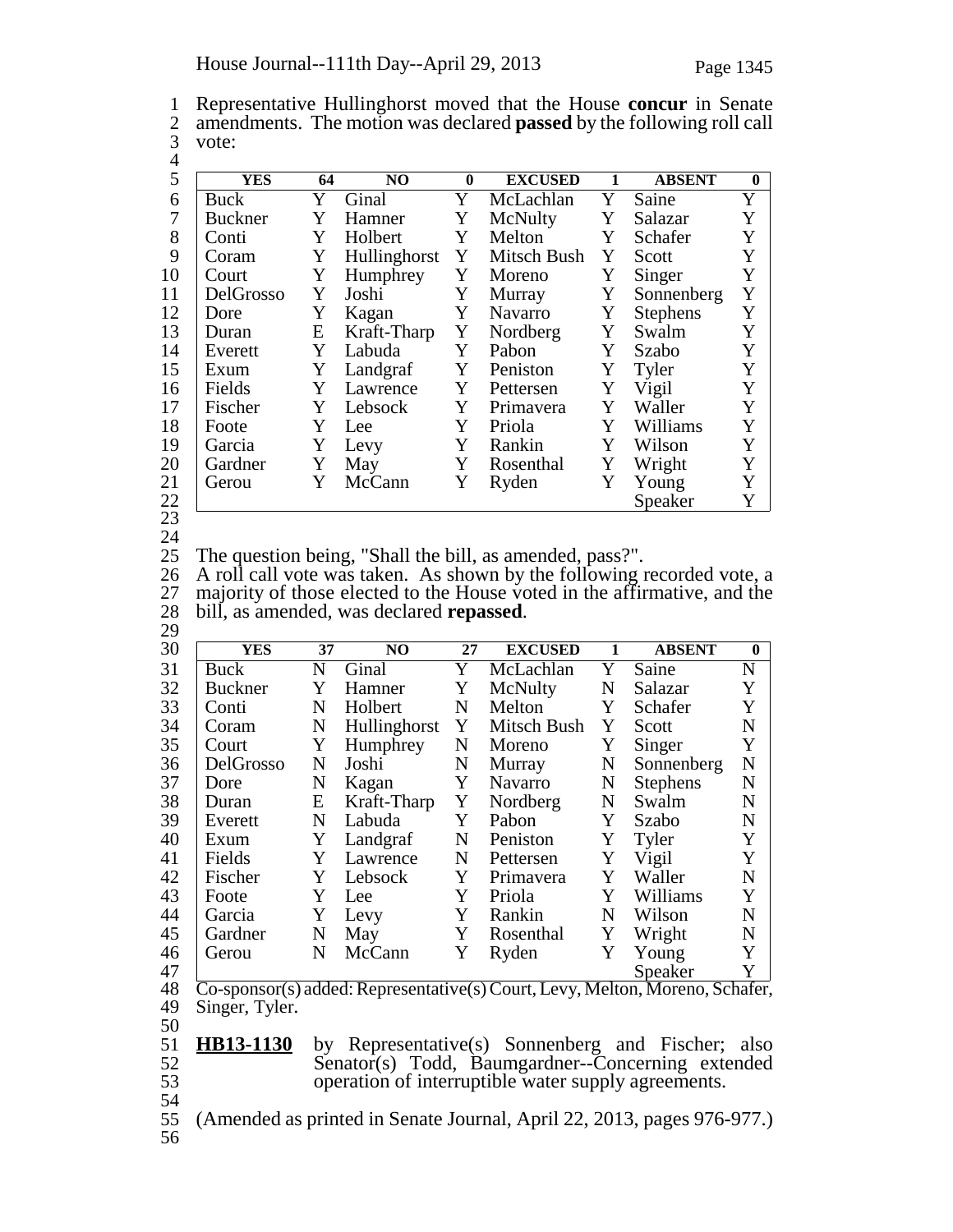1 Representative Sonnenberg moved that the House **not concur** in Senate 2 amendments and that a Conference Committee be appointed. The motion 3 was declared **passed** by the following roll call vote:

| $\overline{4}$ |                |    |                                       |                         |                                                                              |              |                 |                       |  |
|----------------|----------------|----|---------------------------------------|-------------------------|------------------------------------------------------------------------------|--------------|-----------------|-----------------------|--|
| 5              | <b>YES</b>     | 64 | N <sub>O</sub>                        | $\bf{0}$                | <b>EXCUSED</b>                                                               | $\mathbf{1}$ | <b>ABSENT</b>   | $\bf{0}$              |  |
| 6              | <b>Buck</b>    | Y  | Ginal                                 | Y                       | McLachlan                                                                    | Y            | Saine           | Y                     |  |
| $\tau$         | <b>Buckner</b> | Y  | Hamner                                | Y                       | McNulty                                                                      | Y            | Salazar         | Y                     |  |
| 8              | Conti          | Y  | Holbert                               | Y                       | Melton                                                                       | Y            | Schafer         | Y                     |  |
| 9              | Coram          | Y  | Hullinghorst                          | Y                       | Mitsch Bush                                                                  | Y            | Scott           | Y                     |  |
| 10             | Court          | Y  | Humphrey                              | Y                       | Moreno                                                                       | Y            | Singer          | Y                     |  |
| 11             | DelGrosso      | Y  | Joshi                                 | Y                       | Murray                                                                       | Y            | Sonnenberg      | $\mathbf Y$           |  |
| 12             | Dore           | Y  | Kagan                                 | Y                       | Navarro                                                                      | Y            | <b>Stephens</b> | Y                     |  |
| 13             | Duran          | E  | Kraft-Tharp                           | Y                       | Nordberg                                                                     | Y            | Swalm           | Y                     |  |
| 14             | Everett        | Y  | Labuda                                | Y                       | Pabon                                                                        | Y            | Szabo           | Y                     |  |
| 15             | Exum           | Y  | Landgraf                              | Y                       | Peniston                                                                     | Y            | Tyler           | Y                     |  |
| 16             | Fields         | Y  | Lawrence                              | Y                       | Pettersen                                                                    | Y            | Vigil           | Y                     |  |
| 17             | Fischer        | Y  | Lebsock                               | Y                       | Primavera                                                                    | Y            | Waller          | Y                     |  |
| 18             | Foote          | Y  | Lee                                   | Y                       | Priola                                                                       | Y            | Williams        | Y                     |  |
| 19             | Garcia         | Y  | Levy                                  | Y                       | Rankin                                                                       | Y            | Wilson          | Y                     |  |
| 20             | Gardner        | Y  | May                                   | Y                       | Rosenthal                                                                    | Y            | Wright          | Y                     |  |
| 21             | Gerou          | Y  | McCann                                | Y                       | Ryden                                                                        | Y            | Young           | Y                     |  |
| 22             |                |    |                                       |                         |                                                                              |              | Speaker         | Y                     |  |
| 23             |                |    |                                       |                         | The Speaker appointed Representatives Fischer, Chairman, Sonnenberg and      |              |                 |                       |  |
| 24             |                |    | Ryden as House Conferees to the bill. |                         |                                                                              |              |                 |                       |  |
| 25             |                |    |                                       |                         |                                                                              |              |                 |                       |  |
| 26             | HB13-1200      |    |                                       |                         | by Representative(s) Gardner; also Senator(s) Roberts--                      |              |                 |                       |  |
| 27             |                |    |                                       |                         | Concerning the "Uniform Deployed Parents Custody and                         |              |                 |                       |  |
| 28             |                |    | Visitation Act".                      |                         |                                                                              |              |                 |                       |  |
| 29             |                |    |                                       |                         |                                                                              |              |                 |                       |  |
| 30             |                |    |                                       |                         | (Amended as printed in Senate Journal, April 22, 2013, pages 972.)           |              |                 |                       |  |
| 31             |                |    |                                       |                         |                                                                              |              |                 |                       |  |
| 32             |                |    |                                       |                         | Representative Gardner moved that the House concur in Senate                 |              |                 |                       |  |
| 33             |                |    |                                       |                         | amendments. The motion was declared <b>passed</b> by the following roll call |              |                 |                       |  |
| 34             | vote:          |    |                                       |                         |                                                                              |              |                 |                       |  |
| 35             |                |    |                                       |                         |                                                                              |              |                 |                       |  |
| 36             | <b>YES</b>     | 64 | N <sub>O</sub>                        | $\bf{0}$                | <b>EXCUSED</b>                                                               | 1            | <b>ABSENT</b>   | $\bf{0}$              |  |
| 37             | Buck           | Y  | Ginal                                 | $\overline{\mathrm{Y}}$ | McLachlan                                                                    | Y            | Saine           | $\overline{\text{Y}}$ |  |
| 38             | <b>Buckner</b> | Y  | Hamner                                | Y                       | McNulty                                                                      | Y            | Salazar         | Y                     |  |
| 39             | Conti          | Y  | Holbert                               | Y                       | Melton                                                                       | Y            | Schafer         | Y                     |  |
| 40             | Coram          | Y  | Hullinghorst                          | Y                       | Mitsch Bush                                                                  | Y            | Scott           | Y                     |  |
| 41             | Court          | Y  | Humphrey                              | Y                       | Moreno                                                                       | Y            | Singer          | Y                     |  |
| 42             | DelGrosso      | Y  | Joshi                                 | Y                       | Murray                                                                       | Y            | Sonnenberg      | Y                     |  |
| 43             | Dore           | Y  | Kagan                                 | Y                       | Navarro                                                                      | Y            | <b>Stephens</b> | Y                     |  |
| 44             | Duran          | E  | Kraft-Tharp                           | Y                       | Nordberg                                                                     | Y            | Swalm           | Y                     |  |
| 45             | Everett        | Y  | Labuda                                | Y                       | Pabon                                                                        | Y            | Szabo           | Y                     |  |
| 46             | Exum           | Y  | Landgraf                              | Y                       | Peniston                                                                     | Y            | Tyler           | Y                     |  |
| 47             | Fields         | Y  | Lawrence                              | Y                       | Pettersen                                                                    | Y            | Vigil           | Y                     |  |
| 48             | Fischer        | Y  | Lebsock                               | Y                       | Primavera                                                                    | Y            | Waller          | $\mathbf Y$           |  |
| 49             | Foote          | Y  | Lee                                   | Y                       | Priola                                                                       | Y            | Williams        | Y                     |  |

52 Gerou Y McCann Y Ryden Y Young Y<br>53 Speaker Y 53 Speaker Y

54<br>55 55 The question being, "Shall the bill, as amended, pass?".

56 A roll call vote was taken. As shown by the following recorded vote, a

50 Garcia Y Levy Y Rankin Y Wilson Y 51 Gardner Y May Y Rosenthal Y Wright Y

Priola Y Williams Y<br>Rankin Y Wilson Y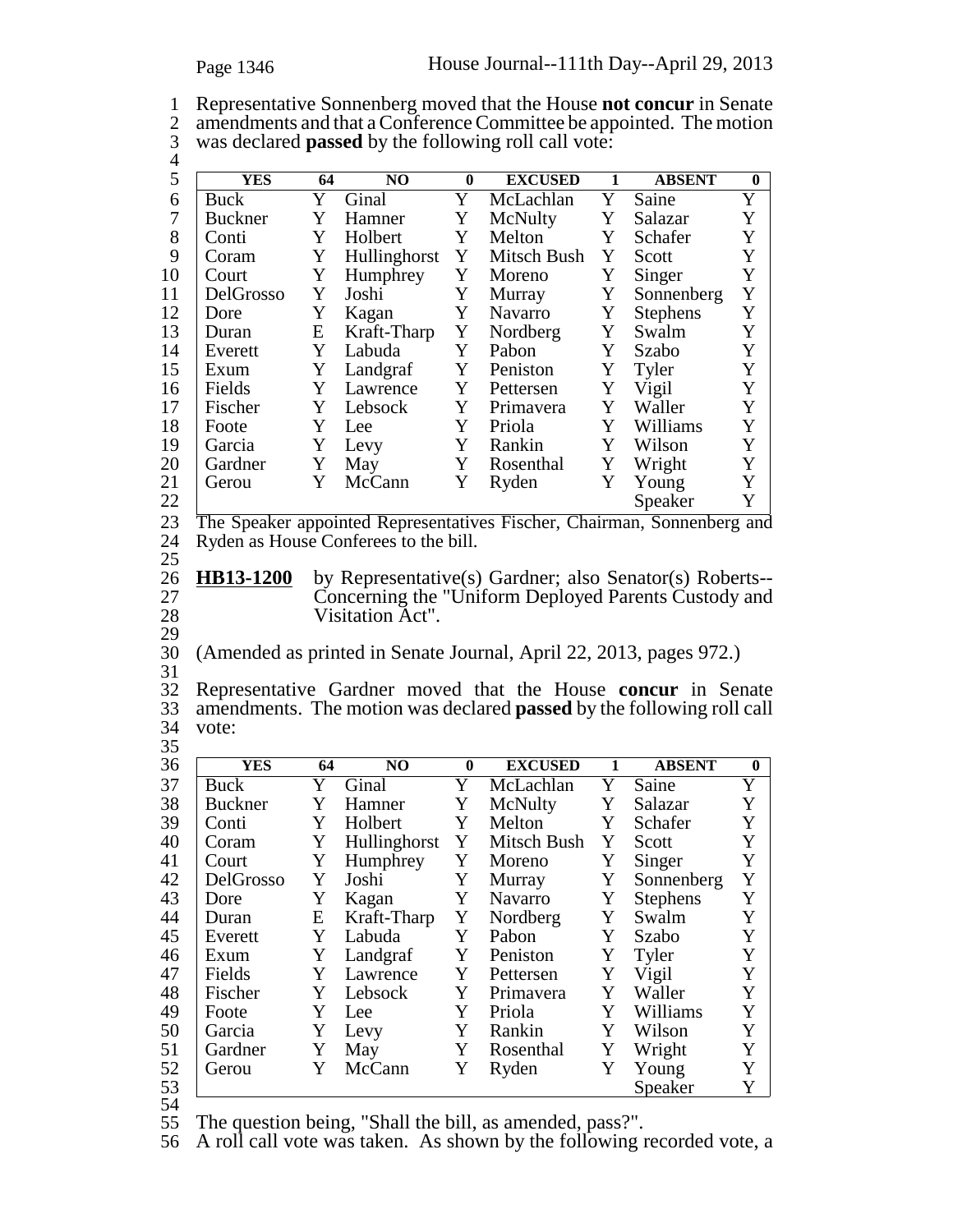| 1 majority of those elected to the House voted in the affirmative, and the |
|----------------------------------------------------------------------------|
| 2 bill, as amended, was declared <b>repassed</b> .                         |
|                                                                            |

| 5                | <b>YES</b>       | 64 | N <sub>O</sub>       | $\bf{0}$ | <b>EXCUSED</b>                                                               | $\mathbf{1}$ | <b>ABSENT</b>      | $\boldsymbol{0}$ |
|------------------|------------------|----|----------------------|----------|------------------------------------------------------------------------------|--------------|--------------------|------------------|
|                  | <b>Buck</b>      | Y  | Ginal                | Y        | McLachlan                                                                    | Y            | Saine              | Y                |
| 6                | <b>Buckner</b>   | Y  | Hamner               | Y        | McNulty                                                                      | Y            | Salazar            | Y                |
| $\boldsymbol{7}$ | Conti            | Y  | Holbert              | Y        | Melton                                                                       | Y            | Schafer            | Y                |
| 8                | Coram            | Y  | Hullinghorst         | Y        | Mitsch Bush                                                                  | Y            | Scott              | $\mathbf Y$      |
| 9                | Court            | Y  | Humphrey             | Y        | Moreno                                                                       | Y            | Singer             | $\mathbf Y$      |
| 10               | DelGrosso        | Y  | Joshi                | Y        | Murray                                                                       | Y            | Sonnenberg         | $\mathbf Y$      |
| 11               | Dore             | Y  | Kagan                | Y        | Navarro                                                                      | Y            | <b>Stephens</b>    | $\mathbf Y$      |
| 12               | Duran            | E  | Kraft-Tharp          | Y        | Nordberg                                                                     | Y            | Swalm              | $\mathbf Y$      |
| 13               | Everett          | Y  | Labuda               | Y        | Pabon                                                                        | Y            | Szabo              | $\mathbf Y$      |
| 14               | Exum             | Y  | Landgraf             | Y        | Peniston                                                                     | Y            | Tyler              | $\mathbf Y$      |
| 15               | Fields           | Y  | Lawrence             | Y        | Pettersen                                                                    | Y            | Vigil              | $\mathbf Y$      |
| 16               | Fischer          | Y  | Lebsock              | Y        | Primavera                                                                    | Y            | Waller             | $\mathbf Y$      |
| 17               | Foote            | Y  | Lee                  | Y        | Priola                                                                       | Y            | Williams           | $\mathbf Y$      |
| 18               | Garcia           | Y  | Levy                 | Y        | Rankin                                                                       | Y            | Wilson             | $\mathbf Y$      |
| 19               | Gardner          | Y  | May                  | Y        | Rosenthal                                                                    | Y            | Wright             | $\mathbf Y$      |
| 20               | Gerou            | Y  | McCann               | Y        | Ryden                                                                        | Y            | Young              | Y                |
| 21               |                  |    |                      |          |                                                                              |              | Speaker            | Y                |
| 22               |                  |    |                      |          | $\overline{\text{Co-sponsor}}(s)$ added: Representative(s) Murray, Singer.   |              |                    |                  |
| 23               |                  |    |                      |          |                                                                              |              |                    |                  |
| 24               | <b>HB13-1235</b> |    |                      |          | by Representative(s) Szabo, Fischer, Vigil; also Senator(s)                  |              |                    |                  |
| 25               |                  |    |                      |          | Baumgardner, Giron, Schwartz--Concerning requirements                        |              |                    |                  |
| 26               |                  |    |                      |          | related to the valuation of real property prior to a state                   |              |                    |                  |
| 27               |                  |    |                      |          | agency entering into contracts related to such real                          |              |                    |                  |
| 28               |                  |    | property.            |          |                                                                              |              |                    |                  |
| 29               |                  |    |                      |          |                                                                              |              |                    |                  |
|                  |                  |    |                      |          |                                                                              |              |                    |                  |
|                  |                  |    |                      |          |                                                                              |              |                    |                  |
| 30<br>31         |                  |    |                      |          | (Amended as printed in Senate Journal, April 22, 2013, pages 1235.)          |              |                    |                  |
|                  |                  |    |                      |          | Representative Szabo moved that the House concur in Senate                   |              |                    |                  |
| 32<br>33         |                  |    |                      |          | amendments. The motion was declared <b>passed</b> by the following roll call |              |                    |                  |
| 34               | vote:            |    |                      |          |                                                                              |              |                    |                  |
| 35               |                  |    |                      |          |                                                                              |              |                    |                  |
| 36               | <b>YES</b>       | 64 | NO                   | $\bf{0}$ | <b>EXCUSED</b>                                                               | 1            | <b>ABSENT</b>      | $\bf{0}$         |
| 37               | Buck             | Y  | Ginal                | Y        | McLachlan                                                                    | Y            | Saine              | Y                |
| 38               | <b>Buckner</b>   | Y  | Hamner               | Y        | McNulty                                                                      | Y            | Salazar            | Y                |
| 39               | Conti            | Y  | Holbert              | Y        | Melton                                                                       | Y            | Schafer            | Y                |
| 40               | Coram            | Y  | Hullinghorst         | Y        | Mitsch Bush                                                                  | Y            | Scott              | $\mathbf Y$      |
| 41               | Court            | Y  | Humphrey             | Y        | Moreno                                                                       | Y            | Singer             | Y                |
| 42               | DelGrosso        | Y  | Joshi                | Y        | Murray                                                                       | Y            | Sonnenberg         | Y                |
| 43               | Dore             | Y  | Kagan                | Y        | Navarro                                                                      | Y            | <b>Stephens</b>    | Y                |
| 44               | Duran            | E  | Kraft-Tharp          | Y        | Nordberg                                                                     | Y            | Swalm              | Y                |
| 45               | Everett          | Y  | Labuda               | Y        | Pabon                                                                        | Y            | Szabo              | Y                |
| 46               | Exum             | Y  |                      | Y        | Peniston                                                                     | Y            |                    | Y                |
| 47               | Fields           | Y  | Landgraf<br>Lawrence | Y        | Pettersen                                                                    | Y            | Tyler<br>Vigil     | Y                |
| 48               | Fischer          | Y  | Lebsock              | Y        | Primavera                                                                    | Y            | Waller             | Y                |
|                  | Foote            | Y  |                      | Y        |                                                                              | Y            |                    |                  |
| 49               |                  | Y  | Lee                  | Y        | Priola                                                                       | Y            | Williams<br>Wilson | Y                |
| 50               | Garcia           | Y  | Levy                 | Y        | Rankin                                                                       | Y            |                    | Y                |
| 51<br>52         | Gardner<br>Gerou | Y  | May<br>McCann        | Y        | Rosenthal<br>Ryden                                                           | Y            | Wright<br>Young    | $\mathbf Y$<br>Y |

54

55 The question being, "Shall the bill, as amended, pass?".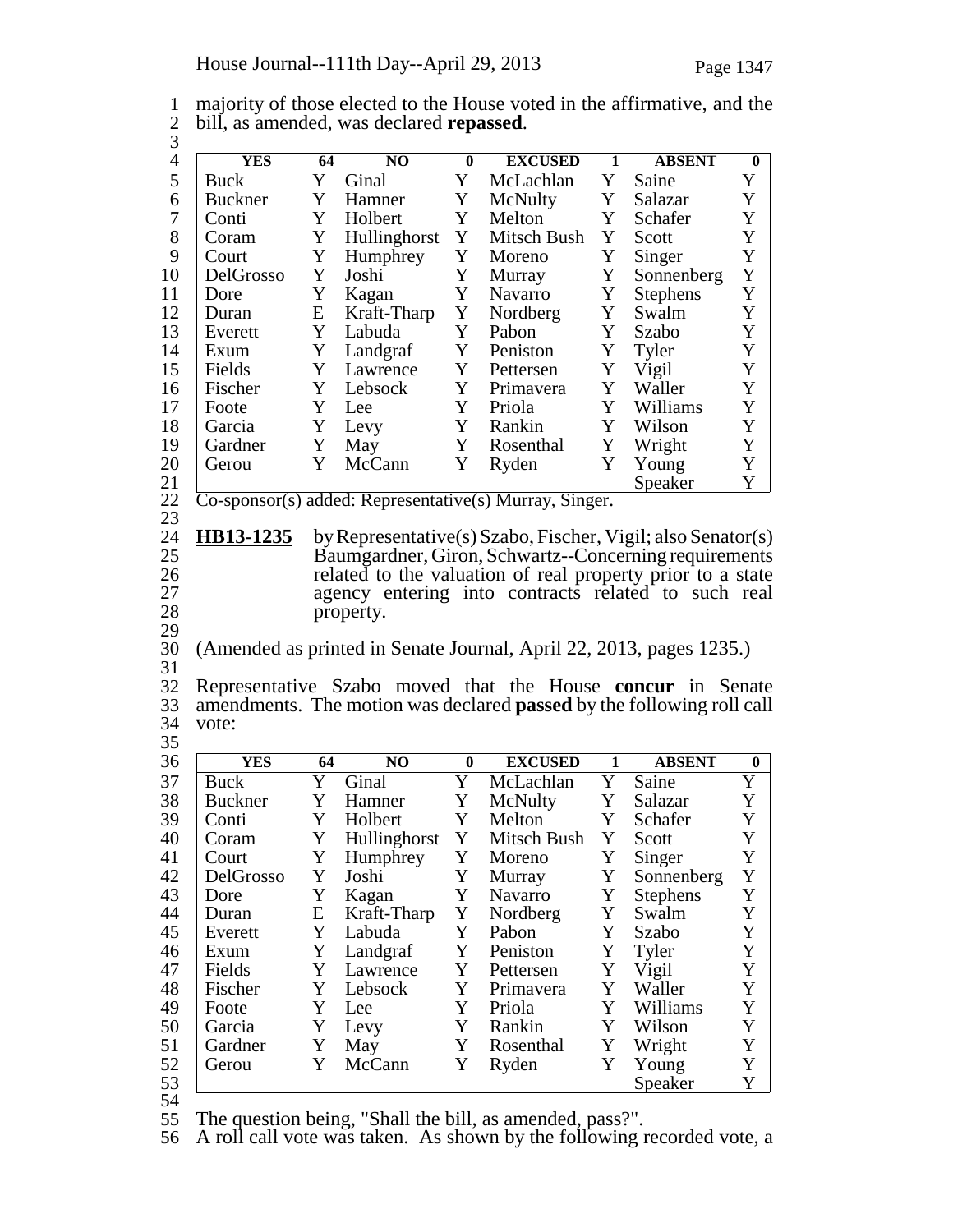| 1 majority of those elected to the House voted in the affirmative, and the<br>2 bill, as amended, was declared <b>repassed</b> . |    |     |         |               |  |
|----------------------------------------------------------------------------------------------------------------------------------|----|-----|---------|---------------|--|
| YES.                                                                                                                             | 64 | NO. | EXCUSED | <b>ARSENT</b> |  |

| $\overline{4}$ | <b>YES</b>     | 64        | NO           | $\bf{0}$    | <b>EXCUSED</b>                                                               | $\mathbf{1}$ | <b>ABSENT</b>   | $\boldsymbol{0}$ |
|----------------|----------------|-----------|--------------|-------------|------------------------------------------------------------------------------|--------------|-----------------|------------------|
| 5              | <b>Buck</b>    | Y         | Ginal        | Y           | McLachlan                                                                    | Y            | Saine           | Y                |
| 6              | <b>Buckner</b> | Y         | Hamner       | Y           | McNulty                                                                      | Y            | Salazar         | Y                |
| $\tau$         | Conti          | Y         | Holbert      | Y           | Melton                                                                       | Y            | Schafer         | Y                |
| 8              | Coram          | Y         | Hullinghorst | Y           | Mitsch Bush                                                                  | Y            | Scott           | Y                |
| 9              | Court          | Y         | Humphrey     | Y           | Moreno                                                                       | Y            | Singer          | Y                |
| 10             | DelGrosso      | Y         | Joshi        | Y           | Murray                                                                       | Y            | Sonnenberg      | $\mathbf Y$      |
| 11             | Dore           | Y         | Kagan        | Y           | Navarro                                                                      | Y            | <b>Stephens</b> | Y                |
| 12             | Duran          | E         | Kraft-Tharp  | Y           | Nordberg                                                                     | Y            | Swalm           | Y                |
| 13             | Everett        | Y         | Labuda       | Y           | Pabon                                                                        | Y            | Szabo           | Y                |
| 14             | Exum           | Y         | Landgraf     | Y           | Peniston                                                                     | Y            | Tyler           | Y                |
| 15             | Fields         | Y         | Lawrence     | Y           | Pettersen                                                                    | Y            | Vigil           | Y                |
| 16             | Fischer        | Y         | Lebsock      | Y           | Primavera                                                                    | Y            | Waller          | Y                |
| 17             | Foote          | Y         | Lee          | Y           | Priola                                                                       | Y            | Williams        | Y                |
| 18             | Garcia         | Y         | Levy         | Y           | Rankin                                                                       | Y            | Wilson          | Y                |
| 19             | Gardner        | Y         | May          | Y           | Rosenthal                                                                    | Y            | Wright          | Y                |
| 20             | Gerou          | Y         | McCann       | Y           | Ryden                                                                        | Y            | Young           | Y                |
|                |                |           |              |             |                                                                              |              | Speaker         | Y                |
| 21<br>22       |                |           |              |             | Co-sponsor(s) added: Representative(s) McLachlan, Pettersen, Scott.          |              |                 |                  |
| 23             |                |           |              |             |                                                                              |              |                 |                  |
| 24             | HB13-1077      |           |              |             | by Representative(s) Salazar; also Senator(s) Ulibarri--                     |              |                 |                  |
| 25             |                |           |              |             | Concerning a driver's right to challenge the lawfulness of                   |              |                 |                  |
| 26             |                |           |              |             | a law enforcement officer's initial contact in                               |              |                 | an               |
| 27             |                |           |              |             | administrative proceeding for a revocation of a driver's                     |              |                 |                  |
| 28             |                |           | license.     |             |                                                                              |              |                 |                  |
| 29             |                |           |              |             |                                                                              |              |                 |                  |
| 30             |                |           |              |             | (Amended as printed in Senate Journal, April 25, 2013, pages 1047.)          |              |                 |                  |
| 31             |                |           |              |             |                                                                              |              |                 |                  |
| 32             |                |           |              |             | Representative Salazar moved that the House concur in Senate                 |              |                 |                  |
| 33             |                |           |              |             | amendments. The motion was declared <b>passed</b> by the following roll call |              |                 |                  |
| 34             | vote:          |           |              |             |                                                                              |              |                 |                  |
| 35             |                |           |              |             |                                                                              |              |                 |                  |
| 36             | <b>YES</b>     | 64        | NO           | $\bf{0}$    | <b>EXCUSED</b>                                                               | 1            | <b>ABSENT</b>   | $\bf{0}$         |
| 37             | <b>Buck</b>    | Y         | Ginal        | Y           | McLachlan                                                                    | Y            | Saine           | Y                |
| 38             | <b>Buckner</b> | Y         | Hamner       | Y           | McNulty                                                                      | Y            | Salazar         | Y                |
| 39             | Conti          | Y         | Holbert      | Y           | Melton                                                                       | Y            | Schafer         | Y                |
| 40             | Coram          | Y         | Hullinghorst | Y           | Mitsch Bush                                                                  | Y            | Scott           | Y                |
| 41             | Court          | Y         | Humphrey     | Y           | Moreno                                                                       | Y            | Singer          | Y                |
| 42             | DelGrosso      | Y         | Joshi        | Y           | Murray                                                                       | Y            | Sonnenberg      | Y                |
| 43             | Dore           | Y         | Kagan        | Y           | Navarro                                                                      | Y            | <b>Stephens</b> | Y                |
| 44             | Duran          | ${\bf E}$ | Kraft-Tharp  | $\mathbf Y$ | Nordberg                                                                     | Y            | Swalm           | $\mathbf Y$      |
| 45             | Everett        | Y         | Labuda       | Y           | Pabon                                                                        | Y            | Szabo           | Y                |
| 46             | Exum           | Y         | Landgraf     | Y           | Peniston                                                                     | Y            | Tyler           | Y                |
| 47             | Fields         | Y         | Lawrence     | Y           | Pettersen                                                                    | Y            | Vigil           | Y                |
| 48             | Fischer        | Y         | Lebsock      | Y           | Primavera                                                                    | Y            | Waller          | Y                |
|                |                | Y         |              | $\mathbf Y$ |                                                                              | Y            |                 | Y                |
| 49             | Foote          |           | Lee          |             | Priola                                                                       |              | Williams        |                  |
| 50             | Garcia         | Y         | Levy         | $\mathbf Y$ | Rankin                                                                       | Y            | Wilson          | Y                |
| 51             | Gardner        | Y         | May          | $\mathbf Y$ | Rosenthal                                                                    | $\mathbf Y$  | Wright          | Y                |
| 52             | Gerou          | Y         | McCann       | Y           | Ryden                                                                        | Y            | Young           | Y                |
| 53             |                |           |              |             |                                                                              |              | Speaker         | Y                |
| 54             |                |           |              |             |                                                                              |              |                 |                  |

55 The question being, "Shall the bill, as amended, pass?".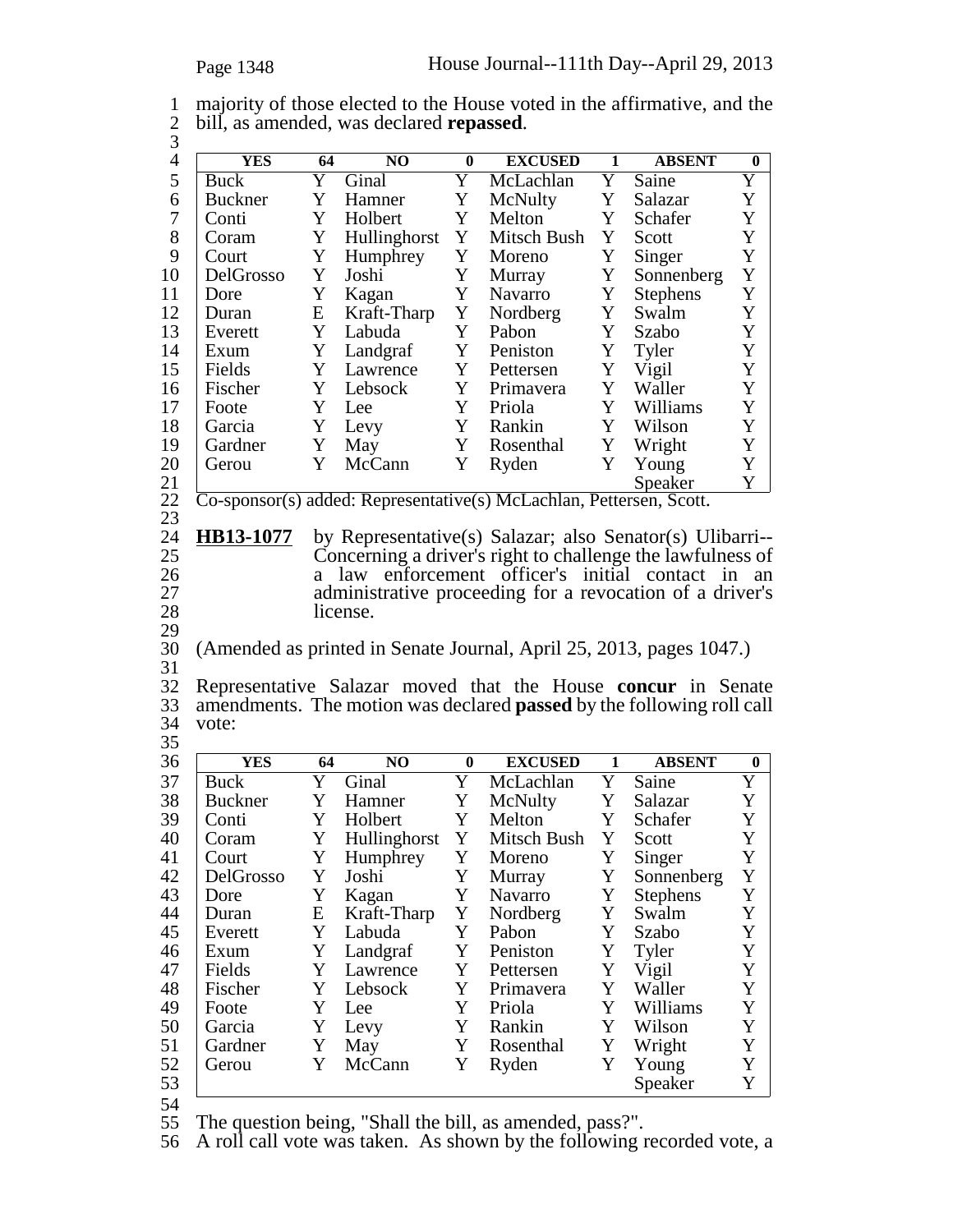| 1 majority of those elected to the House voted in the affirmative, and the |
|----------------------------------------------------------------------------|
| 2 bill, as amended, was declared <b>repassed</b> .                         |
|                                                                            |

| Y<br>Y<br>Y<br>Saine<br>Ginal<br>McLachlan<br>Buck<br>Y<br>Y<br>Y<br><b>Buckner</b><br>Hamner<br>McNulty<br>Salazar<br>Y<br>Holbert<br>Y<br>Melton<br>Y<br>Conti<br>Schafer<br>Y<br>Y<br>Y<br>Hullinghorst<br>Mitsch Bush<br>Coram<br>Scott<br>Y<br>Y<br>Y<br>Humphrey<br>Singer<br>Court<br>Moreno<br>Y<br>Y<br>Y<br>Sonnenberg<br>DelGrosso<br>Joshi<br>Murray<br>Y<br>Y<br>Y<br>Kagan<br>Navarro<br><b>Stephens</b><br>Dore<br>Y<br>Y<br>E<br>Kraft-Tharp<br>Nordberg<br>Swalm<br>Duran<br>Y<br>Y<br>Y<br>Labuda<br>Pabon<br>Szabo<br>Everett<br>Y<br>Y<br>Y<br>Landgraf<br>Peniston<br>Tyler<br>Exum<br>Y<br>Y<br>Y<br>Fields<br>Vigil<br>Lawrence<br>Pettersen<br>Y<br>Y<br>Y<br>Fischer<br>Lebsock<br>Primavera<br>Waller<br>Y<br>Y<br>Y<br>Williams<br>Foote<br>Priola<br>Lee<br>Y<br>Y<br>Y<br>Garcia<br>Levy<br>Rankin<br>Wilson<br>Y<br>Y<br>Y<br>Wright<br>Gardner<br>May<br>Rosenthal<br>Y<br>Y<br>Y<br>Gerou<br>McCann<br>Ryden<br>Young<br>Speaker<br>Co-sponsor(s) added: Representative(s) Buckner, Gerou, Kagan, Levy, Ryden.<br><b>HB13-1250</b><br>Representative(s) Sonnenberg;<br>by<br>also<br>$S$ enator $(s)$<br>Tochtrop--Concerning the administration of county powers<br>to maintain the landscape.<br>(Amended as printed in Senate Journal, April 12, page(s) 471.)<br>Representative Sonnenberg moved that the House concur in Senate<br>amendments. The motion was declared passed by the following roll call<br>vote:<br><b>YES</b><br>64<br>N <sub>O</sub><br><b>EXCUSED</b><br><b>ABSENT</b><br>$\bf{0}$<br>1<br>Y<br><b>Buck</b><br>Y<br>McLachlan<br>Y<br>Saine<br>Ginal<br>Y<br>Y<br>McNulty<br>Y<br><b>Buckner</b><br>Hamner<br>Salazar<br>Y<br>Y<br>Y<br>Conti<br>Holbert<br>Melton<br>Schafer<br>Y<br>Y<br>Hullinghorst<br>Mitsch Bush<br>Y<br>Coram<br>Scott<br>Y<br>Y<br>Humphrey<br>Y<br>Singer<br>Moreno<br>Court<br>DelGrosso<br>Y<br>Joshi<br>Y<br>Murray<br>Y<br>Sonnenberg<br>Y<br>Y<br>Navarro<br><b>Stephens</b><br>Dore<br>Y<br>Kagan<br>Kraft-Tharp<br>Y<br>Nordberg<br>E<br>Y<br>Swalm<br>Duran<br>Y<br>Y<br>Y<br>Labuda<br>Pabon<br>Szabo<br>Everett<br>Y<br>Y<br>Y<br>Tyler<br>Landgraf<br>Peniston<br>Exum<br>Vigil<br>Fields<br>Y<br>Y<br>Y<br>Lawrence<br>Pettersen<br>Y<br>Y<br>Waller<br>Fischer<br>Lebsock<br>Y<br>Primavera<br>Y<br>Williams<br>Y<br>Y<br>Foote<br>Priola<br>Lee<br>Y<br>Y<br>Y<br>Wilson<br>Garcia<br>Levy<br>Rankin<br>Y<br>Y<br>Y<br>Wright<br>Gardner<br>May<br>Rosenthal<br>Y<br>Y<br>Y<br>McCann<br>Ryden<br>Young<br>Gerou<br>Y<br>Speaker | <b>YES</b> | 64 | N <sub>O</sub> | $\bf{0}$ | <b>EXCUSED</b> | 1 | <b>ABSENT</b> | $\bf{0}$    |
|----------------------------------------------------------------------------------------------------------------------------------------------------------------------------------------------------------------------------------------------------------------------------------------------------------------------------------------------------------------------------------------------------------------------------------------------------------------------------------------------------------------------------------------------------------------------------------------------------------------------------------------------------------------------------------------------------------------------------------------------------------------------------------------------------------------------------------------------------------------------------------------------------------------------------------------------------------------------------------------------------------------------------------------------------------------------------------------------------------------------------------------------------------------------------------------------------------------------------------------------------------------------------------------------------------------------------------------------------------------------------------------------------------------------------------------------------------------------------------------------------------------------------------------------------------------------------------------------------------------------------------------------------------------------------------------------------------------------------------------------------------------------------------------------------------------------------------------------------------------------------------------------------------------------------------------------------------------------------------------------------------------------------------------------------------------------------------------------------------------------------------------------------------------------------------------------------------------------------------------------------------------------------------------------------------------------------------------------------------------------------------------------------------------------------------------------------------------------------------------------------------------------------------|------------|----|----------------|----------|----------------|---|---------------|-------------|
|                                                                                                                                                                                                                                                                                                                                                                                                                                                                                                                                                                                                                                                                                                                                                                                                                                                                                                                                                                                                                                                                                                                                                                                                                                                                                                                                                                                                                                                                                                                                                                                                                                                                                                                                                                                                                                                                                                                                                                                                                                                                                                                                                                                                                                                                                                                                                                                                                                                                                                                                  |            |    |                |          |                |   |               | Y           |
|                                                                                                                                                                                                                                                                                                                                                                                                                                                                                                                                                                                                                                                                                                                                                                                                                                                                                                                                                                                                                                                                                                                                                                                                                                                                                                                                                                                                                                                                                                                                                                                                                                                                                                                                                                                                                                                                                                                                                                                                                                                                                                                                                                                                                                                                                                                                                                                                                                                                                                                                  |            |    |                |          |                |   |               | Y           |
|                                                                                                                                                                                                                                                                                                                                                                                                                                                                                                                                                                                                                                                                                                                                                                                                                                                                                                                                                                                                                                                                                                                                                                                                                                                                                                                                                                                                                                                                                                                                                                                                                                                                                                                                                                                                                                                                                                                                                                                                                                                                                                                                                                                                                                                                                                                                                                                                                                                                                                                                  |            |    |                |          |                |   |               | Y           |
|                                                                                                                                                                                                                                                                                                                                                                                                                                                                                                                                                                                                                                                                                                                                                                                                                                                                                                                                                                                                                                                                                                                                                                                                                                                                                                                                                                                                                                                                                                                                                                                                                                                                                                                                                                                                                                                                                                                                                                                                                                                                                                                                                                                                                                                                                                                                                                                                                                                                                                                                  |            |    |                |          |                |   |               | Y           |
|                                                                                                                                                                                                                                                                                                                                                                                                                                                                                                                                                                                                                                                                                                                                                                                                                                                                                                                                                                                                                                                                                                                                                                                                                                                                                                                                                                                                                                                                                                                                                                                                                                                                                                                                                                                                                                                                                                                                                                                                                                                                                                                                                                                                                                                                                                                                                                                                                                                                                                                                  |            |    |                |          |                |   |               | Y           |
|                                                                                                                                                                                                                                                                                                                                                                                                                                                                                                                                                                                                                                                                                                                                                                                                                                                                                                                                                                                                                                                                                                                                                                                                                                                                                                                                                                                                                                                                                                                                                                                                                                                                                                                                                                                                                                                                                                                                                                                                                                                                                                                                                                                                                                                                                                                                                                                                                                                                                                                                  |            |    |                |          |                |   |               | Y           |
|                                                                                                                                                                                                                                                                                                                                                                                                                                                                                                                                                                                                                                                                                                                                                                                                                                                                                                                                                                                                                                                                                                                                                                                                                                                                                                                                                                                                                                                                                                                                                                                                                                                                                                                                                                                                                                                                                                                                                                                                                                                                                                                                                                                                                                                                                                                                                                                                                                                                                                                                  |            |    |                |          |                |   |               | Y           |
|                                                                                                                                                                                                                                                                                                                                                                                                                                                                                                                                                                                                                                                                                                                                                                                                                                                                                                                                                                                                                                                                                                                                                                                                                                                                                                                                                                                                                                                                                                                                                                                                                                                                                                                                                                                                                                                                                                                                                                                                                                                                                                                                                                                                                                                                                                                                                                                                                                                                                                                                  |            |    |                |          |                |   |               | Y           |
|                                                                                                                                                                                                                                                                                                                                                                                                                                                                                                                                                                                                                                                                                                                                                                                                                                                                                                                                                                                                                                                                                                                                                                                                                                                                                                                                                                                                                                                                                                                                                                                                                                                                                                                                                                                                                                                                                                                                                                                                                                                                                                                                                                                                                                                                                                                                                                                                                                                                                                                                  |            |    |                |          |                |   |               | Y           |
|                                                                                                                                                                                                                                                                                                                                                                                                                                                                                                                                                                                                                                                                                                                                                                                                                                                                                                                                                                                                                                                                                                                                                                                                                                                                                                                                                                                                                                                                                                                                                                                                                                                                                                                                                                                                                                                                                                                                                                                                                                                                                                                                                                                                                                                                                                                                                                                                                                                                                                                                  |            |    |                |          |                |   |               | Y           |
|                                                                                                                                                                                                                                                                                                                                                                                                                                                                                                                                                                                                                                                                                                                                                                                                                                                                                                                                                                                                                                                                                                                                                                                                                                                                                                                                                                                                                                                                                                                                                                                                                                                                                                                                                                                                                                                                                                                                                                                                                                                                                                                                                                                                                                                                                                                                                                                                                                                                                                                                  |            |    |                |          |                |   |               | Y           |
|                                                                                                                                                                                                                                                                                                                                                                                                                                                                                                                                                                                                                                                                                                                                                                                                                                                                                                                                                                                                                                                                                                                                                                                                                                                                                                                                                                                                                                                                                                                                                                                                                                                                                                                                                                                                                                                                                                                                                                                                                                                                                                                                                                                                                                                                                                                                                                                                                                                                                                                                  |            |    |                |          |                |   |               | Y           |
|                                                                                                                                                                                                                                                                                                                                                                                                                                                                                                                                                                                                                                                                                                                                                                                                                                                                                                                                                                                                                                                                                                                                                                                                                                                                                                                                                                                                                                                                                                                                                                                                                                                                                                                                                                                                                                                                                                                                                                                                                                                                                                                                                                                                                                                                                                                                                                                                                                                                                                                                  |            |    |                |          |                |   |               | Y           |
|                                                                                                                                                                                                                                                                                                                                                                                                                                                                                                                                                                                                                                                                                                                                                                                                                                                                                                                                                                                                                                                                                                                                                                                                                                                                                                                                                                                                                                                                                                                                                                                                                                                                                                                                                                                                                                                                                                                                                                                                                                                                                                                                                                                                                                                                                                                                                                                                                                                                                                                                  |            |    |                |          |                |   |               | Y           |
|                                                                                                                                                                                                                                                                                                                                                                                                                                                                                                                                                                                                                                                                                                                                                                                                                                                                                                                                                                                                                                                                                                                                                                                                                                                                                                                                                                                                                                                                                                                                                                                                                                                                                                                                                                                                                                                                                                                                                                                                                                                                                                                                                                                                                                                                                                                                                                                                                                                                                                                                  |            |    |                |          |                |   |               | Y           |
|                                                                                                                                                                                                                                                                                                                                                                                                                                                                                                                                                                                                                                                                                                                                                                                                                                                                                                                                                                                                                                                                                                                                                                                                                                                                                                                                                                                                                                                                                                                                                                                                                                                                                                                                                                                                                                                                                                                                                                                                                                                                                                                                                                                                                                                                                                                                                                                                                                                                                                                                  |            |    |                |          |                |   |               | Y           |
|                                                                                                                                                                                                                                                                                                                                                                                                                                                                                                                                                                                                                                                                                                                                                                                                                                                                                                                                                                                                                                                                                                                                                                                                                                                                                                                                                                                                                                                                                                                                                                                                                                                                                                                                                                                                                                                                                                                                                                                                                                                                                                                                                                                                                                                                                                                                                                                                                                                                                                                                  |            |    |                |          |                |   |               | Y           |
|                                                                                                                                                                                                                                                                                                                                                                                                                                                                                                                                                                                                                                                                                                                                                                                                                                                                                                                                                                                                                                                                                                                                                                                                                                                                                                                                                                                                                                                                                                                                                                                                                                                                                                                                                                                                                                                                                                                                                                                                                                                                                                                                                                                                                                                                                                                                                                                                                                                                                                                                  |            |    |                |          |                |   |               |             |
|                                                                                                                                                                                                                                                                                                                                                                                                                                                                                                                                                                                                                                                                                                                                                                                                                                                                                                                                                                                                                                                                                                                                                                                                                                                                                                                                                                                                                                                                                                                                                                                                                                                                                                                                                                                                                                                                                                                                                                                                                                                                                                                                                                                                                                                                                                                                                                                                                                                                                                                                  |            |    |                |          |                |   |               |             |
|                                                                                                                                                                                                                                                                                                                                                                                                                                                                                                                                                                                                                                                                                                                                                                                                                                                                                                                                                                                                                                                                                                                                                                                                                                                                                                                                                                                                                                                                                                                                                                                                                                                                                                                                                                                                                                                                                                                                                                                                                                                                                                                                                                                                                                                                                                                                                                                                                                                                                                                                  |            |    |                |          |                |   |               | $\bf{0}$    |
|                                                                                                                                                                                                                                                                                                                                                                                                                                                                                                                                                                                                                                                                                                                                                                                                                                                                                                                                                                                                                                                                                                                                                                                                                                                                                                                                                                                                                                                                                                                                                                                                                                                                                                                                                                                                                                                                                                                                                                                                                                                                                                                                                                                                                                                                                                                                                                                                                                                                                                                                  |            |    |                |          |                |   |               | Y           |
|                                                                                                                                                                                                                                                                                                                                                                                                                                                                                                                                                                                                                                                                                                                                                                                                                                                                                                                                                                                                                                                                                                                                                                                                                                                                                                                                                                                                                                                                                                                                                                                                                                                                                                                                                                                                                                                                                                                                                                                                                                                                                                                                                                                                                                                                                                                                                                                                                                                                                                                                  |            |    |                |          |                |   |               | Y           |
|                                                                                                                                                                                                                                                                                                                                                                                                                                                                                                                                                                                                                                                                                                                                                                                                                                                                                                                                                                                                                                                                                                                                                                                                                                                                                                                                                                                                                                                                                                                                                                                                                                                                                                                                                                                                                                                                                                                                                                                                                                                                                                                                                                                                                                                                                                                                                                                                                                                                                                                                  |            |    |                |          |                |   |               | Y           |
|                                                                                                                                                                                                                                                                                                                                                                                                                                                                                                                                                                                                                                                                                                                                                                                                                                                                                                                                                                                                                                                                                                                                                                                                                                                                                                                                                                                                                                                                                                                                                                                                                                                                                                                                                                                                                                                                                                                                                                                                                                                                                                                                                                                                                                                                                                                                                                                                                                                                                                                                  |            |    |                |          |                |   |               | Y           |
|                                                                                                                                                                                                                                                                                                                                                                                                                                                                                                                                                                                                                                                                                                                                                                                                                                                                                                                                                                                                                                                                                                                                                                                                                                                                                                                                                                                                                                                                                                                                                                                                                                                                                                                                                                                                                                                                                                                                                                                                                                                                                                                                                                                                                                                                                                                                                                                                                                                                                                                                  |            |    |                |          |                |   |               | Y           |
|                                                                                                                                                                                                                                                                                                                                                                                                                                                                                                                                                                                                                                                                                                                                                                                                                                                                                                                                                                                                                                                                                                                                                                                                                                                                                                                                                                                                                                                                                                                                                                                                                                                                                                                                                                                                                                                                                                                                                                                                                                                                                                                                                                                                                                                                                                                                                                                                                                                                                                                                  |            |    |                |          |                |   |               | Y           |
|                                                                                                                                                                                                                                                                                                                                                                                                                                                                                                                                                                                                                                                                                                                                                                                                                                                                                                                                                                                                                                                                                                                                                                                                                                                                                                                                                                                                                                                                                                                                                                                                                                                                                                                                                                                                                                                                                                                                                                                                                                                                                                                                                                                                                                                                                                                                                                                                                                                                                                                                  |            |    |                |          |                |   |               | Y           |
|                                                                                                                                                                                                                                                                                                                                                                                                                                                                                                                                                                                                                                                                                                                                                                                                                                                                                                                                                                                                                                                                                                                                                                                                                                                                                                                                                                                                                                                                                                                                                                                                                                                                                                                                                                                                                                                                                                                                                                                                                                                                                                                                                                                                                                                                                                                                                                                                                                                                                                                                  |            |    |                |          |                |   |               | Y           |
|                                                                                                                                                                                                                                                                                                                                                                                                                                                                                                                                                                                                                                                                                                                                                                                                                                                                                                                                                                                                                                                                                                                                                                                                                                                                                                                                                                                                                                                                                                                                                                                                                                                                                                                                                                                                                                                                                                                                                                                                                                                                                                                                                                                                                                                                                                                                                                                                                                                                                                                                  |            |    |                |          |                |   |               | Y           |
|                                                                                                                                                                                                                                                                                                                                                                                                                                                                                                                                                                                                                                                                                                                                                                                                                                                                                                                                                                                                                                                                                                                                                                                                                                                                                                                                                                                                                                                                                                                                                                                                                                                                                                                                                                                                                                                                                                                                                                                                                                                                                                                                                                                                                                                                                                                                                                                                                                                                                                                                  |            |    |                |          |                |   |               | Y           |
|                                                                                                                                                                                                                                                                                                                                                                                                                                                                                                                                                                                                                                                                                                                                                                                                                                                                                                                                                                                                                                                                                                                                                                                                                                                                                                                                                                                                                                                                                                                                                                                                                                                                                                                                                                                                                                                                                                                                                                                                                                                                                                                                                                                                                                                                                                                                                                                                                                                                                                                                  |            |    |                |          |                |   |               | Y           |
|                                                                                                                                                                                                                                                                                                                                                                                                                                                                                                                                                                                                                                                                                                                                                                                                                                                                                                                                                                                                                                                                                                                                                                                                                                                                                                                                                                                                                                                                                                                                                                                                                                                                                                                                                                                                                                                                                                                                                                                                                                                                                                                                                                                                                                                                                                                                                                                                                                                                                                                                  |            |    |                |          |                |   |               | $\mathbf Y$ |
|                                                                                                                                                                                                                                                                                                                                                                                                                                                                                                                                                                                                                                                                                                                                                                                                                                                                                                                                                                                                                                                                                                                                                                                                                                                                                                                                                                                                                                                                                                                                                                                                                                                                                                                                                                                                                                                                                                                                                                                                                                                                                                                                                                                                                                                                                                                                                                                                                                                                                                                                  |            |    |                |          |                |   |               | Y           |
|                                                                                                                                                                                                                                                                                                                                                                                                                                                                                                                                                                                                                                                                                                                                                                                                                                                                                                                                                                                                                                                                                                                                                                                                                                                                                                                                                                                                                                                                                                                                                                                                                                                                                                                                                                                                                                                                                                                                                                                                                                                                                                                                                                                                                                                                                                                                                                                                                                                                                                                                  |            |    |                |          |                |   |               | Y           |
|                                                                                                                                                                                                                                                                                                                                                                                                                                                                                                                                                                                                                                                                                                                                                                                                                                                                                                                                                                                                                                                                                                                                                                                                                                                                                                                                                                                                                                                                                                                                                                                                                                                                                                                                                                                                                                                                                                                                                                                                                                                                                                                                                                                                                                                                                                                                                                                                                                                                                                                                  |            |    |                |          |                |   |               | Y           |
|                                                                                                                                                                                                                                                                                                                                                                                                                                                                                                                                                                                                                                                                                                                                                                                                                                                                                                                                                                                                                                                                                                                                                                                                                                                                                                                                                                                                                                                                                                                                                                                                                                                                                                                                                                                                                                                                                                                                                                                                                                                                                                                                                                                                                                                                                                                                                                                                                                                                                                                                  |            |    |                |          |                |   |               | Y           |

54 The question being, "Shall the bill, as amended, pass?".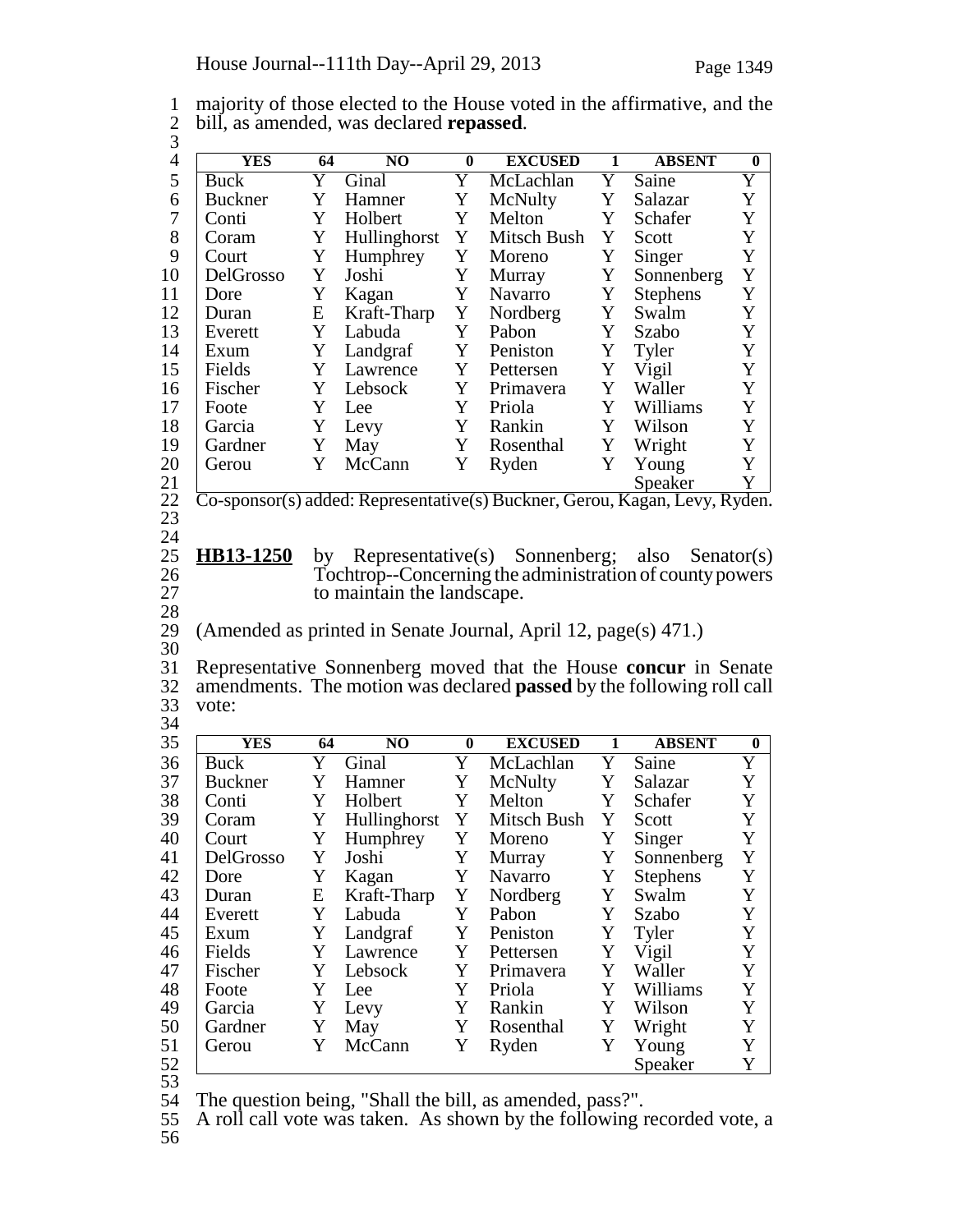1 majority of those elected to the House voted in the affirmative, and the <sup>2</sup> bill, as amended, was declared **repassed**. <sup>3</sup>

| $\mathfrak{I}$ |                |             |                                                           |                  |                                                                              |             |                 |                  |
|----------------|----------------|-------------|-----------------------------------------------------------|------------------|------------------------------------------------------------------------------|-------------|-----------------|------------------|
| $\overline{4}$ | <b>YES</b>     | 64          | NO                                                        | $\bf{0}$         | <b>EXCUSED</b>                                                               | 1           | <b>ABSENT</b>   | $\bf{0}$         |
| 5              | Buck           | Y           | Ginal                                                     | Y                | McLachlan                                                                    | Y           | Saine           | Y                |
| 6              | <b>Buckner</b> | Y           | Hamner                                                    | Y                | McNulty                                                                      | $\mathbf Y$ | Salazar         | Y                |
| 7              | Conti          | Y           | Holbert                                                   | Y                | Melton                                                                       | Y           | Schafer         | Y                |
| 8              | Coram          | Y           | Hullinghorst                                              | Y                | Mitsch Bush                                                                  | Y           | Scott           | $\mathbf Y$      |
| 9              | Court          | Y           | Humphrey                                                  | Y                | Moreno                                                                       | Y           | Singer          | $\mathbf Y$      |
| 10             | DelGrosso      | Y           | Joshi                                                     | Y                | Murray                                                                       | Y           | Sonnenberg      | Y                |
| 11             | Dore           | Y           | Kagan                                                     | Y                | <b>Navarro</b>                                                               | Y           | <b>Stephens</b> | $\mathbf Y$      |
| 12             | Duran          | E           | Kraft-Tharp                                               | Y                | Nordberg                                                                     | Y           | Swalm           | Y                |
| 13             | Everett        | Y           | Labuda                                                    | Y                | Pabon                                                                        | Y           | Szabo           | $\mathbf Y$      |
| 14             | Exum           | Y           | Landgraf                                                  | Y                | Peniston                                                                     | Y           | Tyler           | Y                |
| 15             | Fields         | Y           | Lawrence                                                  | Y                | Pettersen                                                                    | Y           | Vigil           | Y                |
| 16             | Fischer        | Y           | Lebsock                                                   | Y                | Primavera                                                                    | Y           | Waller          | Y                |
| 17             | Foote          | Y           | Lee                                                       | Y                | Priola                                                                       | Y           | Williams        | Y                |
| 18             | Garcia         | Y           | Levy                                                      | Y                | Rankin                                                                       | Y           | Wilson          | Y                |
| 19             | Gardner        | Y           | May                                                       | Y                | Rosenthal                                                                    | Y           | Wright          | Y                |
| 20             | Gerou          | Y           | McCann                                                    | Y                | Ryden                                                                        | Y           | Young           | Y                |
| 21             |                |             |                                                           |                  |                                                                              |             | Speaker         | Y                |
| 22             |                |             |                                                           |                  | Co-sponsor(s) added: Representative(s) Rosenthal, Tyler.                     |             |                 |                  |
| 23             |                |             |                                                           |                  |                                                                              |             |                 |                  |
| 24             | HB13-1071      |             |                                                           |                  | by Representative(s) Holbert; also Senator(s) Tochtrop--                     |             |                 |                  |
| 25             |                |             |                                                           |                  | Concerning the type of vehicle that qualifies to register as                 |             |                 |                  |
| 26             |                |             | a collector vehicle, and, in connection therewith, making |                  |                                                                              |             |                 |                  |
|                |                |             |                                                           |                  |                                                                              |             |                 |                  |
|                |                |             |                                                           |                  |                                                                              |             |                 |                  |
| 27             |                |             | an appropriation.                                         |                  |                                                                              |             |                 |                  |
| 28             |                |             |                                                           |                  |                                                                              |             |                 |                  |
| 29             |                |             |                                                           |                  | (Amended as printed in Senate Journal, April 18, page(s) 898-899.)           |             |                 |                  |
| 30             |                |             |                                                           |                  |                                                                              |             |                 |                  |
| 31             |                |             |                                                           |                  | Representative Holbert moved that the House concur in Senate                 |             |                 |                  |
| 32             |                |             |                                                           |                  | amendments. The motion was declared <b>passed</b> by the following roll call |             |                 |                  |
| 33             | vote:          |             |                                                           |                  |                                                                              |             |                 |                  |
| 34             |                |             |                                                           |                  |                                                                              |             |                 |                  |
| 35             | <b>YES</b>     | 64          | N <sub>O</sub>                                            | $\boldsymbol{0}$ | <b>EXCUSED</b>                                                               | 1           | <b>ABSENT</b>   | $\bf{0}$         |
| 36             | <b>Buck</b>    | Y           | Ginal                                                     | Y                | McLachlan                                                                    | Y           | Saine           | Y                |
| 37             | <b>Buckner</b> | Y           | Hamner                                                    | Y                | McNulty                                                                      | Y           | Salazar         | Y                |
| 38             | Conti          | Y           | Holbert                                                   | Y                | Melton                                                                       | Y           | Schafer         | Y                |
| 39             | Coram          | Y           | Hullinghorst                                              | Y                | Mitsch Bush                                                                  | Y           | Scott           | Y                |
| 40             | Court          | $Y_{\perp}$ | Humphrey                                                  | Y                | Moreno                                                                       | Y           | Singer          | $\mathbf Y$      |
| 41             | DelGrosso      | Y           | Joshi                                                     | Y                | Murray                                                                       | Y           | Sonnenberg      | Y                |
| 42             | Dore           | Y           | Kagan                                                     | Y                | Navarro                                                                      | Y           | <b>Stephens</b> | $\mathbf Y$      |
| 43             | Duran          | E           | Kraft-Tharp                                               | Y                | Nordberg                                                                     | Y           | Swalm           | Y                |
| 44             | Everett        | Y           | Labuda                                                    | Y                | Pabon                                                                        | Y           | Szabo           | Y                |
| 45             | Exum           | Y           | Landgraf                                                  | Y                | Peniston                                                                     | Y           | Tyler           | Y                |
| 46             | Fields         | Y           | Lawrence                                                  | Y                | Pettersen                                                                    | Y           | Vigil           | Y                |
| 47             | Fischer        | Y           | Lebsock                                                   | Y                | Primavera                                                                    | Y           | Waller          | Y                |
| 48             | Foote          | Y           | Lee                                                       | Y                | Priola                                                                       | Y           | Williams        | $\mathbf Y$      |
| 49             | Garcia         | Y           | Levy                                                      | Y                | Rankin                                                                       | Y           | Wilson          | $\mathbf Y$      |
| 50             | Gardner        | Y           | May                                                       | Y                | Rosenthal                                                                    | Y           | Wright          | $\mathbf Y$      |
| 51             | Gerou          | Y           | McCann                                                    | Y                | Ryden                                                                        | Y           | Young           | $\mathbf Y$<br>Y |

53

54 The question being, "Shall the bill, as amended, pass?".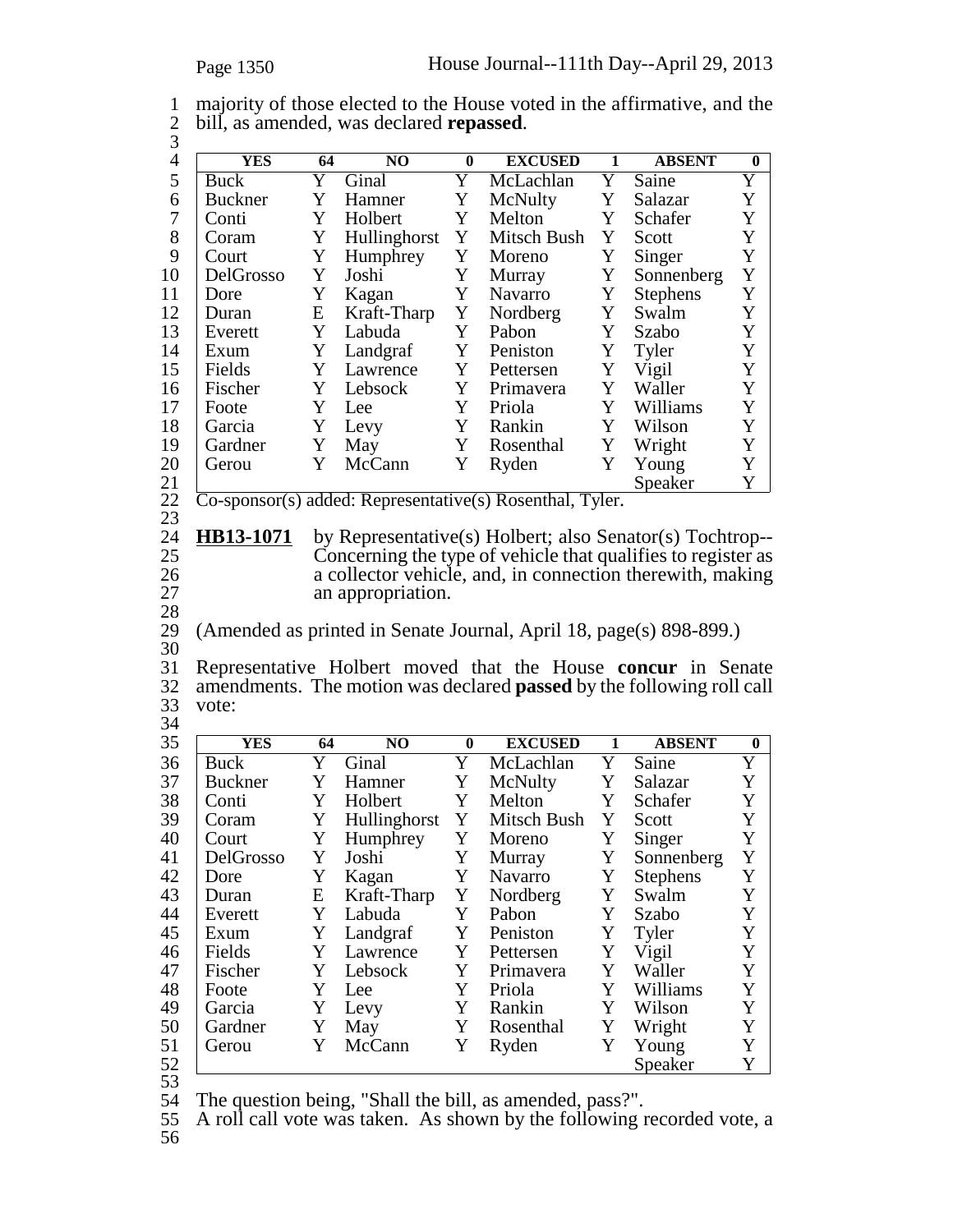1 majority of those elected to the House voted in the affirmative, and the 2 bill, as amended, was declared **repassed**. 2 bill, as amended, was declared **repassed**.<br>3<br>4 <u>YES 64 NO 0</u> EX 4 **YES** 64 NO 0 EXCUSED 1 ABSENT 0<br>5 Buck Y Ginal Y McLachlan Y Saine Y Buck Y Ginal Y McLachlan Y Saine Y<br>
Buckner Y Hamner Y McNulty Y Salazar Y 6 Y Hamner Y McNulty Y Salazar Y Buckner 7 Conti Y Holbert Y Melton Y Schafer Y 8 Coram Y Hullinghorst Y Mitsch-Bush Y Scott Y<br>9 Court Y Humphrey Y Moreno Y Singer Y 9 Court Y Humphrey Y Moreno Y Singer Y<br>10 DelGrosso Y Joshi Y Murray Y Sonnenberg Y 10 DelGrosso Y Joshi Y Murray Y Sonnenberg Y<br>11 Dore Y Kagan Y Navarro Y Stephens Y 11 Dore Y Kagan Y Navarro Y Stephens 12 Duran E Kraft-Tharp Y Nordberg Y Swalm Y 13 Everett Y Labuda Y Pabon Y Szabo Y 14 Exum Y Landgraf Y Peniston Y Tyler Y<br>15 Fields Y Lawrence Y Pettersen Y Vigil Y 15 Fields Y Lawrence Y Pettersen Y Vigil Y<br>16 Fischer Y Lebsock Y Primavera Y Waller Y Primavera 17 | Foote Y Lee Y Priola Y Williams Y 18 Garcia Y Levy Y Rankin Y Wilson Y 19 Gardner Y May Y Rosenthal Y Wright Y 20 Gerou Y McCann Y Ryden Y Young Y 21 Speaker Y <sup>22</sup> Co-sponsor(s) added: Representative(s) DelGrosso, Kagan, Szabo. <sup>23</sup> **\_\_\_\_\_\_\_\_\_\_\_\_\_\_\_** <sup>24</sup> 25 House in recess. House reconvened.<br>26 <sup>26</sup> **\_\_\_\_\_\_\_\_\_\_\_\_\_\_\_** <sup>27</sup> 28 **REPORT(S) OF COMMITTEE(S) OF REFERENCE** 29 30 **AGRICULTURE, LIVESTOCK, & NATURAL RESOURCES** 31 After consideration on the merits, the Committee recommends the following: following: 33 34 **SB13-241** be referred favorably to the Committee on Appropriations. 35 36 37 38 39 **APPROPRIATIONS** 40 After consideration on the merits, the Committee recommends the 11 following: following: 42 43 **HB13-1306** be amended as follows, and as so amended, be referred to the Committee of the Whole with favorable 44 the Committee of the Whole with favorable 45 recommendation: 46 47 Amend printed bill, page 6, after line 19 insert: 48 49 **"SECTION 2. Appropriation.** In addition to any other 50 appropriation, there is hereby appropriated, out of any moneys in the 51 general fund not otherwise appropriated, to the department of human services, for the fiscal year beginning July 1, 2013, the sum of \$25,792, or 52 services, for the fiscal year beginning July 1, 2013, the sum of \$25,792, or<br>53 so much thereof as may be necessary, for allocation to behavioral health so much thereof as may be necessary, for allocation to behavioral health 54 services for contract staffing costs related to the implementation of this act.". act.".

56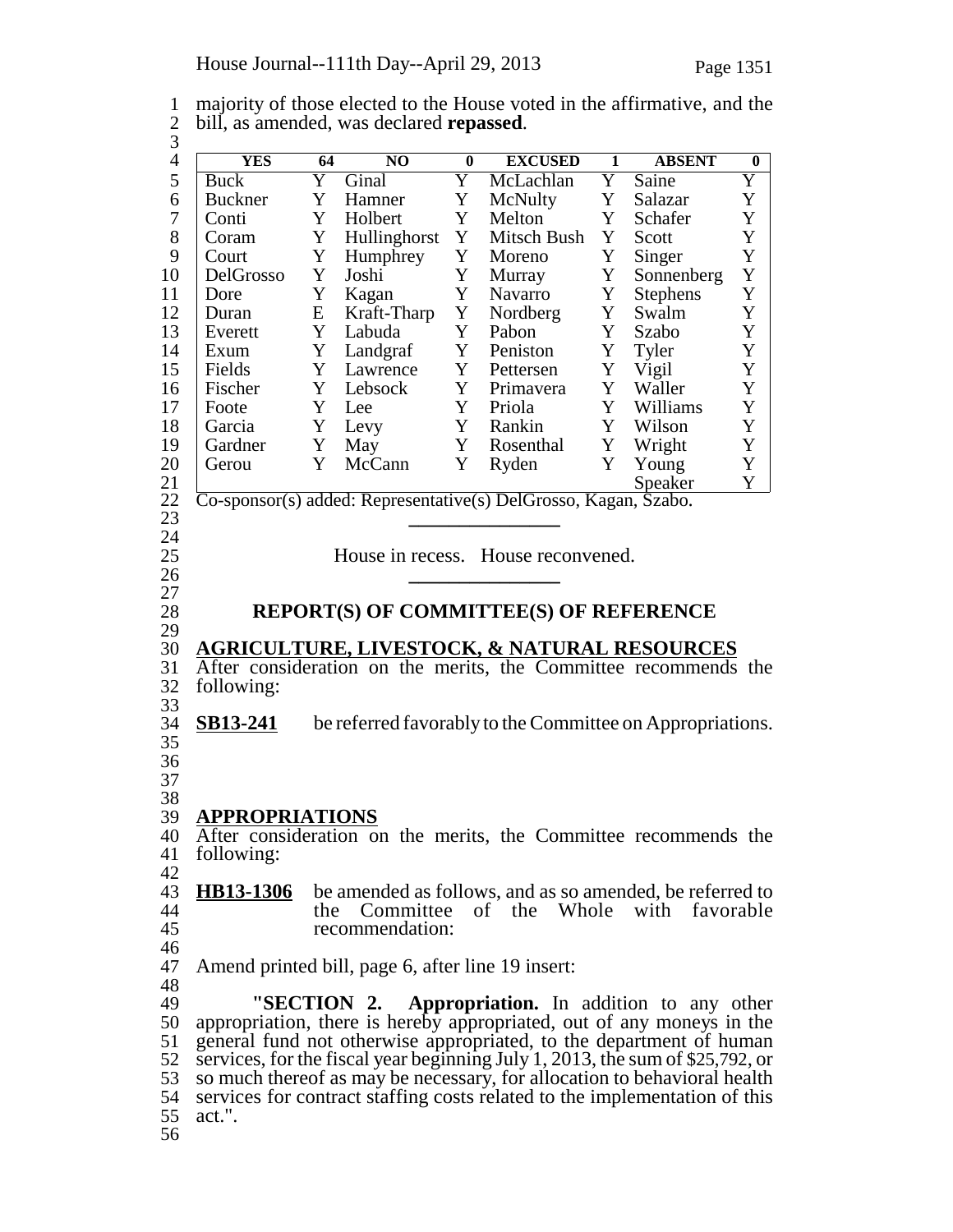Renumber succeeding section accordingly.  $rac{2}{3}$  Page 1, line 102, strike "**OTHERS.**" and substitute "**OTHERS, AND, IN CONNECTION THEREWITH, MAKING AN APPROPRIATION.**".  $\begin{array}{c} 7 \\ 8 \end{array}$ 8 **SB13-111** be amended as follows, and as so amended, be referred to <br>9 the Committee of the Whole with favorable 9 the Committee of the Whole with favorable<br>10 the Commendation: recommendation: 12 Amend reengrossed bill, page 23, line 23, strike "\$3,286,208" and substitute "\$3,171,208". substitute "\$3,171,208". Page 24, line 2, strike "\$1,000,000" and substitute "\$800,000". Page 24, line 3, strike "and". Page 24, after line 3, insert:  $\frac{20}{21}$ 21 "(c) \$85,000 for the provision of training to county adult 22 protective services workers and other persons who are required to report 22 protective services workers and other persons who are required to report the abuse or exploitation of an at-risk elder: and". the abuse or exploitation of an at-risk elder; and". Reletter succeeding paragraph accordingly.  $\frac{28}{29}$ **SB13-148** be referred to the Committee of the Whole with favorable recommendation.  $\frac{32}{33}$ **SB13-170** be amended as follows, and as so amended, be referred to the Committee of the Whole with favorable the Committee of the Whole with favorable recommendation: Amend reengrossed bill, page 5, line 5, strike "(1) In addition to any other". Page 5, strike lines 6 through 19. Page 5, line 20, strike "(3)". **SB13-207** be referred to the Committee of the Whole with favorable recommendation. recommendation. 49<br>50 **SB13-222** be referred to the Committee of the Whole with favorable recommendation. 53<br>54 **SB13-227** be referred to the Committee of the Whole with favorable recommendation. recommendation.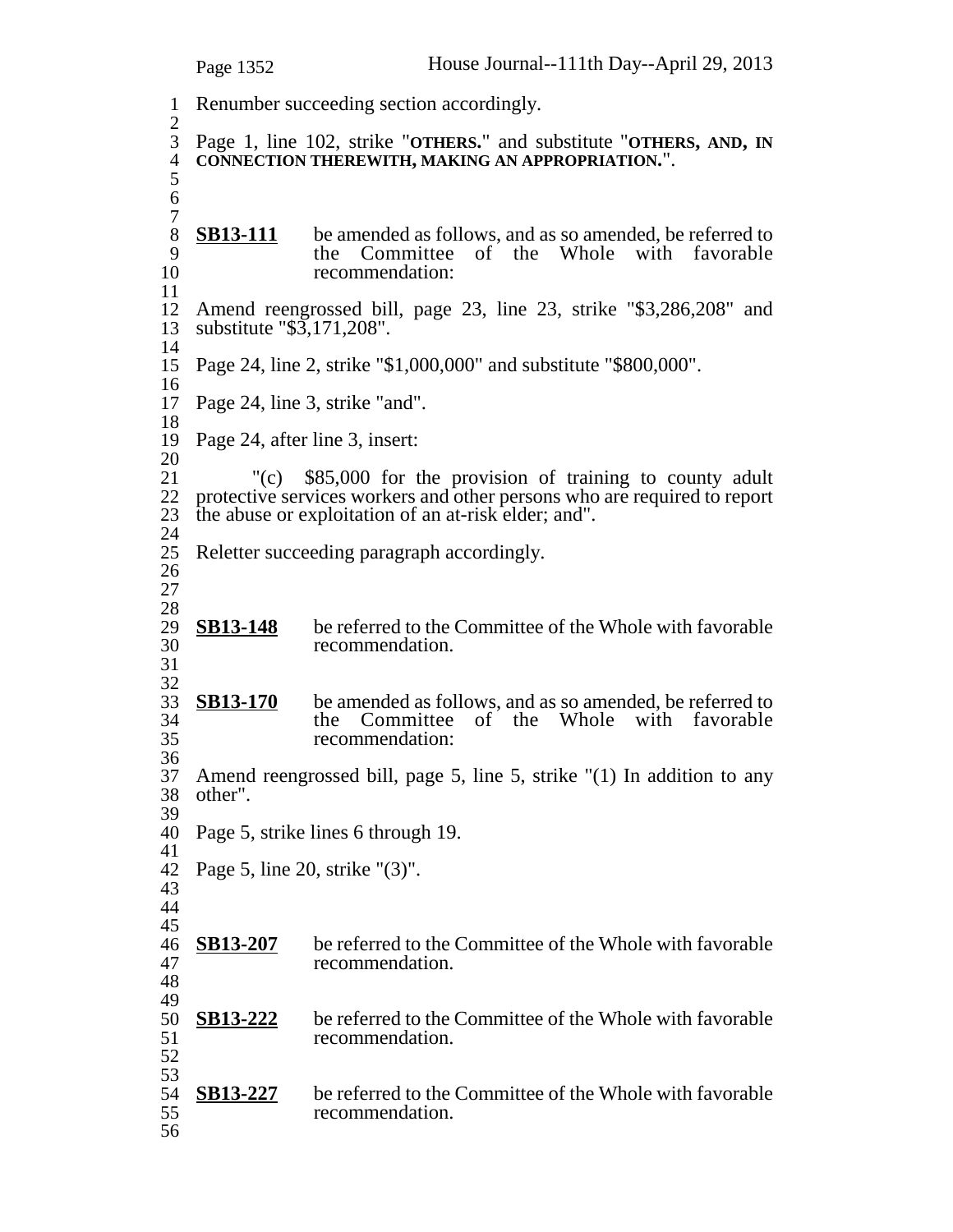**EDUCATION** 2 After consideration on the merits, the Committee recommends the 5 following: following:  $\frac{4}{5}$ **SB13-193** be amended as follows, and as so amended, be referred to the Committee on Appropriations with favorable 6 the Committee on Appropriations with favorable 7 recommendation: 8<br>9 Amend reengrossed bill, page 3, line 14, strike "DISTRICT." and substitute "DISTRICT, ESPECIALLY THE ENGAGEMENT OF PARENTS OF STUDENTS IN THE POPULATIONS DESCRIBED IN SECTION 22-11-301 (3).". Page 3, line 19, strike "COMMITTEES;" and substitute "COMMITTEES. IN SOLICITING PARENTS TO SERVE ON THE SCHOOL DISTRICT AND SCHOOL ACCOUNTABILITY COMMITTEES, THE SCHOOL DISTRICT ACCOUNTABILITY COMMITTEE SHALL DIRECT THE OUTREACH EFFORTS TO HELP ENSURE THAT THE PARENTS WHO SERVE ON THE DISTRICT AND SCHOOL ACCOUNTABILITY COMMITTEES REFLECT THE STUDENT POPULATIONS THAT ARE SIGNIFICANTLY REPRESENTED WITHIN THE SCHOOL DISTRICT AND THE SCHOOL, AS PROVIDED IN SECTION 22-11-301 (3).". Page 4, line 18, strike "SCHOOL." and substitute "SCHOOL, ESPECIALLY THE ENGAGEMENT OF PARENTS OF STUDENTS IN THE POPULATIONS DESCRIBED IN SECTION 22-11-401 (1) (d).". Page 4, line 21, strike "COMMITTEE;" and substitute "COMMITTEE. IN SOLICITING PARENTS TO SERVE ON THE SCHOOL ACCOUNTABILITY COMMITTEE, THE SCHOOL ACCOUNTABILITY COMMITTEE SHALL DIRECT THE OUTREACH EFFORTS TO HELP ENSURE THAT THE PARENTS WHO SERVE ON THE SCHOOL ACCOUNTABILITY COMMITTEE REFLECT THE STUDENT 31 POPULATIONS THAT ARE SIGNIFICANTLY REPRESENTED WITHIN THE 32 SCHOOL, AS PROVIDED IN SECTION 22-11-401 (1) (d).". SCHOOL, AS PROVIDED IN SECTION  $22-11-401$  (1) (d).". **SB13-214** be referred to the Committee of the Whole with favorable recommendation. \_\_\_\_\_\_\_\_\_\_\_\_\_\_\_ <sup>39</sup> **FIRST REPORT OF FIRST CONFERENCE COMMITTEE on SB13-155**  $\frac{42}{43}$ This Report Amends the Rerevised Bill. 44<br>45 To the President of the Senate and the Speaker of the House of Representatives: Your first conference committee appointed on SB13-155, concerning the continuation of the board of real estate appraisers, and, in connection therewith, implementing the recommendations of the 2012 sunset report by the department of regulatory agencies, has met and reports that it has agreed upon the following: 53<br>54 That the Senate accede to the House amendments made to the bill, as said amendments appear in the rerevised bill, with the following changes: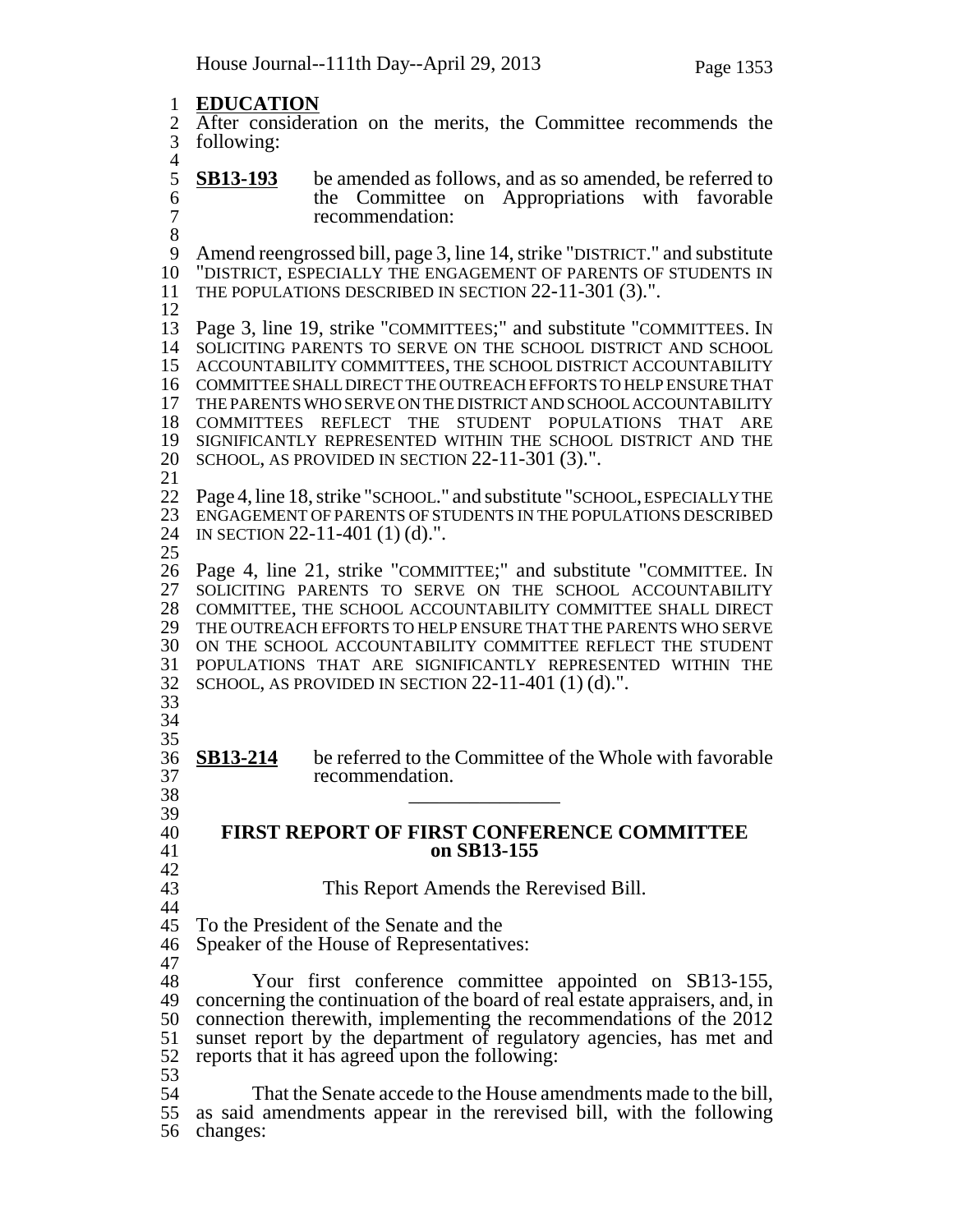1 Amend rerevised bill, page 11, strike line 27 and substitute "(1) (a), (1) 2 (i), (2), (2.5), (3), (5) (a), (10), and (11) as". 3 4 Page 12, after line 4, insert:<br>5 (a) Has been convic "(a) Has been convicted of a felony or has had accepted by a court 6 a plea of guilty or nolo contendere to a felony if the felony is related to 7 the ability to act as a real property appraiser FELONY. A certified copy of 8 the judgment of a court of competent jurisdiction of such conviction or 9 plea shall be conclusive evidence of such conviction or plea. In 10 considering the disciplinary action, the board shall be governed by the 11 provisions of section 24-5-101, C.R.S.". 12 13 Page 12, strike lines 16 through 21. 14 15 Respectfully submitted, 16 Senate Committee: House Committee:<br>17 (signed) (signed) 17 (signed) (signed)<br>18 Randy Baumgarder Su Ryde 18 Randy Baumgarder Su Ryden<br>19 Cheri Jahn Angela W 19 Cheri Jahn Angela Williams<br>
20 Lois Tochtrop Sonnenberg 20 Lois Tochtrop Jerry Sonnenberg<br>21  $\frac{21}{22}$   $\frac{1}{22}$ 23 **SIGNING OF BILLS - RESOLUTIONS - MEMORIALS** 24 25 The Speaker has signed: **HB13-1006, 1036, 1080, 1110, 1119, 1135,** 26 **1183, 1234, 1236**.<br>
27<br>
28<br>
29 **M** 29 **MESSAGE(S) FROM THE SENATE** 30 31 The Senate has passed on Third Reading and transmitted to the Revisor of Statutes:<br>SB13-225 33 SB13-225 amended as printed in Senate Journal, April 26, 2013, page 1064, and as amended on Third Reading as peinted 35 in Senate Journal, April 29, 2013.<br>36 SB13-238 amended as printed in Senate Journal. 36 SB13-238 amended as printed in Senate Journal, April 26, 2013, 37 page 1058.<br>38 SB13-255 amended a 38 SB13-255 amended as printed in Senate Journal, April 26, 2013,  $pages 1058-1059.$ <br>SB13-264 amended as prin 40 SB13-264 amended as printed in Senate Journal, April 26, 2013, 41 page 1058. 42 SB13-269 amended as printed in Senate Journal, April 26, 2013, page 1059. 44 SB13-270 amended as printed in Senate Journal, April 26, 2013, 45 page 1057.<br>46 SB13-273 amended a 46 SB13-273 amended as printed in Senate Journal, April 26, 2013, page 1058. 48<br>49 The Senate has passed on Third Reading and transmitted to the Revisor 50 of Statutes:<br>51 HB13-1044 51 HB13-1044 amended as printed in Senate Journal, April 26, 2013, 52 page 1057. 53 54 The Senate has passed on Third Reading and transmits herewith: 55 HB13-1246 and HB13-1282. 56 \_\_\_\_\_\_\_\_\_\_\_\_\_\_\_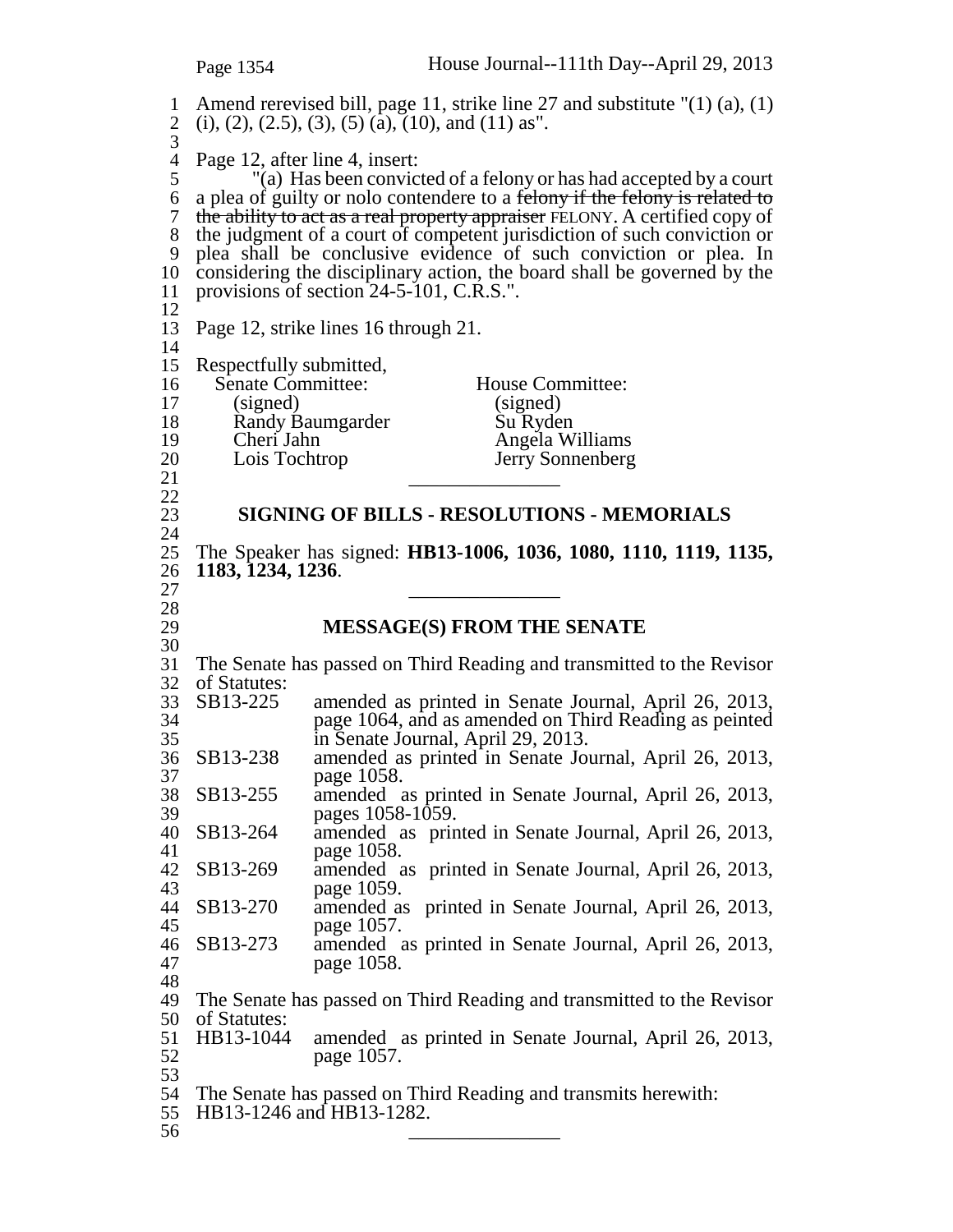| $\mathbf{1}$        |                       | <b>MESSAGE(S) FROM THE REVISOR</b>                                                                                  |  |  |  |  |  |
|---------------------|-----------------------|---------------------------------------------------------------------------------------------------------------------|--|--|--|--|--|
| $\frac{2}{3}$       | We herewith transmit: |                                                                                                                     |  |  |  |  |  |
| $\overline{4}$<br>5 |                       | without comment, as amended, HB13-1044.<br>without comment, as amended, SB13-225, 238, 255, 264, 269, 270, and      |  |  |  |  |  |
| 6                   | 273.                  |                                                                                                                     |  |  |  |  |  |
| 7                   |                       |                                                                                                                     |  |  |  |  |  |
| 8<br>9              |                       | <b>INTRODUCTION OF BILLS</b>                                                                                        |  |  |  |  |  |
| 10                  |                       | <b>First Reading</b>                                                                                                |  |  |  |  |  |
| 11<br>12            |                       |                                                                                                                     |  |  |  |  |  |
| 13                  | indicated:            | The following bills were read by title and referred to the committees                                               |  |  |  |  |  |
| 14                  |                       |                                                                                                                     |  |  |  |  |  |
| 15<br>16            | HB13-1324             | by Representative(s) Murray and Tyler; also Senator(s)<br>Nicholson--Concerning the addition of members of the      |  |  |  |  |  |
| 17                  |                       | general assembly to the board of directors of the statewide                                                         |  |  |  |  |  |
| 18<br>19            |                       | internet portal authority.<br>Committee on Business, Labor, Economic, & Workforce Development                       |  |  |  |  |  |
| 20                  |                       |                                                                                                                     |  |  |  |  |  |
| 21                  | SB13-225              | by Senator(s) Giron, Guzman, Aguilar, Newell, Nicholson;                                                            |  |  |  |  |  |
| 22<br>23            |                       | also Representative(s) Ginal and Primavera, Schafer--<br>Concerning the development of a system to improve          |  |  |  |  |  |
| 24                  |                       | quality of care to patients suffering specified acute                                                               |  |  |  |  |  |
| 25<br>26            |                       | incidents, and, in connection therewith, making an<br>appropriation.                                                |  |  |  |  |  |
| 27                  |                       | Committee on Health, Insurance & Environment                                                                        |  |  |  |  |  |
| 28                  |                       |                                                                                                                     |  |  |  |  |  |
| 29<br>30            | <b>SB13-238</b>       | by Senator(s) Tochtrop; also Representative(s) Ryden--<br>Concerning the regulation of hearing aid providers by the |  |  |  |  |  |
| 31                  |                       | division of professions and occupations within the                                                                  |  |  |  |  |  |
| 32<br>33            |                       | department of regulatory agencies, and, in connection<br>therewith, making an appropriation.                        |  |  |  |  |  |
| 34                  |                       | Committee on Business, Labor, Economic, & Workforce Development                                                     |  |  |  |  |  |
| 35                  | SB13-255              |                                                                                                                     |  |  |  |  |  |
| 36<br>37            |                       | by Senator(s) Kefalas and Newell, Morse; also<br>Representative(s) May and Singer--Concerning child                 |  |  |  |  |  |
| 38                  |                       | fatality review teams, and, in connection therewith,                                                                |  |  |  |  |  |
| 39<br>40            |                       | increasing the capacity and resources, clarifying the<br>responsibilities and processes of state and local child    |  |  |  |  |  |
| 41                  |                       | fatality review teams in the departments of public health                                                           |  |  |  |  |  |
| 42<br>43            |                       | and environment and human services, and making an<br>appropriation.                                                 |  |  |  |  |  |
| 44                  |                       | Committee on Public Health Care & Human Services                                                                    |  |  |  |  |  |
| 45<br>46            | <b>SB13-264</b>       |                                                                                                                     |  |  |  |  |  |
| 47                  |                       | by Senator(s) Aguilar and Kefalas, Schwartz; also<br>Representative(s) McLachlan and Vigil--Concerning              |  |  |  |  |  |
| 48                  |                       | requiring the commission on family medicine to support                                                              |  |  |  |  |  |
| 49<br>50            |                       | the development of rural family medicine residency<br>programs, and, in connection therewith, making an             |  |  |  |  |  |
| 51                  |                       | appropriation.                                                                                                      |  |  |  |  |  |
| 52<br>53            |                       | Committee on Public Health Care & Human Services                                                                    |  |  |  |  |  |
| 54                  | <b>SB13-269</b>       | by Senator(s) Nicholson and Roberts, Schwartz, Aguilar,                                                             |  |  |  |  |  |
| 55                  |                       | Baumgardner, Carroll, Giron, Guzman, Heath, Hodge,                                                                  |  |  |  |  |  |
| 56                  |                       | Hudak, Johnston, Jones, Kefalas, Kerr, King, Morse,                                                                 |  |  |  |  |  |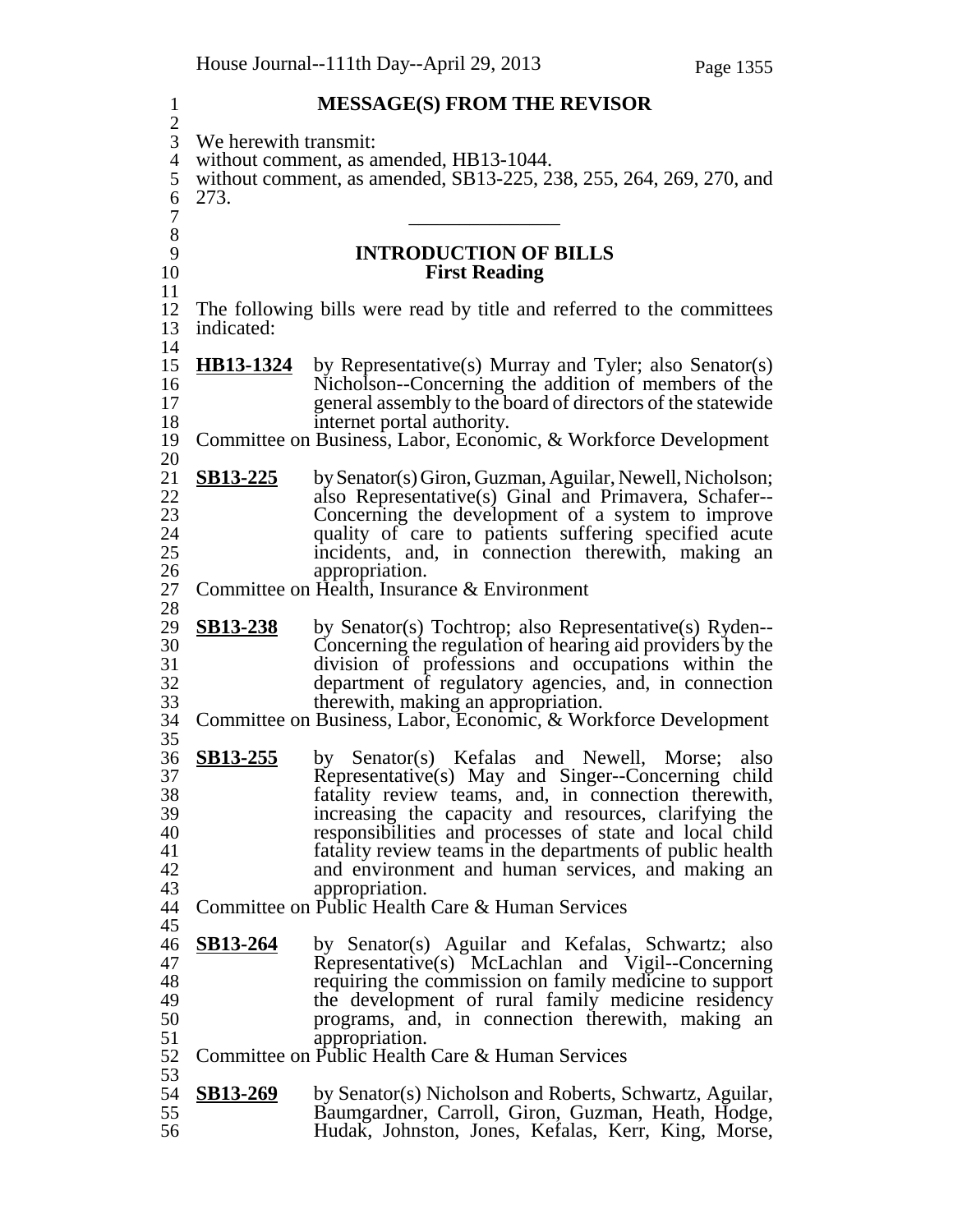Page 1356 House Journal--111th Day--April 29, 2013 1 Newell, Steadman, Tochtrop, Todd, Ulibarri; also 2 Representative(s) Coram and McLachlan, Fischer-- 3 Concerning the creation of a grant program to assist with<br>4 efforts to reduce the risk of catastrophic wildfires to 4 efforts to reduce the risk of catastrophic wildfires to forested lands in Colorado. 5 forested lands in Colorado.<br>6 Committee on Agriculture, Livestock, & N 6 Committee on Agriculture, Livestock, & Natural Resources  $\begin{array}{c} 7 \\ 8 \end{array}$ 8 **SB13-270** by Senator(s) Nicholson and Roberts; also<br>9 Representative(s) Coram and Fischer--Concerning funding 9 Representative(s) Coram and Fischer--Concerning funding<br>10 for certain activities relating to wildfire. for certain activities relating to wildfire. 11 Committee on Agriculture, Livestock, & Natural Resources 12 13 **SB13-273** by Senator(s) Schwartz and Nicholson; also 14 Representative(s) Hamner and Coram--Concerning 15 incentives for the beneficial use of forest biomass. 16 Committee on Agriculture, Livestock, & Natural Resources  $17$ <br>18 19 **INTRODUCTION OF MEMORIAL**  $\frac{20}{21}$ 21 The following memorial was read by title and laid over until May 2, 2013<br>22 under the rules: under the rules: 23 24 **HM13-1005** by Representative(s) Duran--Memorializing former Representative Elizabeth Benavidez. Representative Elizabeth Benavidez. <sup>26</sup> \_\_\_\_\_\_\_\_\_\_\_\_\_\_\_ <sup>27</sup> 28 **THIRD READING OF BILL--FINAL PASSAGE**<br>29 (continued from page 1334) (continued from page 1334) 30 31 The following bill was considered on Third Reading. The title was 32 publicly read. Reading of the bill at length was dispensed with by publicly read. Reading of the bill at length was dispensed with by 33 unanimous consent. 34 35 **HB13-1317** by Representative(s) Pabon; Senator(s) Jahn--Concerning 36 the recommendations made in the public process for the 37 purpose of implementing retail marijuana legalized by<br>38 section 16 of article XVIII of the Colorado constitution, 38 section 16 of article XVIII of the Colorado constitution,<br>39 and in connection therewith, making an appropriation. and in connection therewith, making an appropriation. 40 41 The question being "Shall the bill pass?". 42 A roll call vote was taken. As shown by the following recorded vote, a majority of those elected to the House voted in the affirmative and the bill majority of those elected to the House voted in the affirmative and the bill <sup>44</sup> was declared **passed**. <sup>45</sup> 46 **YES 35 NO 29 EXCUSED 1 ABSENT 0** 47 Buck N Ginal Y McLachlan Y Saine N<br>48 Buckner Y Hamner Y McNulty N Salazar Y 48 Buckner Y Hamner Y McNulty N Salazar 49 Conti N Holbert N Melton N Schafer E 50 Coram N Hullinghorst Y Mitsch Bush Y Scott N 51 Court Y Humphrey N Moreno Y Singer Y 52 DelGrosso N Joshi N Murray N Sonnenberg N<br>53 Dore N Kagan Y Navarro N Stephens N Dore N Kagan Y Navarro N Stephens 54 Duran Y Kraft-Tharp Y Nordberg N Swalm N 55 Everett N Labuda Y Pabon Y Szabo N 56 Exum Y Landgraf N Peniston Y Tyler Y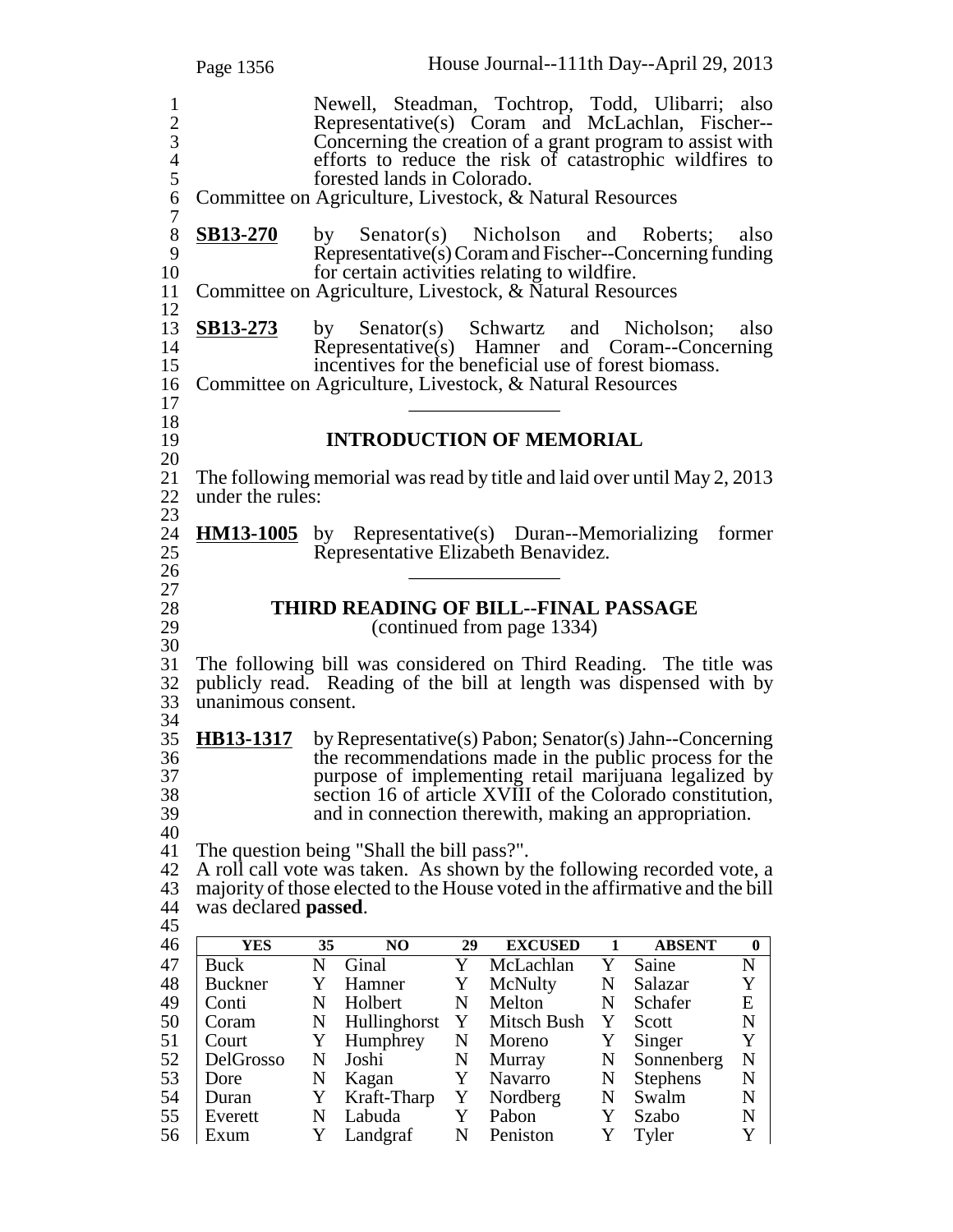House Journal--111th Day--April 29, 2013 Page 1357

1 Fields Y Lawrence N Pettersen Y Vigil Y<br>2 Fischer Y Lebsock Y Primavera Y Waller N Fischer Y Lebsock Y Primavera Y Waller N 3 | Foote Y Lee Y Priola N Williams Y 4 Garcia Y Levy Y Rankin N Wilson N 5 Gardner N May Y Rosenthal Y Wright N<br>6 Gerou N McCann Y Ryden Y Young Y 6 Gerou N McCann Y Ryden Y Young Y 7 Speaker Y Co-sponsor(s) added: Representative(s) Fischer, Labuda, Rosenthal, Singer.  $\frac{9}{10}$  **\_\_\_\_\_\_\_\_\_\_\_\_\_\_\_** <sup>11</sup> On motion of Representative Hullinghorst, **HB13-1306, SB13-260, 125, 162, 147, 176, 258, 047, 202, 082, 246, 111, 148, 170, 207, 222, 227** were added to the Special Orders Calendar on April 29, 2013. **\_\_\_\_\_\_\_\_\_\_\_\_\_\_\_** <sup>16</sup> On motion of Representative Foote, the House resolved itself into Committee of the Whole for consideration of Special Orders and he was called to the Chair to act as Chairman. **\_\_\_\_\_\_\_\_\_\_\_\_\_\_\_** <sup>21</sup> **SPECIAL ORDERS--SECOND READING OF BILLS** The Committee of the Whole having risen, the Chairman reported the titles of the following bills had been read (reading at length had been 26 dispensed with by unanimous consent), the bills considered and action taken thereon as follows: taken thereon as follows: (Amendments to the committee amendment are to the printed committee report which was printed and placed in the members' bill file.)  $\frac{31}{32}$  **HB13-1318** by Representative(s) Singer; Senator(s) Jahn--Concerning the recommendations made in the public process for the purpose of implementing certain state taxes on retail marijuana legalized by section 16 of article XVIII of the Colorado constitution.  $\frac{37}{38}$  (Previously amended as printed in House Journal, April 26, 2013, page(s) 1318-1319.) 41 Amendment No. 4, by Representative(s) Singer.  $\frac{42}{43}$ Amend printed bill, page 7, line 7, strike "FIFTEEN" and substitute "TEN". 44<br>45 Page 7, strike lines 14 through 16 and substitute: "(b) THE MAXIMUM TAX RATE THAT MAY BE IMPOSED PURSUANT TO THIS SECTION IS FIFTEEN PERCENT. AT ANY TIME ON OR AFTER". Page 10, line 11, after "THE" insert "ENFORCEMENT OF REGULATIONS ON THE RETAIL MARIJUANA INDUSTRY AND FOR THE OTHER". Page 18, line 6, after "REJECTION." insert "FOR PURPOSES OF TITLE 1, 53 C.R.S., THE BALLOT QUESTION IS A PROPOSITION.". Page 18, strike lines 8 through 27 and substitute: ""NO/AGAINST" ON THE PROPOSITION: "SHALL STATE TAXES BE INCREASED BY \$70,000,000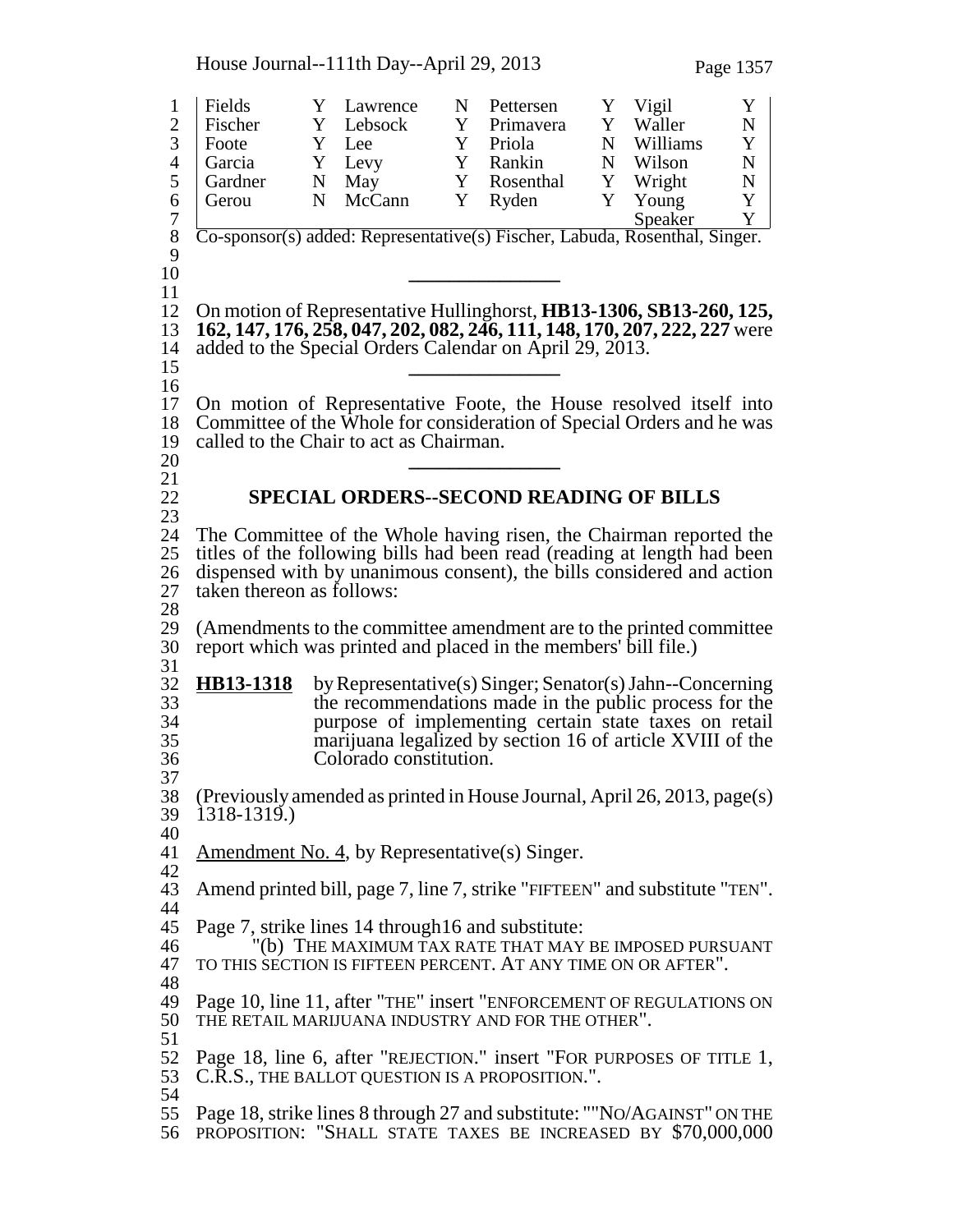ANNUALLY IN THE FIRST FULL FISCAL YEAR AND BY SUCH AMOUNTS AS ARE RAISED ANNUALLY THEREAFTER BY IMPOSING AN BY IMPOSING AN EXCISE TAX OF 15% WHEN UNPROCESSED RETAIL MARIJUANA IS FIRST SOLD OR TRANSFERRED BY A RETAIL MARIJUANA CULTIVATION FACILITY WITH THE FIRST FORTY MILLION DOLLARS OF TAX REVENUES BEING USED FOR PUBLIC SCHOOL CAPITAL CONSTRUCTION AS REQUIRED BY THE STATE CONSTITUTION, AND BY IMPOSING AN ADDITIONAL SALES TAX OF 10% ON THE SALE OF RETAIL MARIJUANA AND RETAIL MARIJUANA PRODUCTS WITH THE TAX REVENUES BEING USED FOR THE ENFORCEMENT OF REGULATIONS ON THE RETAIL MARIJUANA INDUSTRY, WITH SUCH TAXES BEING NECESSARY TO IMPLEMENT THE USE AND REGULATION OF RETAIL MARIJUANA AS APPROVED BY THE VOTERS, WITH THE RATE OF EITHER OR BOTH TAXES BEING ALLOWED TO BE DECREASED OR INCREASED WITHOUT FURTHER VOTER APPROVAL SO LONG AS THE RATE OF EITHER TAX DOES NOT EXCEED 15%, AND WITH THE RESULTING TAX REVENUE BEING ALLOWED TO BE COLLECTED AND SPENT NOTWITHSTANDING ANY LIMITATIONS PROVIDED BY LAW?"". Amendment No. 4, by Representative(s) Singer. Amend Amendment No. 4, by Representative Singer, as printed in House Journal, page 1358, line 2, strike "AN BY IMPOSING". As amended, ordered engrossed and placed on the Calendar for Third Reading and Final Passage.  $\frac{26}{27}$ **SB13-158** by Senator(s) Balmer; also Representative(s) Ryden-- Concerning the continuation of the preparation of cost- benefit analysis of proposed rules of executive branch agencies, and, in connection therewith, implementing the 31 recommendations of the 2012 sunset report of the 32 recommendations of the 2012 sunset report of the department of regulatory agencies. 33<br>34 Amendment No. 1, by Representative(s) Ryden. Strike the Business, Labor, Economic, and Workforce Development Committee Report, dated April 16, 2013, and substitute: "Amend reengrossed bill, strike everything below the enacting clause and substitute the following: "**SECTION 1.** In Colorado Revised Statutes, 24-4-103, **amend**  $(2.5)$  (a) introductory portion and  $(2.5)$  (f) as follows: **24-4-103. Rule-making - procedure - definitions - repeal.** (2.5) (a) At the time of filing a notice of proposed rule-making with the secretary of state as the secretary may require, an agency shall submit a draft of the proposed rule or the proposed amendment to an existing rule and a statement, in plain language, concerning the subject matter or purpose of the proposed rule or amendment to the office of the executive director in the department of regulatory agencies. The executive director, 51 or his or her designee, may determine if the proposed rule or amendment may have a negative impact on economic competitiveness or on small business in Colorado. If the executive director, or his or her designee, determines that the proposed rule or amendment may have such negative impact, he or she may direct the submitting agency to perform a

cost-benefit analysis of the rule or amendment. If the executive director,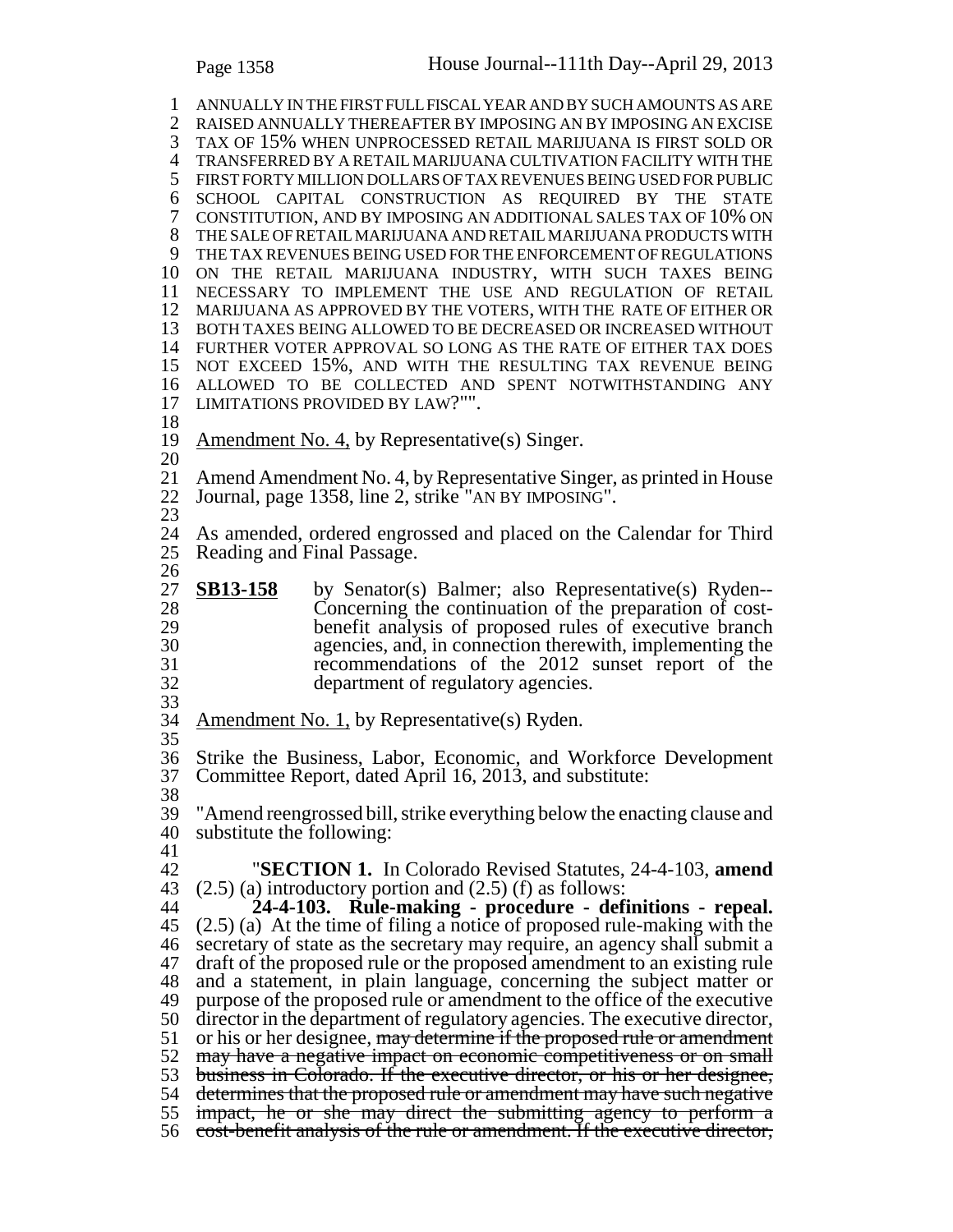or his or her designee, makes such a request, it shall be made at least 2 twenty days before the date of the hearing on the rule or amendment SHALL DISTRIBUTE THE PROPOSED RULE OR AMENDMENT, THE AGENCY'S STATEMENT CONCERNING THE SUBJECT MATTER OR PURPOSE OF THE PROPOSED RULE OR AMENDMENT, AND ANY COST-BENEFIT ANALYSIS PREPARED PURSUANT TO THIS SECTION TO ALL PERSONS WHO HAVE SUBMITTED A REQUEST TO RECEIVE NOTICES FROM THE DEPARTMENT OF REGULATORY AGENCIES ABOUT PROPOSED RULE-MAKING. ANY PERSON MAY, WITHIN FIVE DAYS AFTER PUBLICATION OF THE NOTICE OF PROPOSED RULE-MAKING IN THE COLORADO REGISTER, REQUEST THAT THE DEPARTMENT OF REGULATORY AGENCIES REQUIRE THE AGENCY SUBMITTING THE PROPOSED RULE OR AMENDMENT TO PREPARE A COST-BENEFIT ANALYSIS. THE EXECUTIVE DIRECTOR, OR HIS OR HER DESIGNEE, SHALL DETERMINE, AFTER CONSULTATION WITH THE AGENCY PROPOSING THE RULE OR AMENDMENT, WHETHER TO REQUIRE THE AGENCY TO PREPARE A COST-BENEFIT ANALYSIS. IF THE EXECUTIVE DIRECTOR, OR HIS OR HER DESIGNEE, DETERMINES THAT A COST-BENEFIT ANALYSIS IS 18 REQUIRED, the agency receiving such request shall complete a cost-benefit 19 analysis at least five TEN days before the hearing on the rule or amendment, shall make the analysis available to the public BY PUBLICATION ON THE AGENCY'S WEB SITE, and shall submit a copy to the executive director or his or her designee. BY FILING AN ADDITIONAL NOTICE PUBLISHED IN THE COLORADO REGISTER, THE AGENCY MAY POSTPONE THE HEARING ON THE RULE OR AMENDMENT TO COMPLY WITH THE REQUIREMENT TO COMPLETE THE COST-BENEFIT ANALYSIS AT LEAST TEN DAYS BEFORE THE HEARING. Failure to complete a requested cost-benefit analysis pursuant to this subsection (2.5) shall preclude the adoption of such rule or amendment. Such cost-benefit analysis shall include the following: 30 (f) (I) This subsection  $(2.5)$  is repealed, effective  $\frac{\text{turb}}{\text{turb}}$  1, 2013 SEPTEMBER 1, 2018. (II) Prior to such repeal, the provisions regarding the preparation of a cost-benefit analysis pursuant to this subsection (2.5) shall be reviewed as provided for in section 24-34-104, C.R.S. **SECTION 2.** In Colorado Revised Statutes, 24-34-104, **add** (49.5) (e); and **repeal** (44) (o) as follows: **24-34-104. General assembly review of regulatory agencies and functions for termination, continuation, or reestablishment.** (44) The following agencies, functions, or both, shall terminate on July 1, 2013: 41 (o) The requirements and procedures regarding the preparation of 42 a cost-benefit analysis in accordance with section  $24-4-103$   $(2.5)$ ; (49.5) The following agencies, functions, or both, shall terminate on September 1, 2018: (e) THE REQUIREMENTS AND PROCEDURES REGARDING THE PREPARATION OF A COST-BENEFIT ANALYSIS IN ACCORDANCE WITH SECTION 24-4-103 (2.5); **SECTION 3. Effective date.** This act takes effect July 1, 2013. **SECTION 4. Safety clause.** The general assembly hereby finds, determines, and declares that this act is necessary for the immediate preservation of the public peace, health, and safety.".". 

- As amended, ordered revised and placed on the Calendar for Third Reading and Final Passage.
-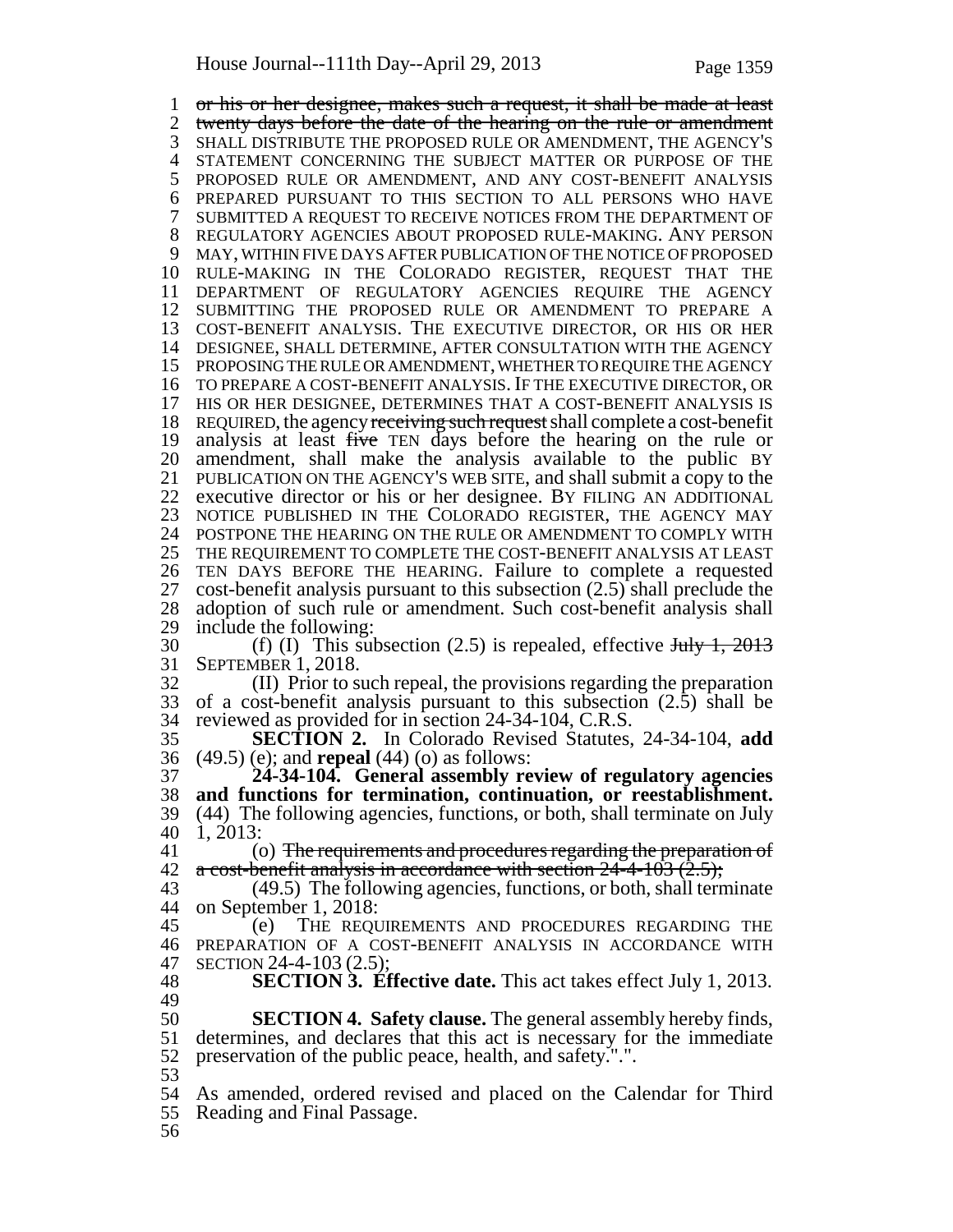|                                                              | Page 1360                 | House Journal--111th Day--April 29, 2013                                                                                                                                                                                                                           |
|--------------------------------------------------------------|---------------------------|--------------------------------------------------------------------------------------------------------------------------------------------------------------------------------------------------------------------------------------------------------------------|
| $\mathbf{1}$<br>$\boldsymbol{2}$<br>3<br>$\overline{4}$<br>5 | <b>SB13-260</b>           | by Senator(s) Hudak, Steadman; also Representative(s)<br>Hamner--Concerning the financing of public schools, and,<br>in connection therewith, making and reducing<br>an<br>appropriation.                                                                          |
| 6<br>$\tau$<br>8                                             | 2013, page(s) 1225.       | <u>Amendment No. 1</u> , Education Report, dated April 24, 2013, and placed<br>in member's bill file; Report also printed in House Journal, April 25,                                                                                                              |
| 9<br>10<br>11<br>12<br>13                                    | $25, 2013, page(s)$ 1265. | <u>Amendment No. 2</u> , Appropriations Report, dated April 25, 2013, and<br>placed in member's bill file; Report also printed in House Journal, April                                                                                                             |
| 14<br>15<br>16<br>17<br>18<br>19                             | except that the".".       | <u>Amendment No. 3</u> , by Representative(s) Hamner.<br>Amend the Appropriations Committee Report, dated April 25, 2013, page<br>1, strike lines 3 and 4 and substitute "FIVE MILLION THREE HUNDRED<br>THIRTY-TWO THOUSAND TWENTY-FOUR DOLLARS (\$5,505,332,024); |
| 20                                                           |                           | Amendment No. 4, by Representative(s) Hamner.                                                                                                                                                                                                                      |
| 21<br>22<br>23<br>24                                         | "SEVENTY-FIVE PERCENT".   | Amend reengrossed bill, page 22, line 7, strike "ONE-HALF" and substitute                                                                                                                                                                                          |
| 25<br>26<br>27                                               |                           | As amended, ordered revised and placed on the Calendar for Third<br>Reading and Final Passage.                                                                                                                                                                     |
| 28<br>29<br>30<br>31                                         | HB13-1306                 | by Representative(s) McCann; also Senator(s) Todd--<br>Concerning creating a task force to consider persons who<br>pose a threat of harm to themselves or others.                                                                                                  |
| 32<br>33<br>34<br>35                                         |                           | Amendment No. 1, Health, Insurance & Environment Report, dated April<br>23, 2013, and placed in member's bill file; Report also printed in House<br>Journal, April 23, 2013, page(s) 1218-1219.                                                                    |
| 36<br>37<br>38<br>39                                         | $29, 2013, page(s)$ 1351. | <u>Amendment No. 2</u> , Appropriations Report, dated April 29, 2013, and<br>placed in member's bill file; Report also printed in House Journal, April                                                                                                             |
| 40<br>41<br>42<br>43                                         |                           | Amendment No. 3, by Representative(s) McCann.<br>Amend the House Health, Insurance & Environment Committee Report,<br>dated April 23, 2013, page 1, line 5, strike "SAFETY;" and substitute<br>"SAFETY, TO BE APPOINTED BY THE GOVERNOR OR HIS OR HER DESIGNEE;".  |
| 44<br>45                                                     |                           | Page 1 of the report, after line 10 insert:                                                                                                                                                                                                                        |
| 46<br>47                                                     |                           | "Page 5, line 23, strike "AND".".                                                                                                                                                                                                                                  |
| 48<br>49                                                     |                           | <u>Amendment No. 4</u> , by Representative(s) Stephens.                                                                                                                                                                                                            |
| 50<br>51<br>52                                               |                           | Amend printed bill, page 2, line 12, strike "OR SUBSTANCE ABUSE," and<br>substitute "SUBSTANCE ABUSE, OR FAMILY DYNAMICS,".                                                                                                                                        |
| 53<br>54<br>55<br>56                                         |                           | As amended, ordered engrossed and placed on the Calendar for Third<br>Reading and Final Passage.                                                                                                                                                                   |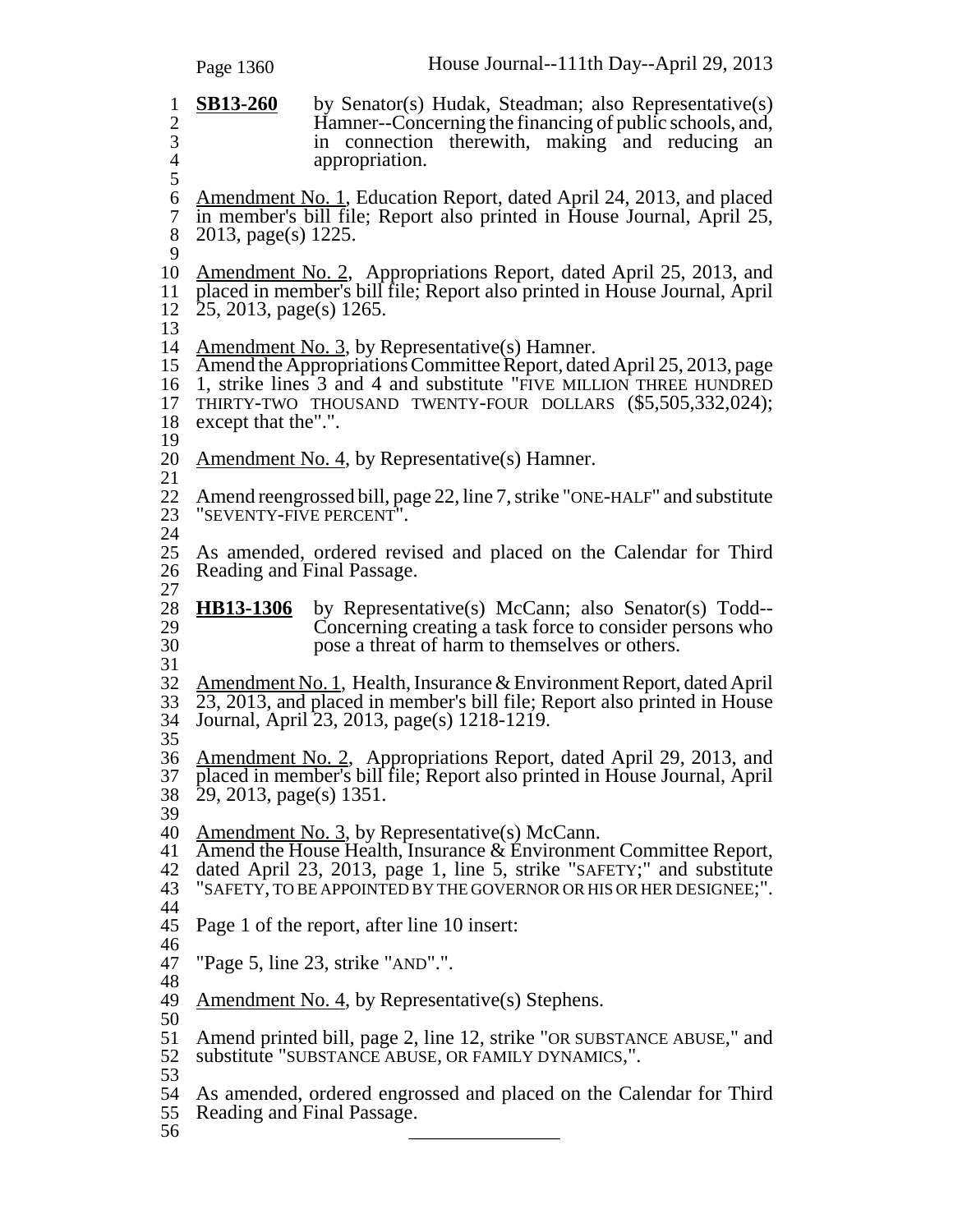## 1 **ADOPTION OF COMMITTEE OF THE WHOLE REPORT**

### $rac{2}{3}$ 3 Passed Second Reading: **HB13-1318 amended, SB13-158 amended,** 4 **SB13-260 amended, HB13-1306 amended.**

5

6 The Chairman moved the adoption of the Committee of the Whole<br>7 Report. As shown by the following roll call vote, a majority of those Report. As shown by the following roll call vote, a majority of those 8 elected to the House voted in the affirmative, and the Report was 9 **adopted**. <sup>9</sup> **adopted**. <sup>10</sup>

| 11 | <b>YES</b>     | 62 | NO           | $\mathbf{0}$ | <b>EXCUSED</b> | 3 | <b>ABSENT</b>   | $\bf{0}$    |
|----|----------------|----|--------------|--------------|----------------|---|-----------------|-------------|
| 12 | <b>Buck</b>    | Y  | Ginal        | Y            | McLachlan      | Y | Saine           | Y           |
| 13 | <b>Buckner</b> | Y  | Hamner       | Y            | McNulty        | Y | Salazar         | Y           |
| 14 | Conti          | E  | Holbert      | Y            | Melton         | Y | Schafer         | E           |
| 15 | Coram          | Y  | Hullinghorst | Y            | Mitsch Bush    | Y | Scott           | Y           |
| 16 | Court          | Y  | Humphrey     | Y            | Moreno         | Y | Singer          | Y           |
| 17 | DelGrosso      | Y  | Joshi        | Y            | Murray         | Y | Sonnenberg      | Y           |
| 18 | Dore           | Y  | Kagan        | Y            | Navarro        | Y | <b>Stephens</b> | Y           |
| 19 | Duran          | Y  | Kraft-Tharp  | Y            | Nordberg       | Y | Swalm           | Y           |
| 20 | Everett        | Y  | Labuda       | E            | Pabon          | Y | Szabo           | Y           |
| 21 | Exum           | Y  | Landgraf     | Y            | Peniston       | Y | Tyler           | Y           |
| 22 | Fields         | Y  | Lawrence     | Y            | Pettersen      | Y | Vigil           | Y           |
| 23 | Fischer        | Y  | Lebsock      | Y            | Primavera      | Y | Waller          | $\mathbf Y$ |
| 24 | Foote          | Y  | Lee          | Y            | Priola         | Y | Williams        | Y           |
| 25 | Garcia         | Y  | Levy         | Y            | Rankin         | Y | Wilson          | Y           |
| 26 | Gardner        | Y  | May          | Y            | Rosenthal      | Y | Wright          | Y           |
| 27 | Gerou          | Y  | McCann       | Y            | Ryden          | Y | Young           | Y           |
| 28 |                |    |              |              |                |   | Speaker         | Y           |
| 29 |                |    |              |              |                |   |                 |             |
| 30 |                |    |              |              |                |   |                 |             |

- 
- 

### 31 **REQUEST FOR SECOND CONFERENCE COMMITTEE FOR** 32 **HB13-1081**

33 34 **HB13-1081** by Representative(s) Duran, Buckner, Fields, Hamner, 35 Kagan, McCann, Moreno; also Senator(s) Todd-- Concerning human sexuality education. 37

38 (Conference committee report printed in House Journal, April 19, 2013,  $page(s)$  1117-1118.)

40

 Under Joint Rule 6 (b)(4) Representative Duran moved that the House reject the Conference Committee Report, discharge the First Conference Committee for HB13-1081, that a Second Conference Committee be appointed. The motion was declared **passed** by the following roll call 45 vote: 46

| 47 | <b>YES</b>     | 62           | NO.            | 0            | <b>EXCUSED</b> | 3 | <b>ABSENT</b>   | $\mathbf{0}$ |
|----|----------------|--------------|----------------|--------------|----------------|---|-----------------|--------------|
| 48 | <b>Buck</b>    |              | Ginal          |              | McLachlan      |   | Saine           | Y            |
| 49 | <b>Buckner</b> |              | Hamner         | Y            | McNulty        |   | Salazar         | Y            |
| 50 | Conti          | Ε            | Holbert        | Y            | Melton         | Y | Schafer         | E            |
| 51 | Coram          | $\mathbf{Y}$ | Hullinghorst Y |              | Mitsch Bush    |   | Scott           | Y            |
| 52 | Court          |              | Humphrey       | Y            | Moreno         | Y | Singer          | Y            |
| 53 | DelGrosso      |              | Joshi          | Y            | Murray         | Y | Sonnenberg      | Y            |
| 54 | Dore           |              | Kagan          | Y            | Navarro        |   | <b>Stephens</b> | Y            |
| 55 | Duran          | Y            | Kraft-Tharp    | $\mathbf{Y}$ | Nordberg       |   | Swalm           | Y            |
| 56 | Everett        |              | Labuda         | E            | Pabon          |   | Szabo           | Y            |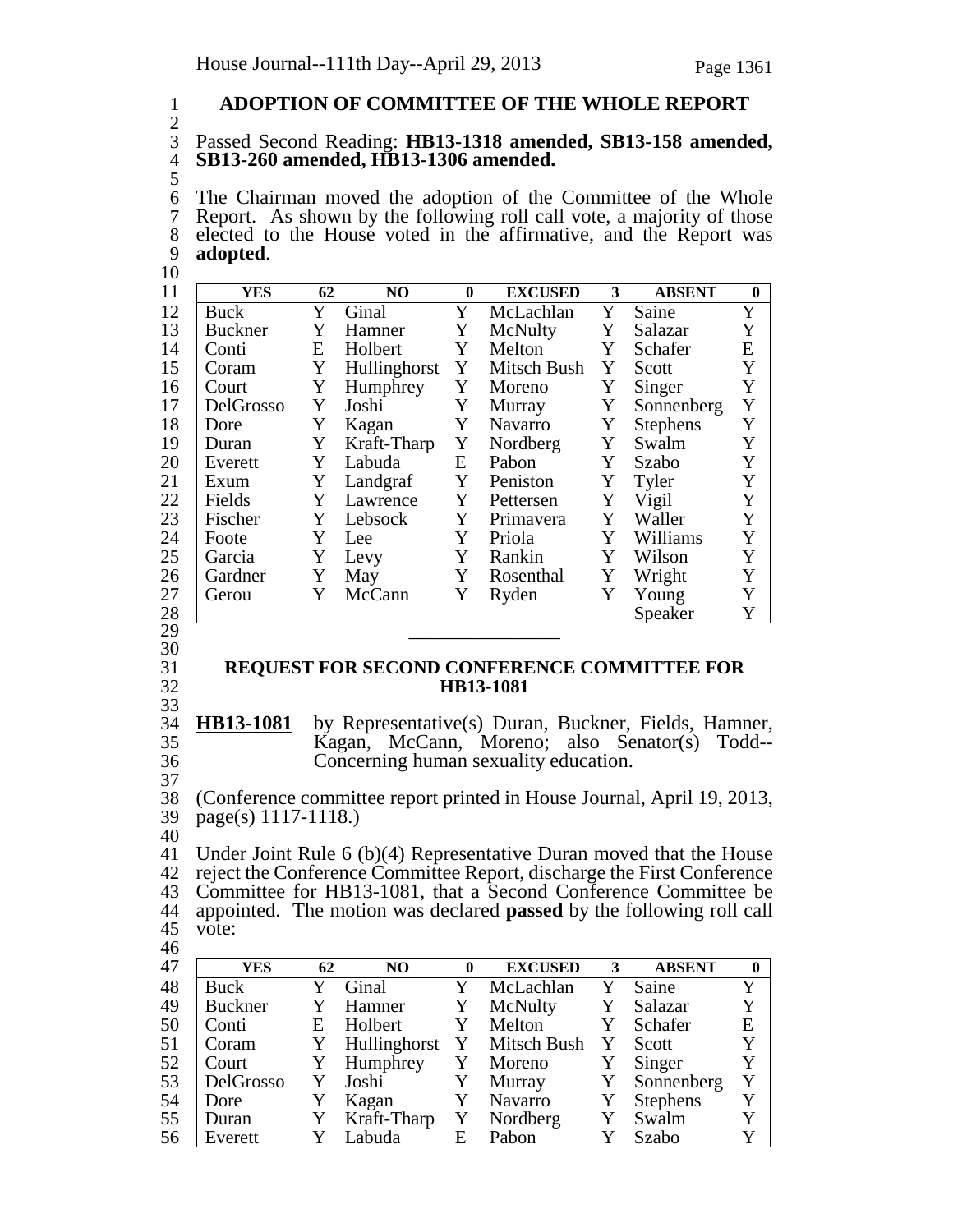Page 1362 House Journal--111th Day--April 29, 2013 1 Exum Y Landgraf Y Peniston Y Tyler Y<br>2 Fields Y Lawrence Y Pettersen Y Vigil Y Fields Y Lawrence Y Pettersen Y Vigil 3 Fischer Y Lebsock Y Primavera Y Waller Y 4 | Foote Y Lee Y Priola Y Williams Y 5 Garcia Y Levy Y Rankin Y Wilson Y 6 Gardner Y May Y Rosenthal Y Wright Y<br>7 Gerou Y McCann Y Ryden Y Young Y 7 Gerou Y McCann Y Ryden Y Young Y 8 Speaker Y  $\frac{9}{10}$ The First Conference Committee was discharged and the Speaker appointed Representatives Duran, Chairman, Ginal and Stephens as House Conferees to the Second Conference Committee. \_\_\_\_\_\_\_\_\_\_\_\_\_\_\_ <sup>14</sup>  $\frac{15}{16}$  **REPORT(S) OF COMMITTEE(S) OF REFERENCE STATE, VETERANS, & MILITARY AFFAIRS** After consideration on the merits, the Committee recommends the following: **SB13-001** be amended as follows, and as so amended, be referred to the Committee on Finance with favorable 23 the Committee on Finance with favorable<br>24 cecommendation: recommendation: 26 Amend reengrossed bill, page 3, line 21, strike "CREDIT, WHICH" and substitute "CREDIT CREATED IN SECTION 39-22-123". substitute "CREDIT CREATED IN SECTION 39-22-123". Page 3, line 22, strike "CURRENTLY" and after "CREDIT," insert "BUT IT". Page 3, line 25, strike "THE COLORADO EARNED INCOME TAX" and substitute "THIS EXISTING". Page 4, line 4, strike "A PERCENTAGE" and substitute "TEN PERCENT". Page 4, line 8, strike "PARAGRAPH (a) OF". Page 4, strike lines 12 through 27. Page 5, strike lines 1 through 10 and substitute "UNDER THIS ARTICLE THAT IS EQUAL TO TEN PERCENT OF THE FEDERAL CREDIT THAT THE RESIDENT INDIVIDUAL CLAIMED ON HIS OR HER FEDERAL TAX RETURN FOR 43 THE SAME TAX YEAR.<br>44 (3) IF A CREDIT IS ALLOWED UNDER SECTION 39-22-123 FOR AN INCOME TAX YEAR COMMENCING ON OR AFTER JANUARY 1, 2013, THE CREDIT ALLOWED UNDER THIS SECTION MAY BE CLAIMED FOR ANY INCOME TAX YEAR BEGINNING WITH THE INCOME TAX YEAR AFTER THE INCOME TAX YEAR THAT THE CREDIT IS ALLOWED UNDER SECTION 39-22-123.". Page 7, line 2, strike "PARAGRAPH (a) OF". Page 7, line 6, strike "ARTICLE." and substitute "ARTICLE FOR THE SAME TAX YEAR.". Page 8, strike lines 19 through 27.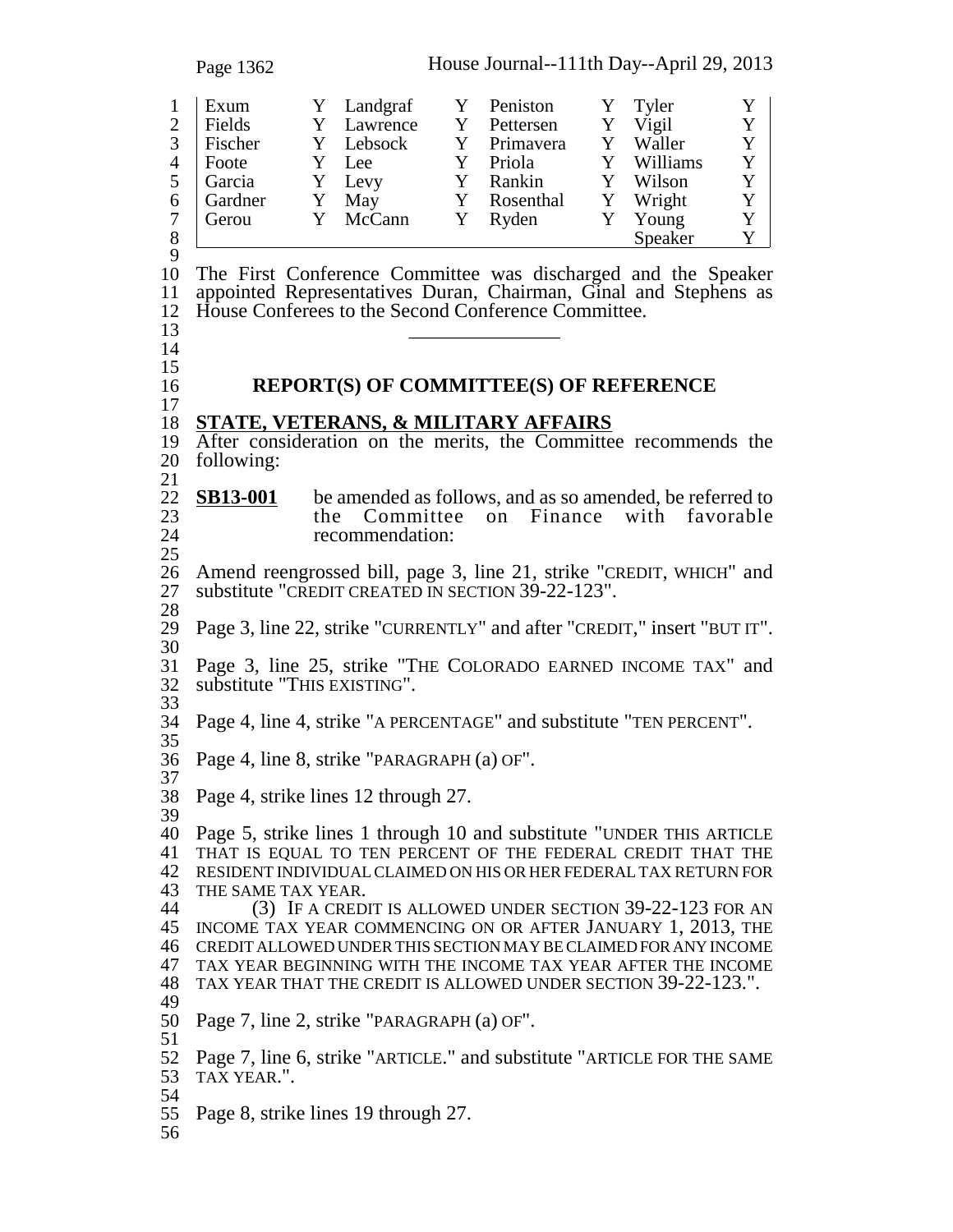Page 9, strike lines 1 through 9 and substitute: <sup>2</sup> <sup>"</sup>(4) No credit is allowed under this section until the<br>3 UNITED STATES CONGRESS HAS ENACTED THE FEDERAL "MARKETPLACE UNITED STATES CONGRESS HAS ENACTED THE FEDERAL "MARKETPLACE FAIRNESS ACT OF 2013" OR ANY OTHER ACT WITH SUBSTANTIALLY SIMILAR REQUIREMENTS, AND THE STATE HAS ENACTED LEGISLATION TO IMPLEMENT THE MINIMUM SIMPLIFICATION REQUIREMENTS IN THE CONGRESSIONAL ACT. IF THIS TRIGGER OCCURS, THE CREDIT ALLOWED UNDER THIS SECTION MAY BE CLAIMED FOR ANY INCOME TAX YEAR BEGINNING WITH THE INCOME TAX YEAR DURING WHICH THE SECOND OF THE REQUIRED LEGISLATION IS ENACTED; EXCEPT THAT, IF THIS LEGISLATION IS ENACTED AFTER OCTOBER 1 OF A GIVEN YEAR, THE CREDIT IS FIRST AVAILABLE FOR THE INCOME TAX YEAR THAT BEGINS ON JANUARY 1 AFTER THE ENACTMENT, AND IN NO CASE MAY THE CREDIT BE CLAIMED PRIOR TO THE 2014 INCOME TAX YEAR.".  $\frac{16}{17}$ **SB13-210** be amended as follows, and as so amended, be referred to 18 the Committee on Appropriations with favorable recommendation: recommendation:  $\frac{20}{21}$ Amend reengrossed bill, page 4, strike lines 3 and 4 and substitute: "(q) TO COLLABORATE WITH THE DEPARTMENT OF PERSONNEL AND THE OFFICE OF INFORMATION TECHNOLOGY ON THEIR EXISTING EFFORTS TO MODERNIZE THE STATE'S PERSONNEL TIMEKEEPING SYSTEMS IN ORDER TO PRODUCE A SYSTEM THAT IS TRANSPARENT, ACCOUNTABLE, AND EASILY EMPLOYED BY DEPARTMENT PERSONNEL.". 27<br>28 **MESSAGE(S) FROM THE SENATE** The Senate has postponed indefinitely HB13-1253. The bill is returned herewith. 33<br>34 **LAY OVER OF CALENDAR ITEMS**  On motion of Representative Hullinghorst, the following items on the Calendar were laid over until April 30, 2013 retaining place on Calendar: 38 39 Consideration of Special Orders--**HB13-1013, 1316, 1320, SB13-125, 162, 147, 176, 258, 047, 202, 082, 246, 111, 148, 170, 207, 222, 227.** Consideration of Third Reading--**HB13-252.** Consideration of Resolution(s)--**SJR13-018, HJR13-1021, 1022, 1025, 1026, 1027, SJR13-022, 023, HJR13-1023, 1024.** Consideration of Memorial(s)--**SJM13-001, 003, HM13-1004.** Consideration of Senate Amendment(s)--**HB13-1144.** \_\_\_\_\_\_\_\_\_\_\_\_\_\_\_ <sup>47</sup> On motion of Representative Hullinghorst, the House adjourned until 9:00 a.m., April 30, 2013. Approved: 52 MÁRK FERRANDINO, Speaker Attest: MARILYN EDDINS, Chief Clerk